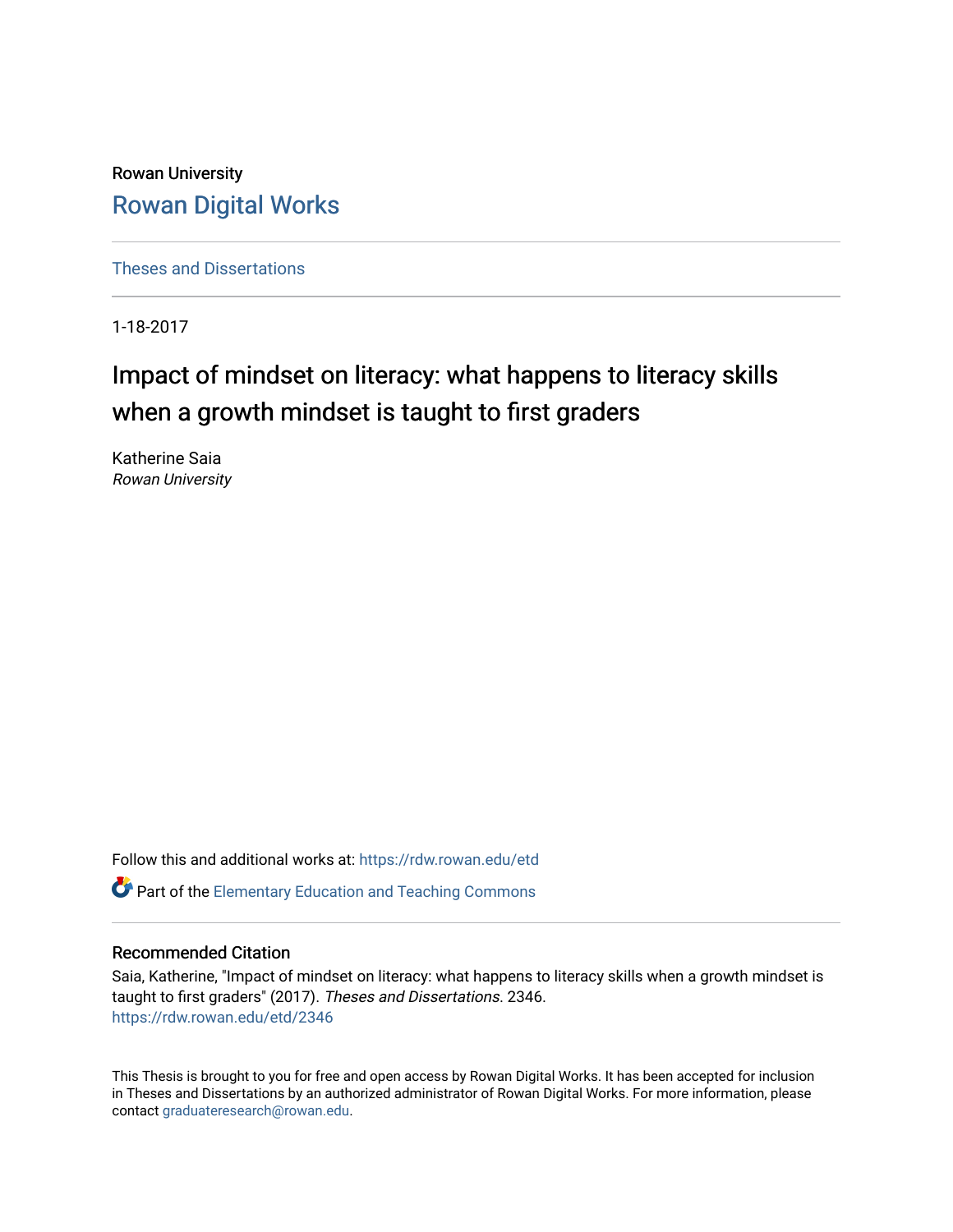# **IMPACT OF MINDSET ON LITERACY: WHAT HAPPENS TO LITERACY SKILLS WHEN A GROWTH MINDSET IS TAUGHT TO FIRST GRADERS**

by

Katherine Saia

A Thesis

Submitted to the Department of Language, Literacy, and Sociocultural Education College of Education In partial fulfillment of the requirement For the degree of Master of Arts in Reading Education at Rowan University December 19, 2016

Thesis Chair: Dr. Susan Browne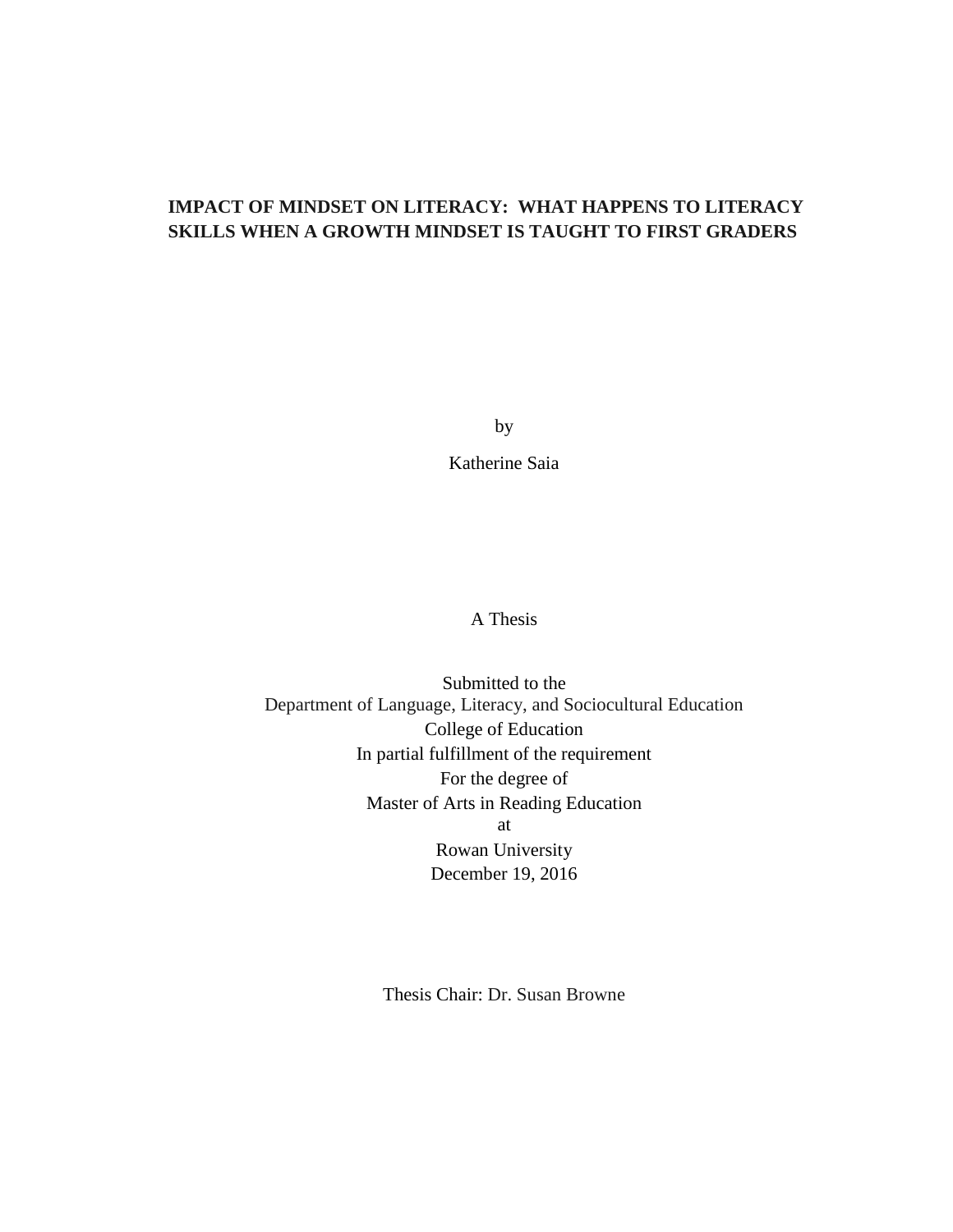© 2016 Katherine Saia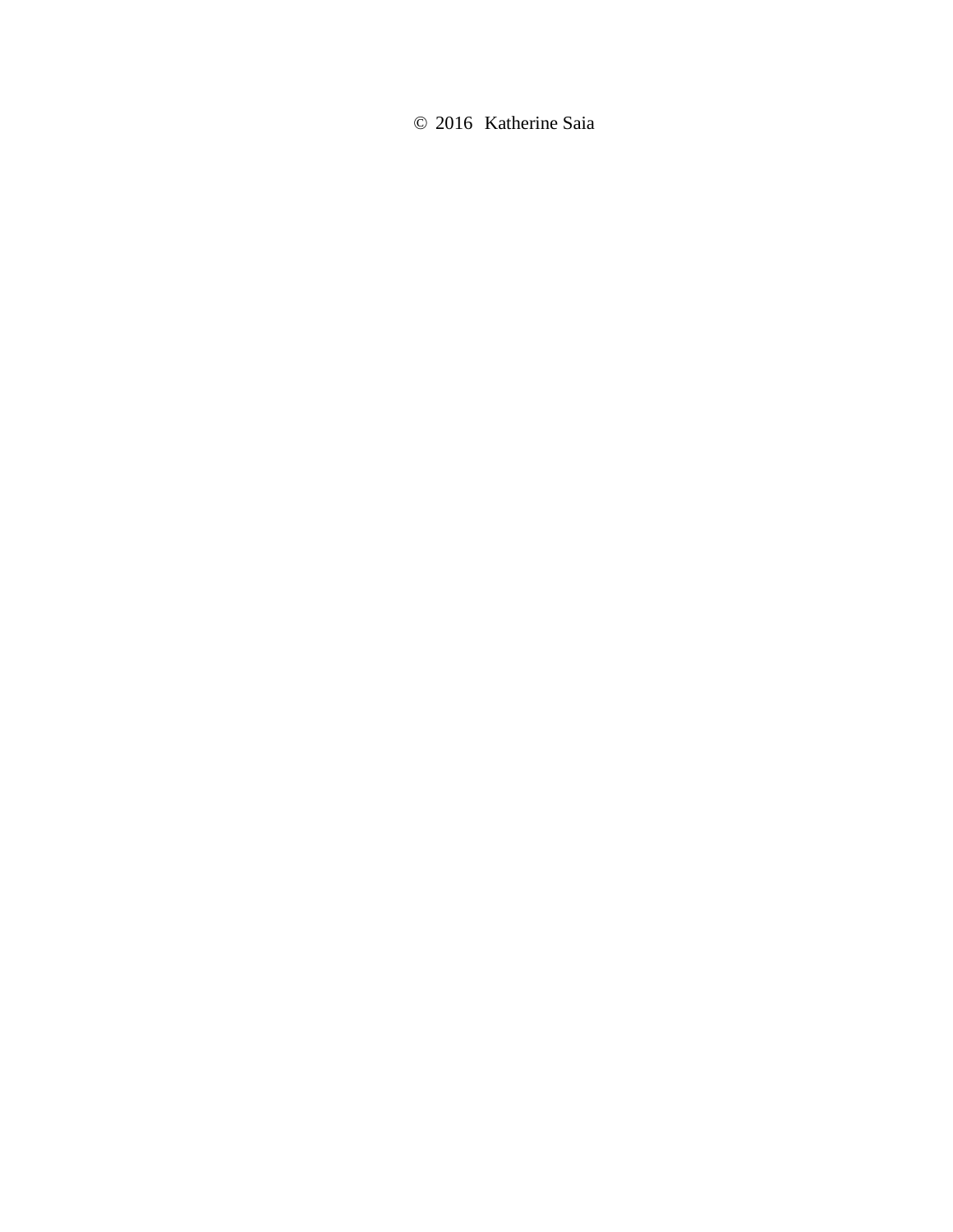# **Dedications**

I would like to dedicate this thesis to my family.

My brother, John, was my biggest cheerleader all my life! Sadly, John was not able to see me through to the end of this work, but I know he has watched over me and is bragging in heaven.

My husband, Dan, has given me the strength and support I needed to accomplish this daunting task. Without his reassurance, I would not have made it to the end.

Katie and Kelsey, my amazing daughters provided encouragement and inspiration. Knowing they were watching forced me to always carry on.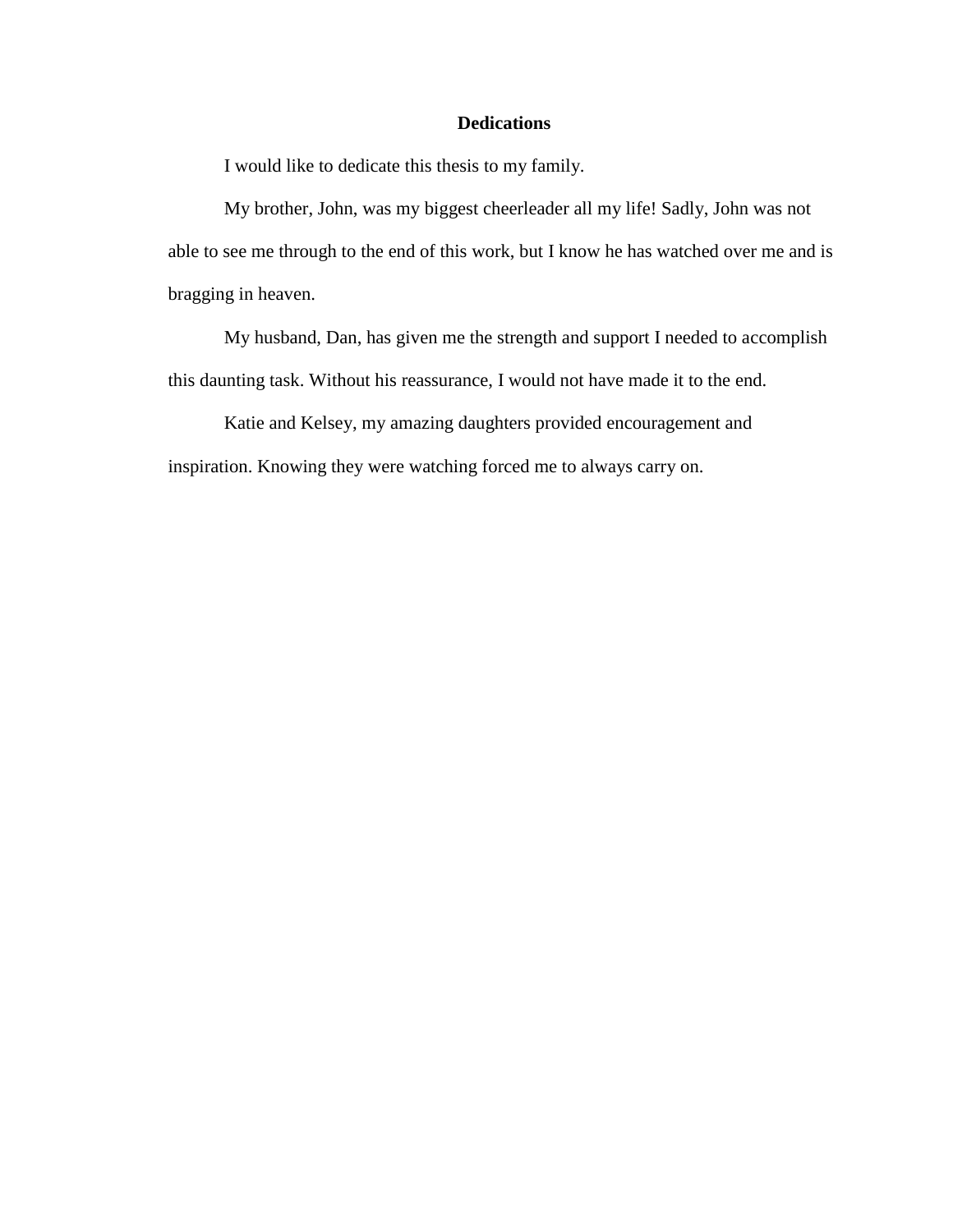#### **Acknowledgments**

I will forever be grateful to the support I received from the moment I entered my new school. I could not have accomplished all that I have without the love and support of the most amazing first grade team. You ladies rock! I am also thankful to my principal that gave me the opportunity to work at such a wonderful school. This research would not have been possible without my first graders. I am thankful to have such a great class of students as well as to be supported by their fabulous parents. Thank you!

I am also appreciative to the wonderful friends that I have made through this MA program. Knowing that I always had someone to turn to when I was struggling helped immensely. We have surpassed colleagues to truly become friends. Thank you!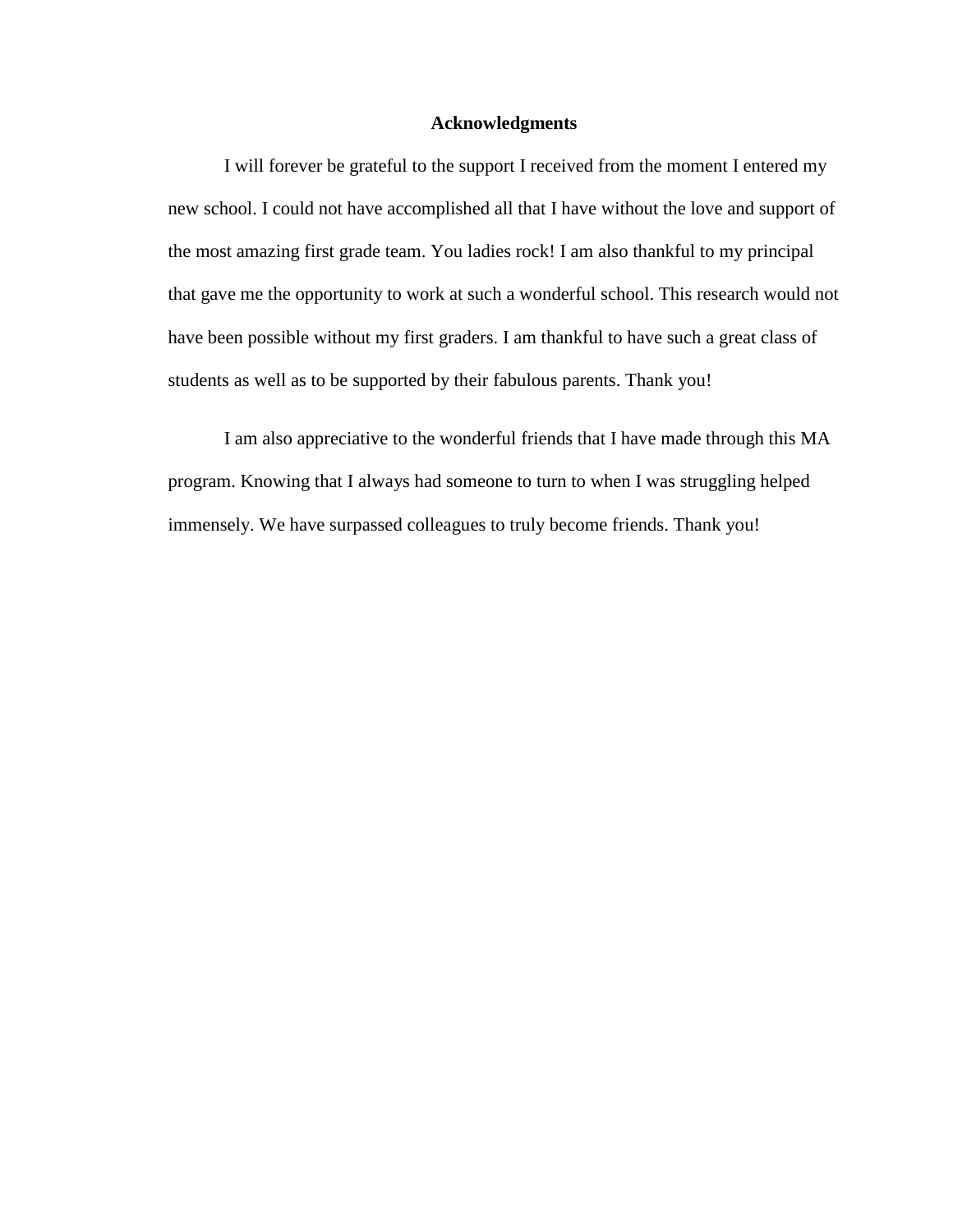#### **Abstract**

# Katherine Saia IMPACT OF MINDSET ON LITEARCY: WHAT HAPPENS TO LITERACY SKILLS WHEN A GROWTH MINDSET IS TAUGHT TO FIRST GRADERS 2016-2017 Dr. Susan Browne Master of Arts in Reading Education

The purpose of this study is to determine the type of mindsets held by first graders and to determine what happens when they are exposed to ways to have a growth mindset. The goal is to see what happens when children use a growth mindset when asked to engage in challenging literacy activities. First graders were first evaluated using a mindset survey and reading levels were determined. Logic puzzles were given and timed to determine if work effort matched that of the mindset survey. Students showed a change in mindset and growth in reading abilities. Implications for future research are discussed.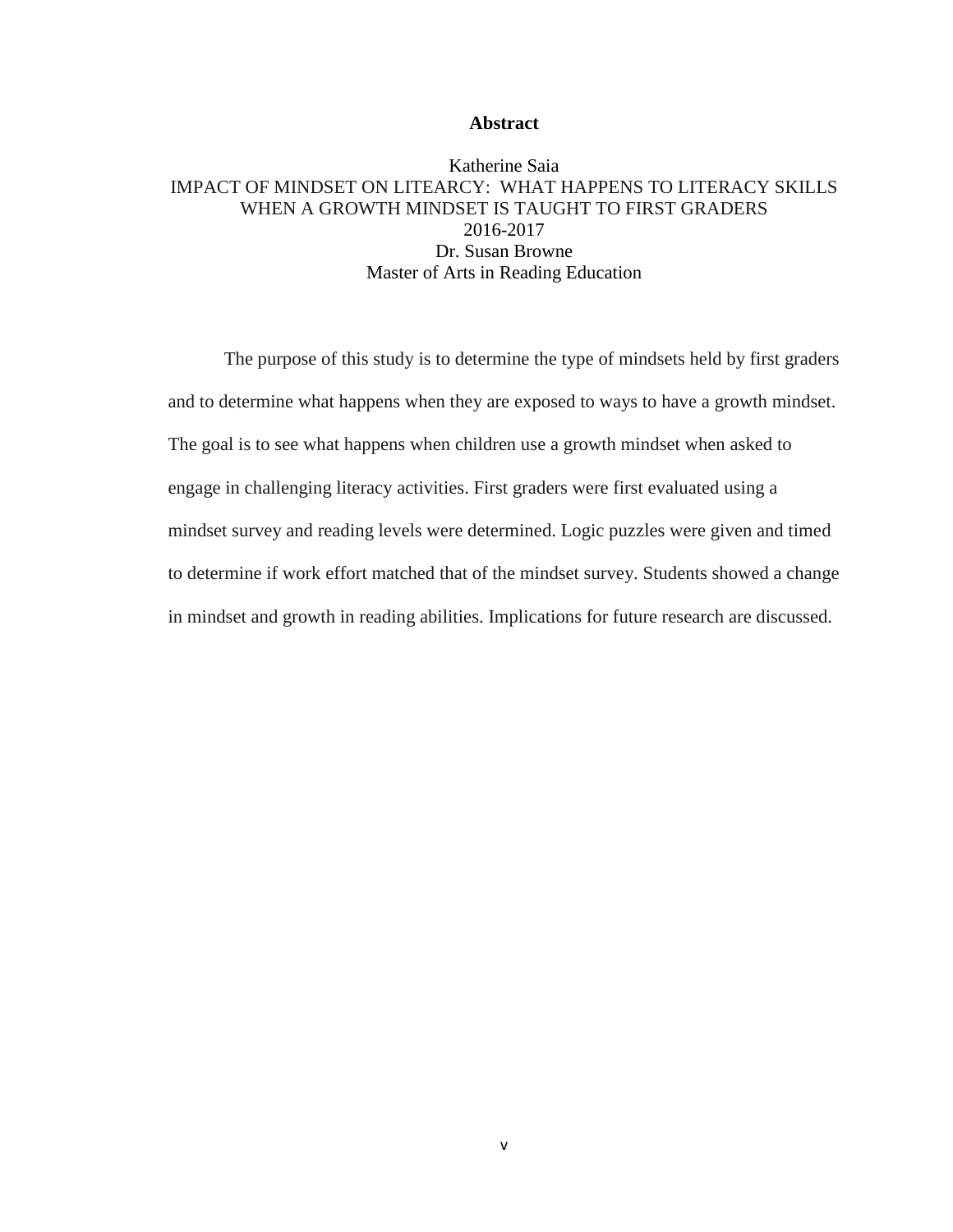# **Table of Contents**

| <b>Teacher Research</b> |
|-------------------------|
|                         |
| Data Sources            |
|                         |
|                         |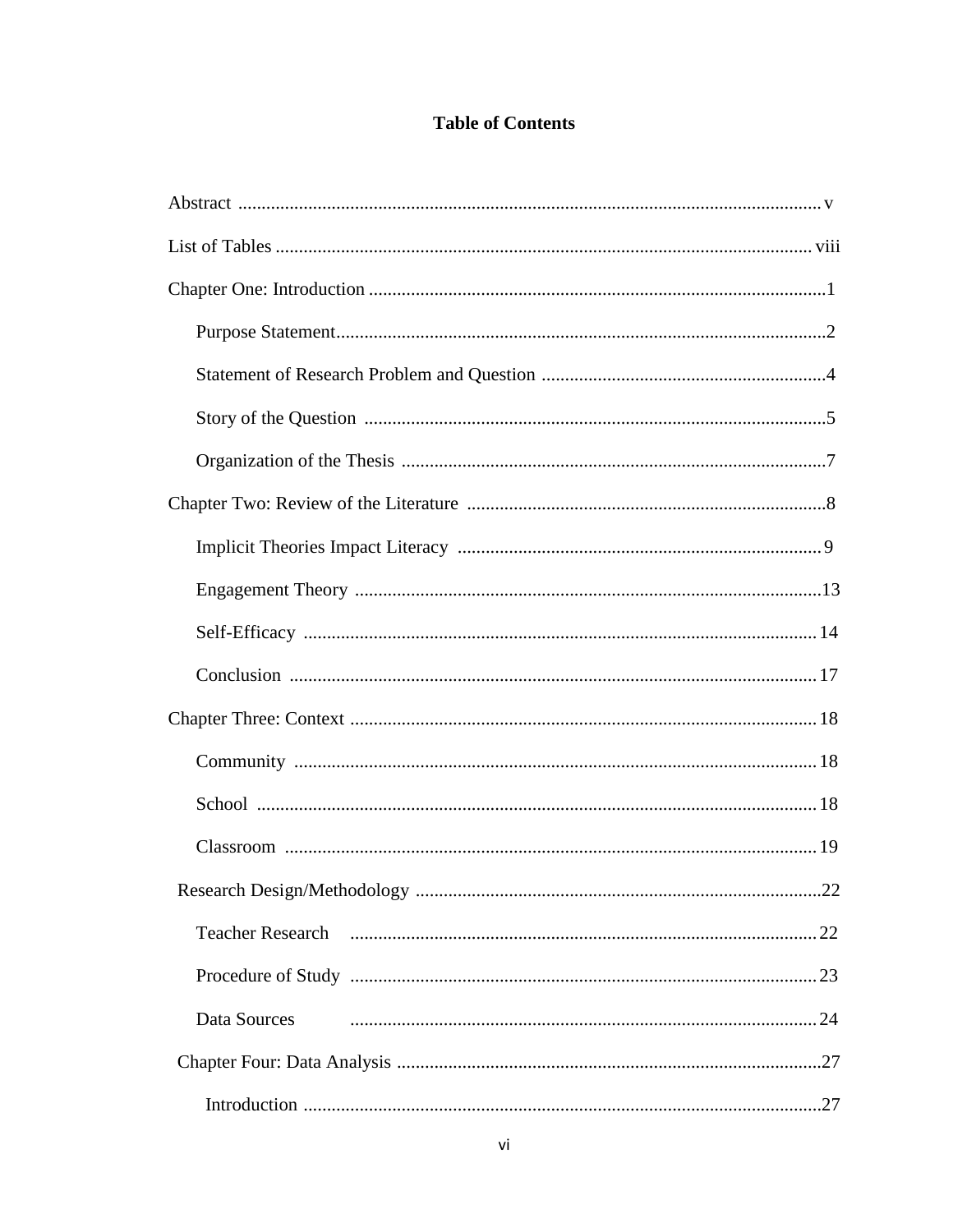# **Table of Contents (Continued)**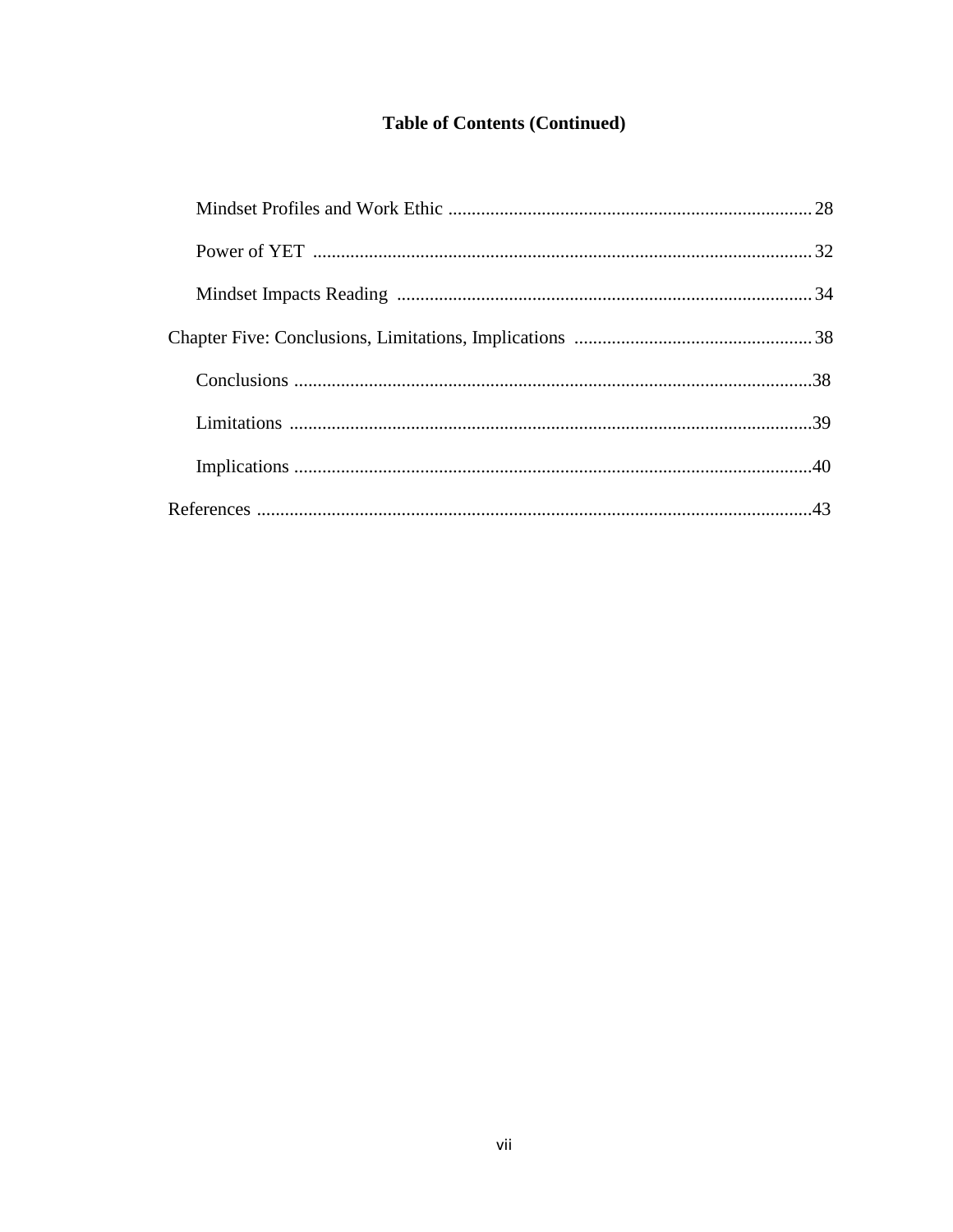# **List of Tables**

| Table | Page |
|-------|------|
|       |      |
|       |      |
|       |      |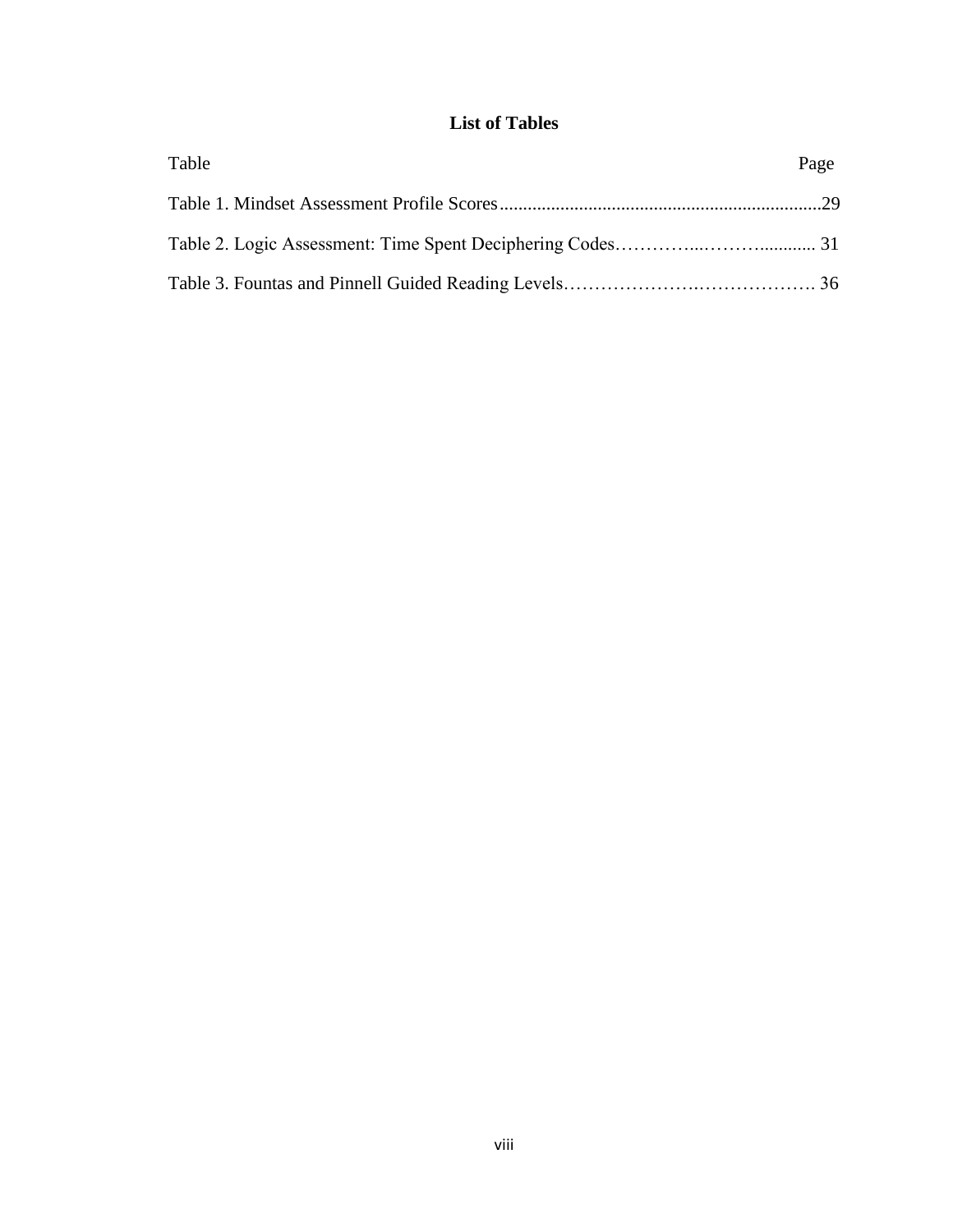#### **Chapter One**

#### **Introduction**

#### "*People don't care how much you know until they know how much you care."*

#### *Theodore Roosevelt*

After ten years of teaching in a small private school at the second-grade level I was given the opportunity to bring my experience to a larger scale by teaching first grade in a local public school. This change brought a myriad of emotions as I would be leaving behind the only place I had ever taught; I would be leaving a place deeply rooted in Quaker values where I was free to teach what I believed in. I was now starting a new chapter of my teaching career in which there was a mandated, rigorous curriculum, larger, more diverse student body, and high expectations for student outcomes. One moment I felt excitement as I decorated my new room, the next, overcome with worry as to whether I was ready for this challenge.

Two weeks into the school year things were going well, I had a beautifully organized, structured first grade classroom filled with 18 wonderful boys and girls eager to learn. Their energy and my enthusiasm for teaching allowed each day to be jampacked with hands-on learning. I was surrounded by teachers with a passion for helping every student to learn. Beyond my "team" of fellow first grade teachers I also had found support from administrators, reading specialist, and support staff. It would seem as though I had landed in an educational utopia! My fears had not come to fruition, my students were great, their parents supportive, everything had fallen into place, and most important, I realized I was good enough. As is always the case the beginning of the year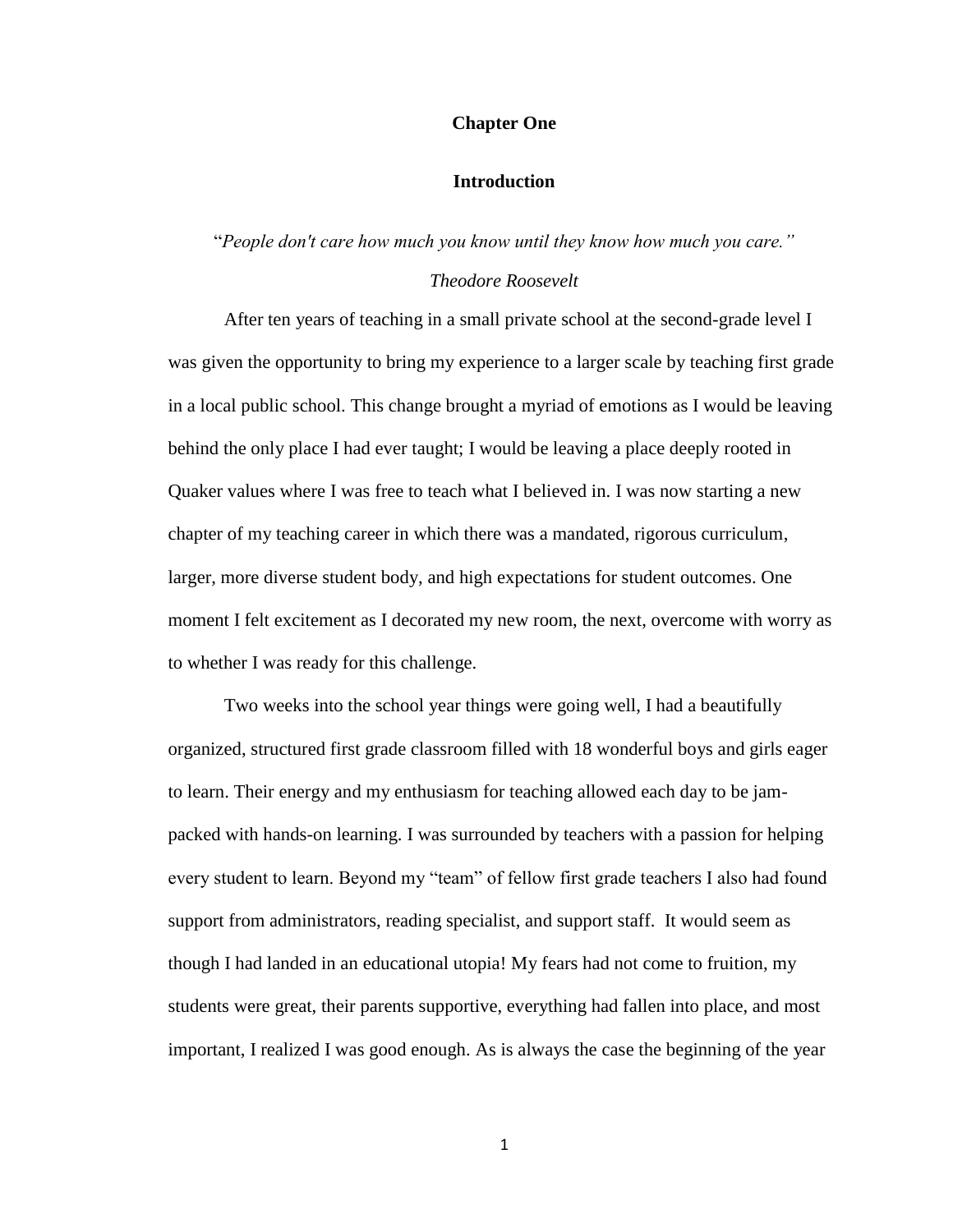is a time spent getting to know your students and establishing daily routines. Assessments are given almost daily to plan for instruction.

It was amidst one of those assessments that my research question was born. Hearing and seeing doubt in one of my first graders as we walked down the hall hit me at my core. I knew in that moment that not only did I need to help these children learn to read I also needed to teach them to believe in themselves to know that they were capable, and that if they worked hard they would have success. I needed to help each of my first graders adopt a growth mindset so that they could learn to put forth effort in all challenges.

#### **Purpose Statement**

The purpose of this study is to determine what happens to the reading ability of first graders when they learn to use a growth mindset to attack new and challenging learning situations related to literacy. This study is significant as there is no current research that explains the impact of mindset on reading in the early elementary years. For children to be able to reach their maximum academic potential they must be willing to attack new challenges with a growth mindset and work with perseverance. Upon reviewing existing literature about mindsets there was a disproportionate amount of research designed to evaluate how mindset impacted mathematics. These researchers could determine that having a growth mindset was beneficial in learning mathematic skills. This led me to decide that I needed to be able to fill the void in the area of research about impacts of mindset on literacy skills.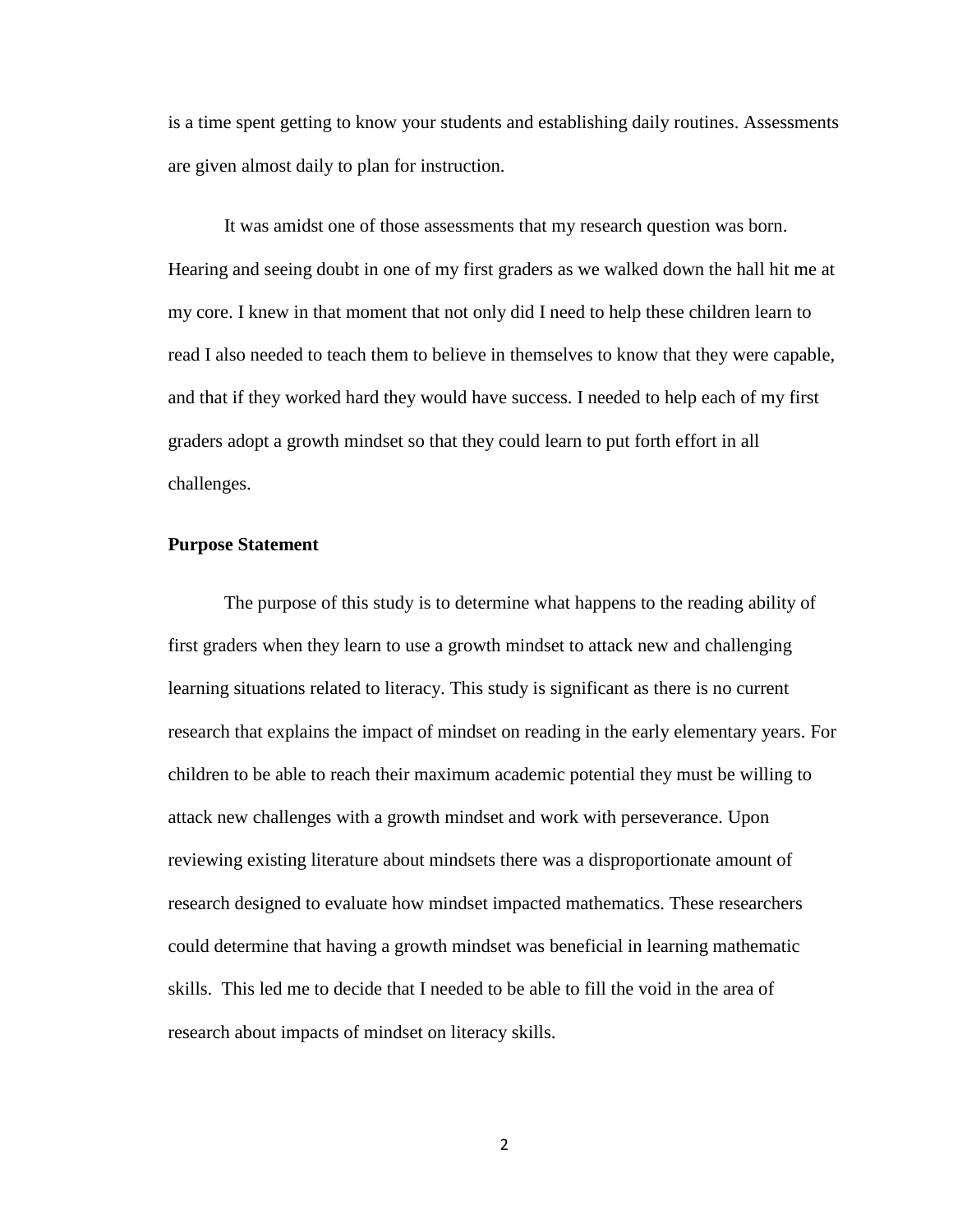Research conducted by Dweck and Yeager, 2012, showed that mindsets do in fact impact students' ability to learn and further that these mindsets can be changed over time. This can be described as having a growth mindset in which challenges are seen as a positive and failing is seen as an opportunity to learn and grow. Opposed to a fixed mindset in which failure is seen as a weakness and challenges create a desire to give up. This can also be described using Implicit theories as having an entity or incremental theory. Implicit theories refer to the thoughts a person has about their own ability to learn and grow. Those with the incremental theory believe their ability to grow and learn is endless while those with an entity theory feel as though intelligence is fixed and there is no point in working harder. With this in mind, I set out to first determine the mindset of each of my first graders. I then planned lessons to teach students ways to help them adopt a growth mindset in those that had shown to have a fixed mindset. In my mind, it was essential that I lead each of my first graders to adopt a growth mindset so that they could learn to work hard and see challenges as opportunities for growing their brains.

Another factor impacting the student's ability to learn is that of their own motivation. To learn more about this, I researched Guthrie's Motivation Theory. This topic becomes quite complex as it becomes hard to differentiate as do children have success with academic tasks because they are naturally good at them, or do they become good at them because they do it often? In 2011 Smith, Smith, Gilmore, and Jameson sought out to learn more about how this idea impacted fourth and seventh graders. In this research students were evaluated on their ability to read as well as their personal enjoyment related to reading. While I found this study useful, and directly related to my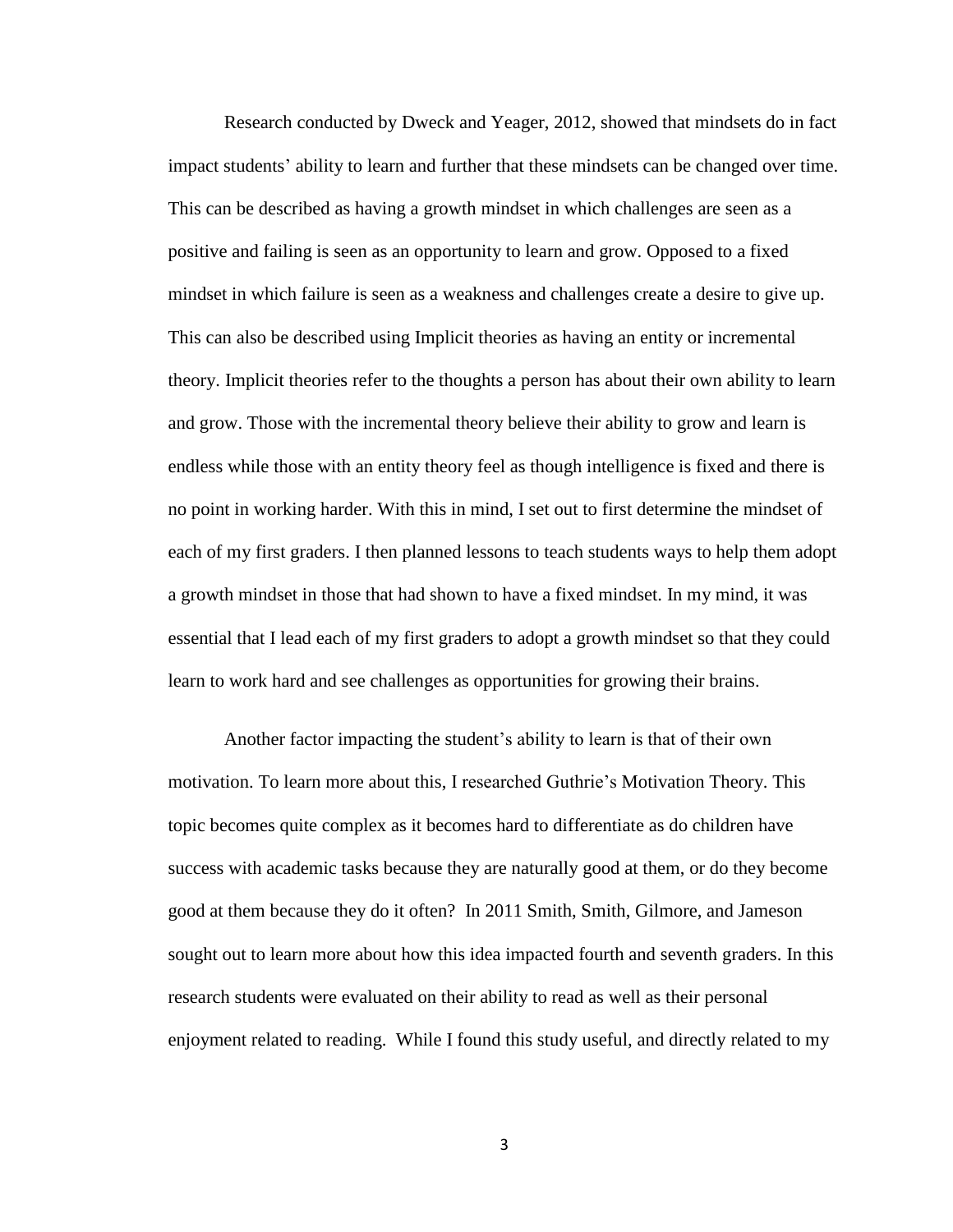research, again it was directed at students of a higher elementary level opposed to students as young as my first graders.

Closely related to the idea of mindsets is that of Self-Efficacy Theory. In 2013, Ho & Guthrie researched self efficacy in relation to reading in seventh graders. This study provided teachers with information that improves teaching practices which could lead to greater student successes. However, this research involved seventh grade students and I was unsure whether the same would hold true for my first graders.

Research exists supporting the importance of having a growth mindset, it has been made known that having a growth mindset will have a positive impact on student learning. Research reveals how mindset impacts student's ability to learn mathematical skills. Research makes the connection between mindset and reading however, there is no current research that connects mindset, reading, and young elementary students. The research that I have conducted will help educators to see the value of teaching the attributes of a growth mindset and how that mindset impacts children's ability to read. (Dweck, 2011)

#### **Statement of Research Problem and Question**

The purpose of this study is to observe changes in reading abilities over time as a result of learning how to adopt a growth mindset. The specific research question being asked is how does mindset impact the reading abilities of first graders? Sub questions include, What role does motivation play in mindset? What happens when students are empowered to take ownership over their own learning? If first graders enter a classroom feeling as though they do not have the capacity to continually learn and grow they will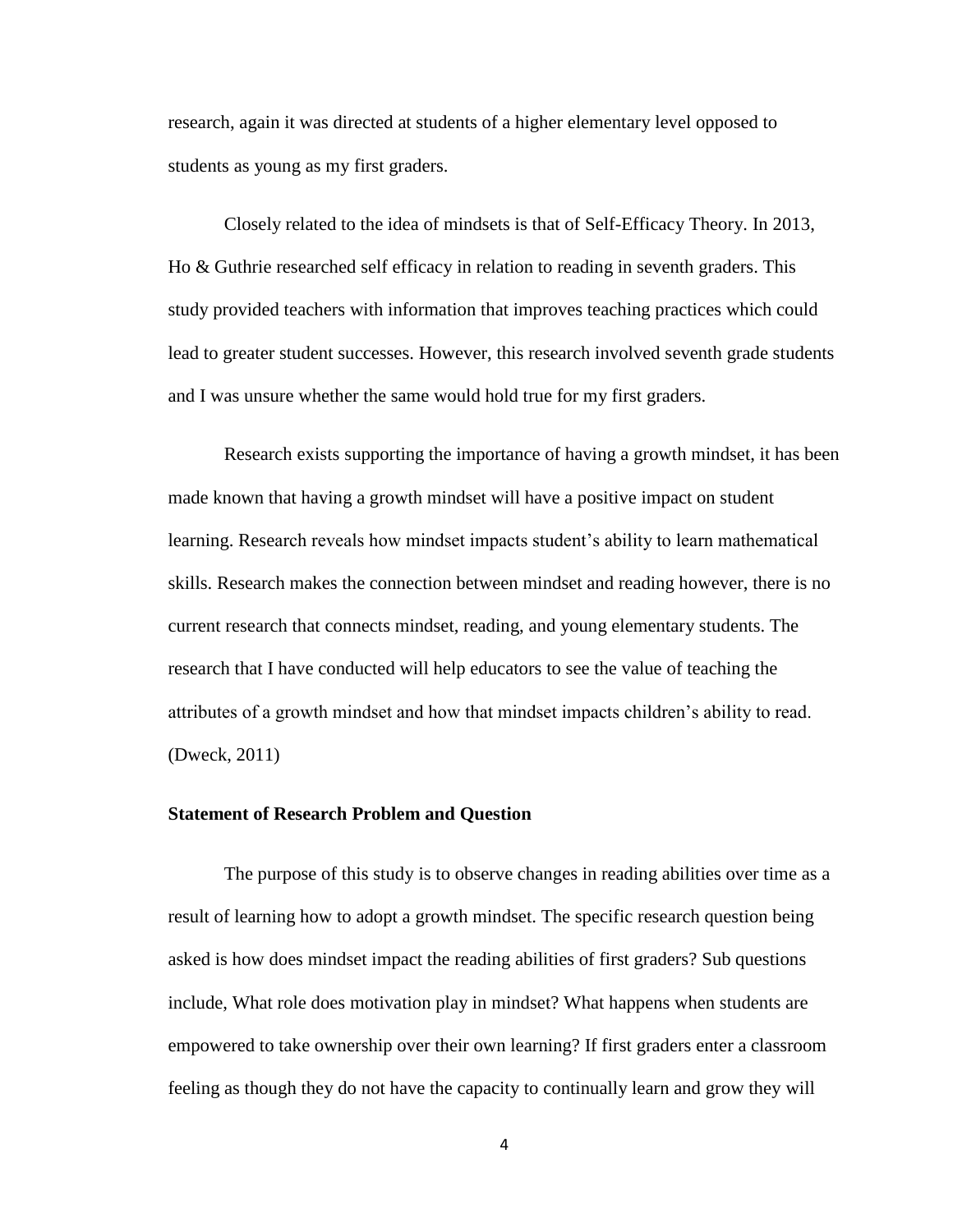not take on the challenges of literacy such as learning to read longer and more complex texts. Students must have a growth mindset that allows them to recognize that perseverance and hard work can lead to academic success in all areas of literacy.

#### **Story of the Question**

As I settled into my new school home the idea of my teacher research question laid heavily on my mind. Not knowing the curriculum or typical expectations of first graders in a public school made it even more difficult. The advice from my thesis advisor would run through my mind "What interests you? What are you passionate about?"

Things finally came together for me while preparing to administer a reading assessment. I was given a substitute so that I could administer the Developmental Reading Assessment in a quiet space down the hall from my room. I used the time walking down the long hall to the testing area to try to put each student at ease as well as begin a dialog about their reading life. This was the first time I had spent one on one time with my kids so I was eager to use each moment to the fullest. As Steve and I walked down the hall I began to question him as I did each child. Thus, far I had encountered children that were overly confident in their abilities and quickly shared that they "love to read books." Responses like this had even come from some students that were only able to read two words per page. I expected Steve, one of the seemingly brighter students, to exude the same level of confidence. I was stunned when he responded "I don't like to read ", and when questioned further stated "I don't like to read because I am not good at it". What was worse than the statement was the physical actions that accompanied it, Steve's head literally dropped and his shoulders slumped as if he was trying to make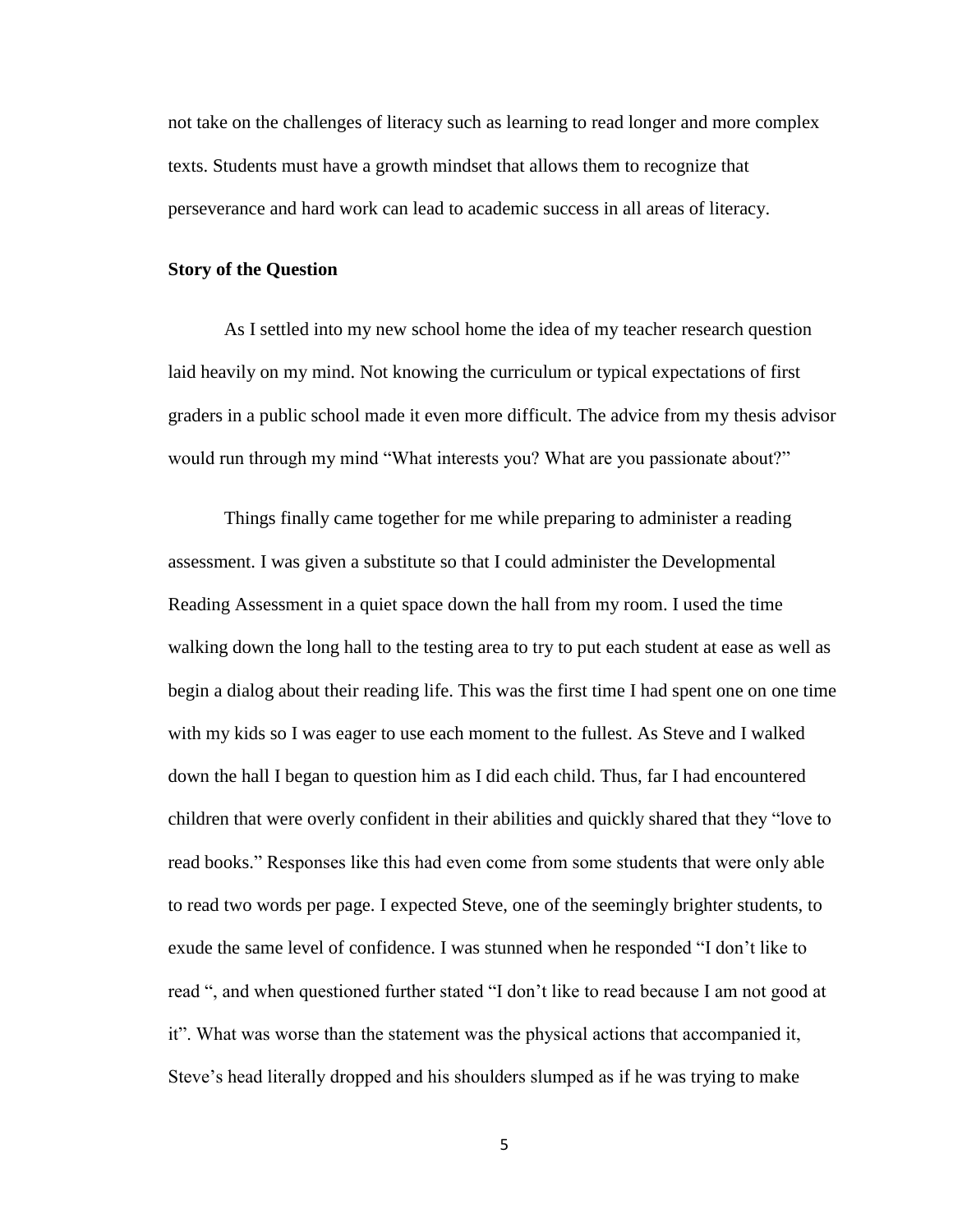himself disappear. Here was a little boy that was showing signs of feeling defeated before he even got to the assessment. I was heart-broken at his response to my question. I had not anticipated a response like this from a first-grader. I quickly sought to share words of encouragement and tried to let him know that I believed in him.

Later that day I still was reflecting on Steve's words and actions, this is when I was reminded of a book I had previously read. Steve was showing signs of a fixed mindset! When I made this connection, I became even more worried as I connected that having a fixed mindset could in fact impact his ability to grow as a reader. I began to wonder if any of my other students could also have a fixed mindset. These wonderings led me to feel concern over this problem. Then it hit me- this was my research question. In *Living the Questions*, it is said "Teachers are surprised and delighted to realize that research can focus on problems that they are trying to solve in their own classrooms (Shagoury & Power, 2012, p. 3). With this awakening my research question was formed.

This topic was just what my advisor had suggested, "find something that you are passionate about". Mindset was a topic of great personal interest for me. Not long ago I had learning that a fixed mindset had a negative impact on one's performance and ability to learn. I too was like Steve, I approached each new task with a fixed mindset and believed I would not be good enough before I even tried. Because of this mindset, I was afraid to try new things, my negative attitude made anything that I did try much harder. Learning that I could change this mindset was life-altering for me. I knew I wanted to help my first graders learn to have a growth mindset early in their education so that they would not be hindered by a fixed mindset.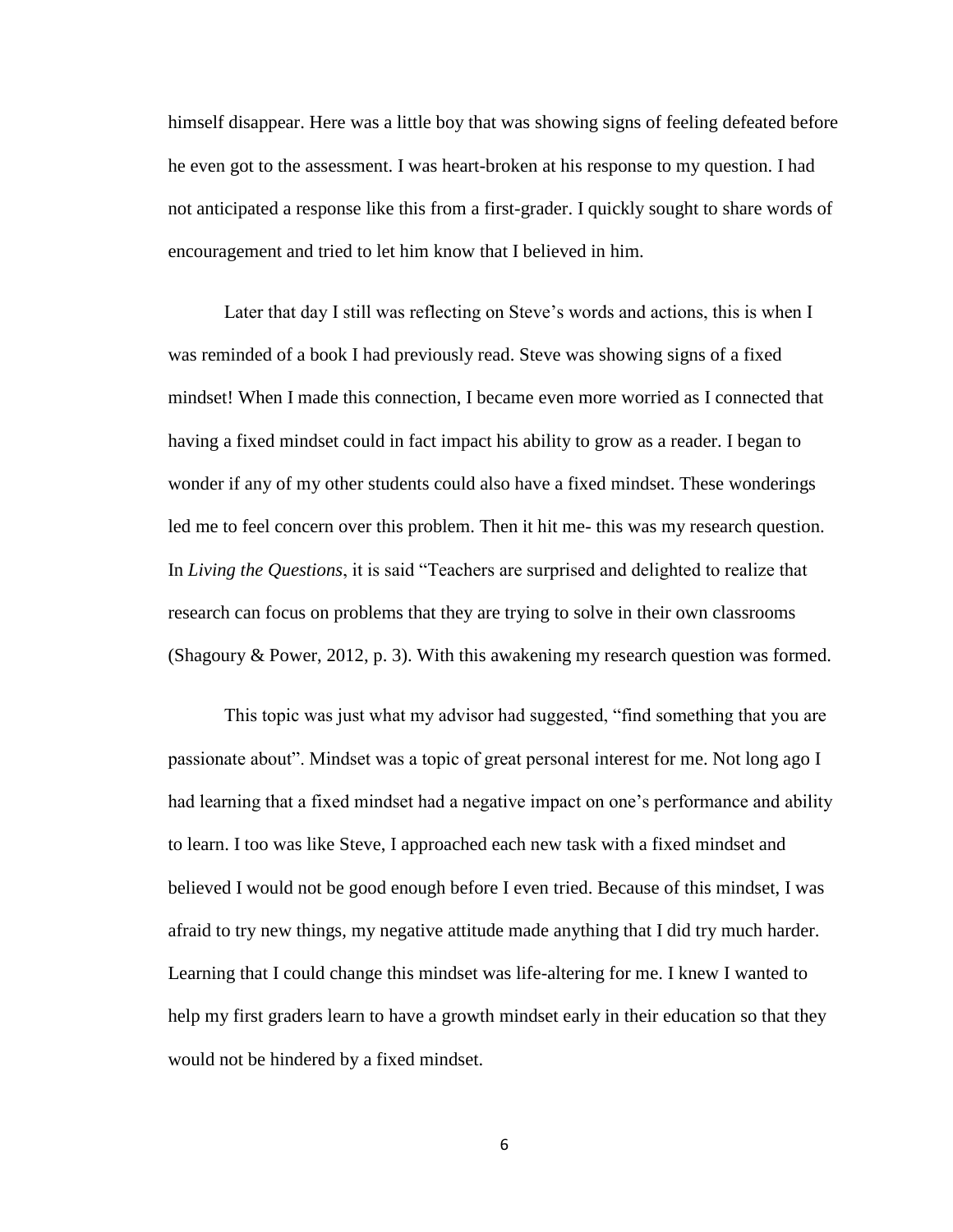# **Organization of the Thesis**

Chapter two provides a review of the literature regarding the two different mindsets as well as how mindsets can impact learning. Motivation and self-efficacy are also reviewed and is connected to how each impacts literacy. Chapter three describes the context of the study, including details of school environment and specifics about classroom and students of focus. The methodology and plan for collecting data is also presented. Chapter four presents the data and analysis of it. Findings of the study are also discussed. Chapter five presents the conclusions of this study and implications for teaching and learning as well as suggestions for further research regarding the impacts of mindset in literacy of an elementary classroom.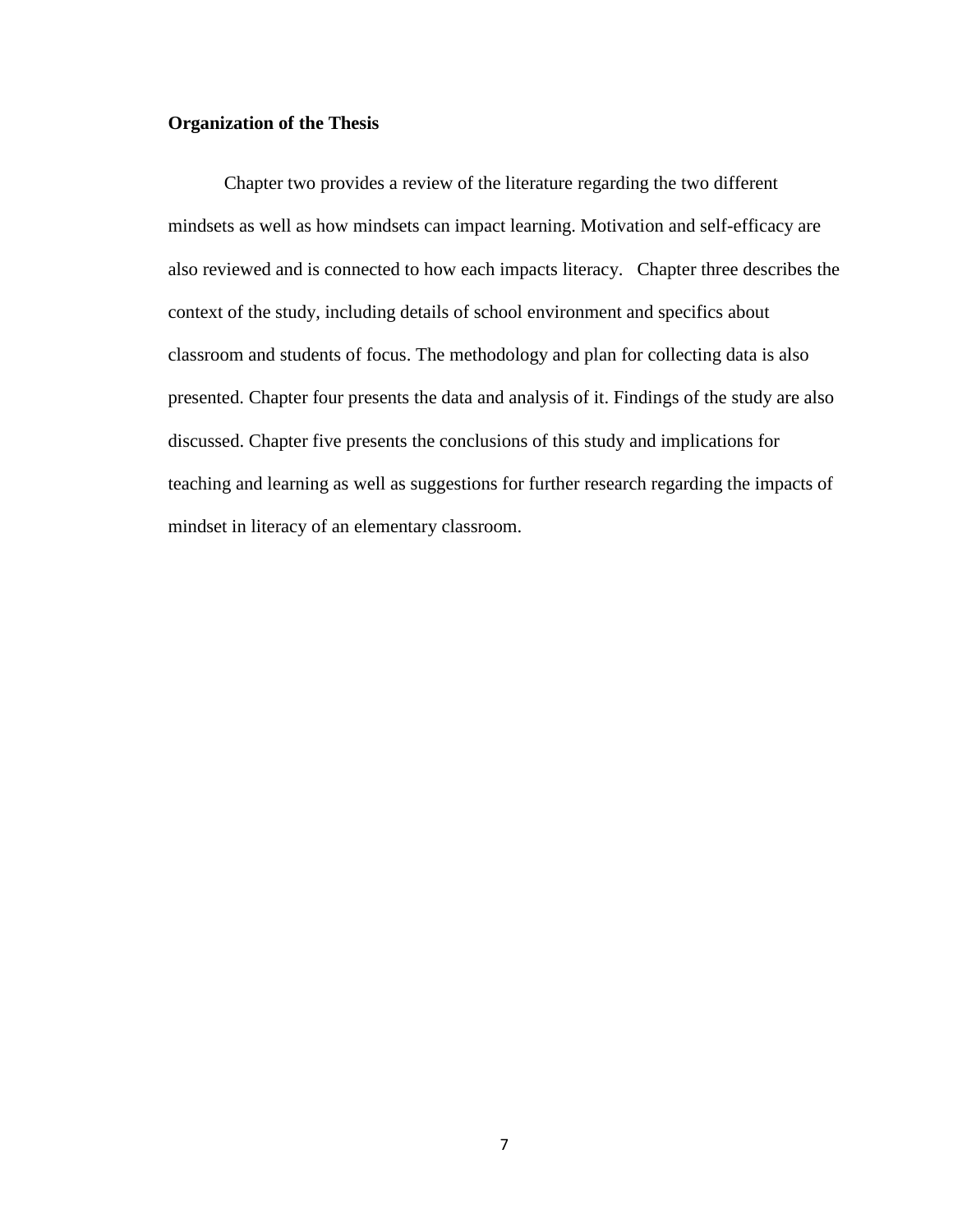#### **Chapter Two**

#### **Review of the Literature**

*"I've seen so many people with this one consuming goal of proving themselves—in the classroom, in their careers, and in their relationships. Every situation calls for a confirmation of their intelligence, personality, or character. Every situation is evaluated: Will I succeed or fail? Will I look smart or dumb? Will I be accepted or rejected? Will I feel like a winner or a loser?"*

*Carol S. Dweck, 2006*

Children go to school to learn; their teachers seek strategies to best present materials in hopes of allowing each child to reach their maximum growth potential. Learning to read is the foundation for all future learning and is absolutely an essential skill for first graders to master. Social learning perspectives provide a framework for understanding how it is that children learn to read. "Linguistics also added the perspective that the ability to read is related to social functioning, that is, that individuals learn to read as a means to accomplish personal goals related to basic life functioning" (Tracey & Morrow, 2006, p. 101). Teachers must learn best teaching practices. It is also essential to recognize that other factors, such as the psychology behind each student's ability to learn are understood by educators. Carol Dweck of Stanford University has spent a great deal of time studying the concept of growth mindset versus fixed mindset and how these mindsets impact learning. (Yeager & Dweck, 2012) This literature review will discuss how mindsets can also be viewed through Implicit Theories which label a growth mindset as incremental and fixed mindset as entity theory. These theories will be discussed in detail explaining how research has been conducted at various levels of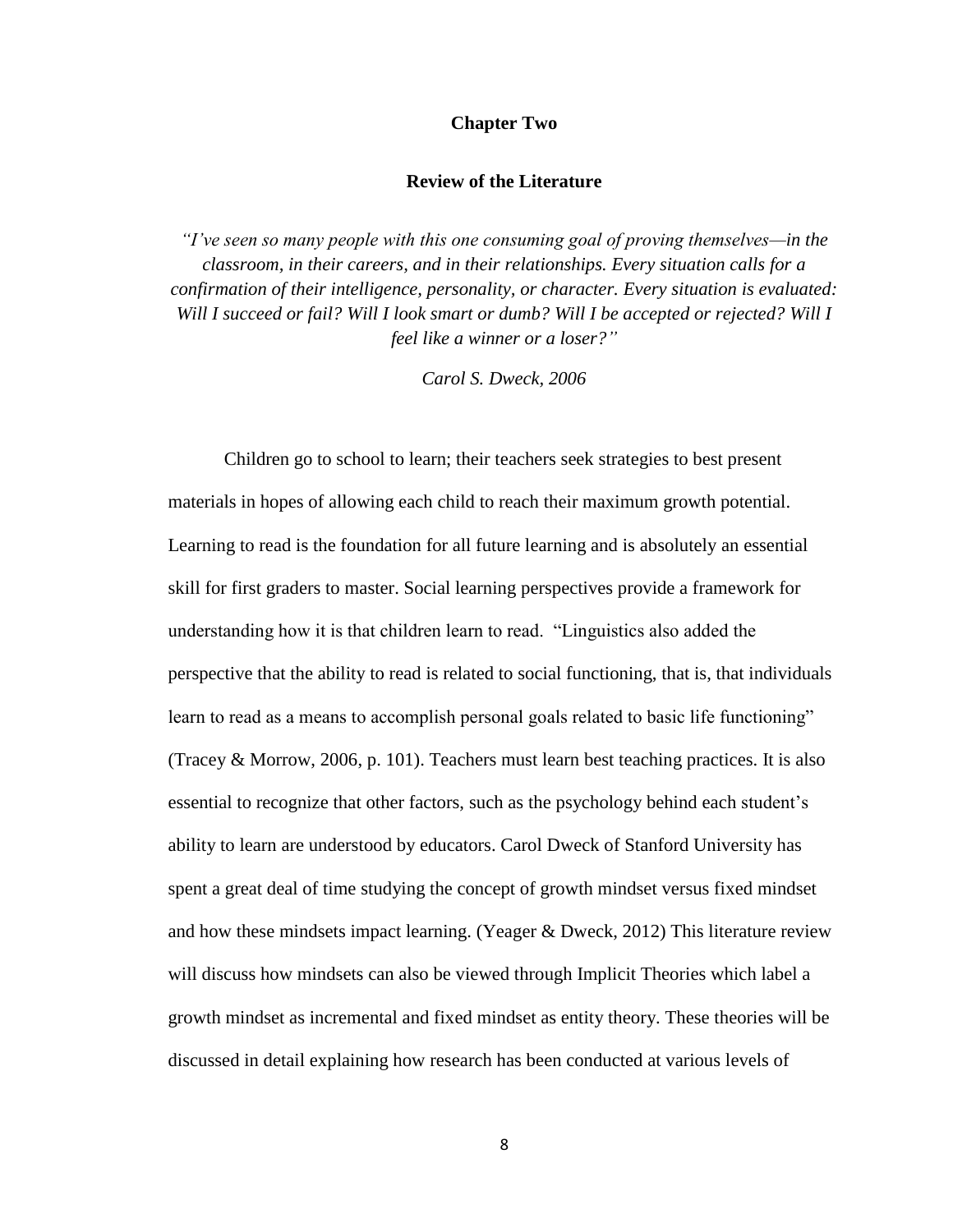development. The connection between mindsets and grit will also be discussed as attributes that impact success. Mindsets will also be explored through the theoretical framework of self-efficacy. Researchers have sought to learn more about what leads to students becoming good readers, the view of self-efficacy will be reviewed to determine a connection between that and mindset. Finally, this literature review will address the implications of engagement theory in relationship to mindsets. Through this literature, a better understanding of theories that impact a student's ability to read as well as how these theories relate to mindsets.

#### **Implicit Theories Impact Literacy**

Researchers have sought out ways to understand how children learn and factors that play a role in academic growth. Current research has suggested that research beyond best teaching practices should be evaluated and a focus on students' mindset should be evaluated. Implicit Theories suggest that "individuals develop theories, implicit beliefs, and deeply held schema about human attributes to explain and understand their world" (Martin, 2014, p. 208). Implicit theory can impact a variety of personal attributes, for the purposes of this study the impact of Implicit theory on education be addressed. Implicit theories can be fixed, this is also known as entity theory which is a belief that a person has a set amount of knowledge and that their ability to grow beyond a set amount is not possible. Students with this mindset tend to quit when tasks become too challenging and have a more negative view of learning. The opposing theory is that of a growth mindset or the incremental theory. Students possessing this mindset believe that their ability to learn and grow is limitless, they view challenges with enthusiasm and believe that they can overcome adversity. This leads to a more positive view of learning. (Martin, 2014)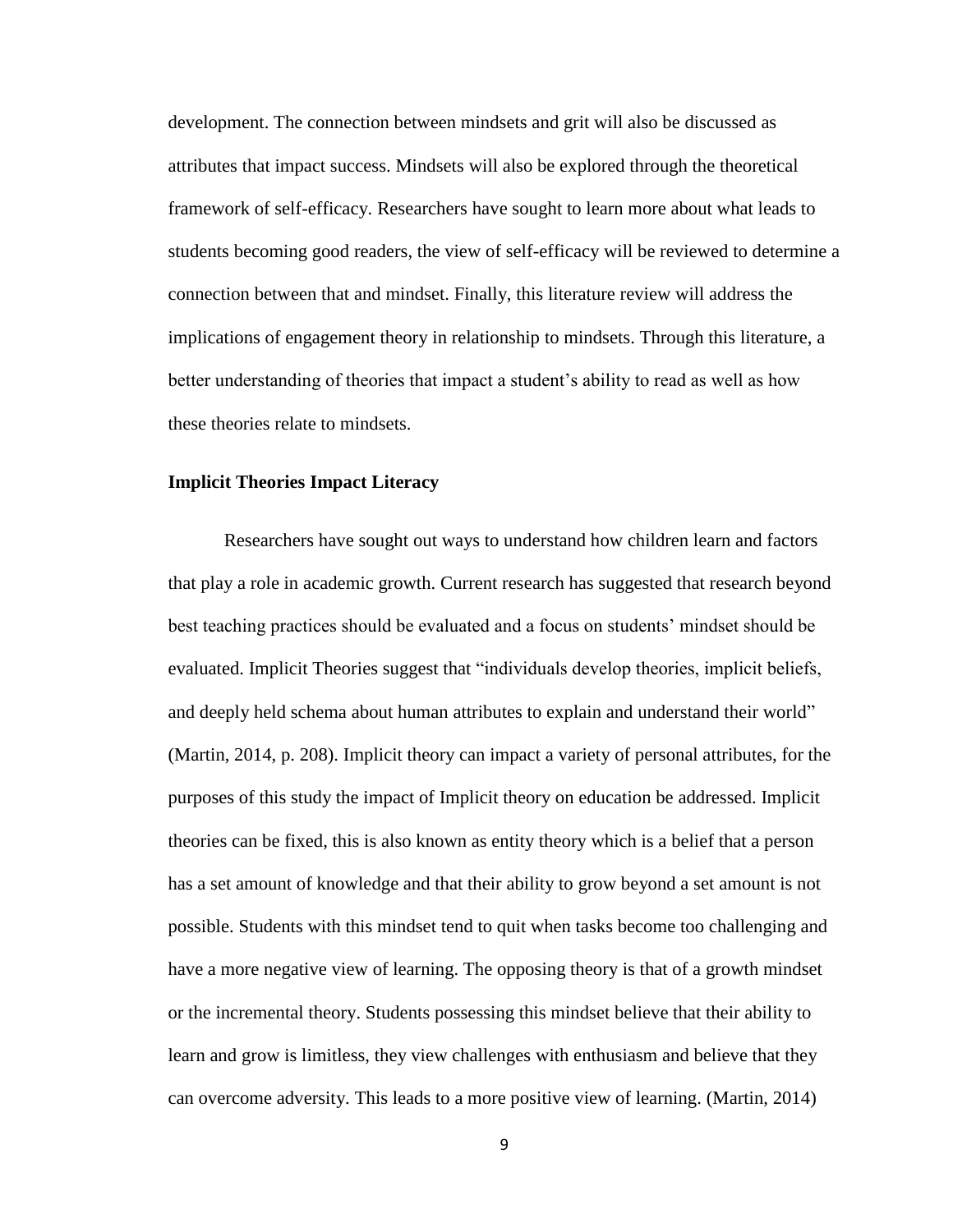Students with an incremental theory have a goal to learn more, and work harder when facing challenges; while those with an entity theory have a goal to look smarter and tend to give up when faced with serious challenges. (Yeager & Dweck, 2012)

Understanding a student's mindset can help educators gain insight into their students' ability to learn. More importantly is the question regarding whether one's mindset can be changed. "Our research also shows that students' mindsets can be changed and that doing so can promote resilience" (Yeager & Dweck, 2012, p. 303). Recognizing that students having an entity theory will have less academic success while those with an incremental theory will set high goals and work hard to obtain them; educators should do whatever they can to help all students adopt an incremental theory. "If implicit theories can change, then this brings into consideration factors that might lead to such shifts" (Martin, 2014, p. 210).

Research was conducted with college students to determine if in fact their theory of intelligence could be changed. "Students were taught how, when learning, the brain grows stronger and smarter by forming new connections between neurons" (Yeager & Dweck, 2012, p. 304) this knowledge was reinforced by asking these same students to teach this to middle school students. At the end of the study grades were compared between this group and a control group. The incremental theory group, those taught about having a growth mindset, proved to have the greatest academic growth. Similar research was conducted using seventh grade students. These students receive weekly emails teaching them about the incremental theory. These students had much better test scores on the end-of-year standardized tests. In taking this research further fifth graders were studied in response to their ability to solve logic problems. During this study the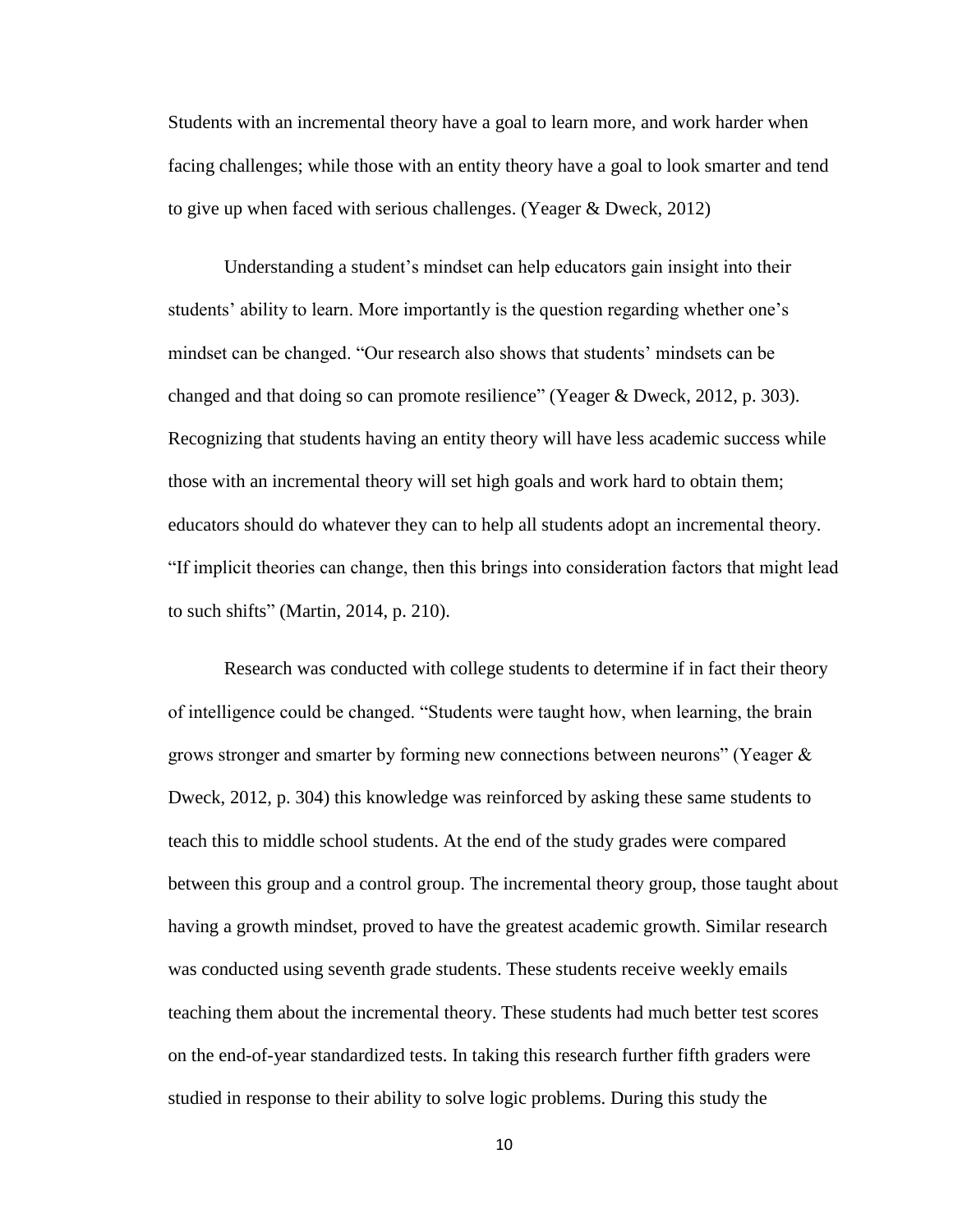incremental and entity theory were evaluated using praise. Praise was given as intelligence, process, or neutral. Students that had their process encouraged ultimately did better on subsequent tests and had developed an incremental theory. "These studies showed that implicit theories of intelligence could be taught in school settings and that changing them could affect academic behavior" (Yeager & Dweck, 2012, p. 305). Beyond teaching about the ability to have an incremental theory there is also evidence that instructors must also themselves possess the same theory as well as carefully consider the messages that they send through praise. (Yeager & Dweck, 2012) Throughout these research studies it is shown that students can learn to change their view or mindset and that by doing so they become more capable of learning. With this understanding, today's teachers must learn how to determine their student's mindsets and instruct them on ways to have a growth mindset to maximize their learning potential which is essential in today's rigorous classroom.

Our research and that of our colleagues show that if students can be redirected to see intellectual ability as something that can be developed over time with effort, good strategies, and help from others, then they are more resilient when they encounter the rigorous learning opportunities presented to them (Yeager & Dweck, 2012, p. 306).

While government officials are calling for college and career readiness beginning as early kindergarten, teachers are becoming more focused on presenting a challenging curriculum in hopes of producing highly educated students. Perhaps more importantly than increasing academic rigor is understanding how students learn and finding ways to increase every child's ability to reach their greatest potential. This can be accomplished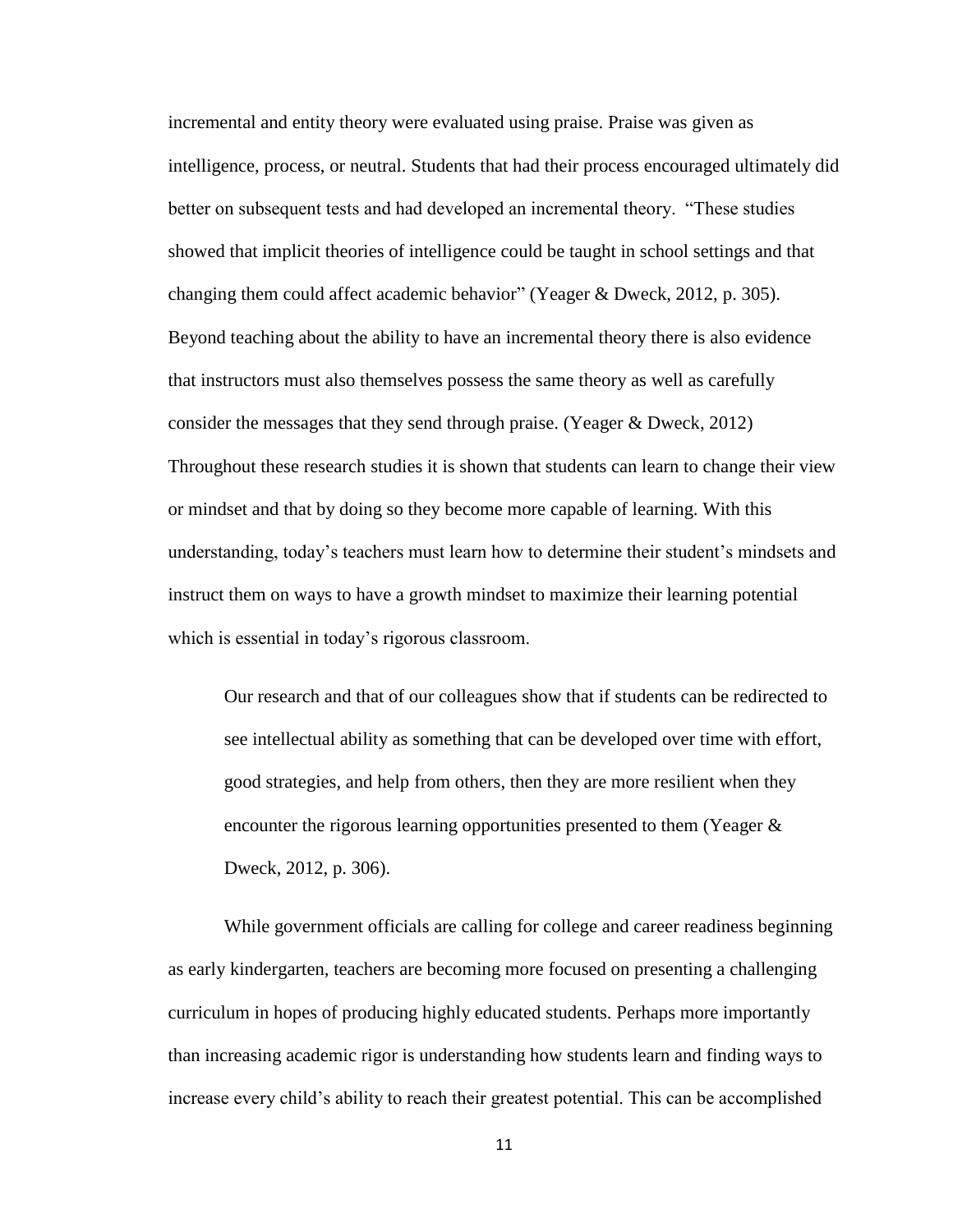through teaching young learners the importance of having a growth mindset. Dweck questions "Thus viewing the capacity for growth as a hallmark of human nature can confer a wide array of benefits, but how malleable are people?" (Dweck, 2012, p. 620. This is what I seek to understand, how malleable are first graders? And just how much of an impact can teaching them to have a growth mindset have on their reading potential?

Duckworth & Yeager also sought to determine factors that impact academic success that are not related to IQ. In an essay, Duckworth  $\&$  Yeager state "These socalled noncognitive qualities are diverse and collectively facilitate goal-directed effort (e.g., grit, self-control, growth mindset" (Duckworth & Yeager, 2015, p. 237). In *Measurement Matters: Assessing Personal Qualities Other Than Cognitive Ability of Educational Purposes* by Duckworth and Yeager, 2015, the idea of social and emotional learning is addressed. These authors assert in their essay that "There is a scientific consensus in the behavioral sciences that success in school and beyond depends critically on many attribute other than cognitive ability" (Duckworth & Yeager, 2015, p.245). These ideas support those of Dweck in that having a growth mindset is a critical attribute to academic success. Duckworth partnered with Peterson, Matthews, and Kelly to determine the role grit plays in professional success. In 2007 they conducted a set of research studies. Participants included 1,500 adults aged 25 and above, 138 Ivy League graduates 1,300 West Point Cadets, and 175 National Spelling Bee participants. Each subject was asked to complete a grit scale that had been created by the researchers. For the purpose of this discussion grit is defined as "perseverance and passion for long-term goals. Grit entails working strenuously toward challenges, maintaining effort and interest over years despite failure, adversity, and plateaus in progress" (Duckworth, Peterson,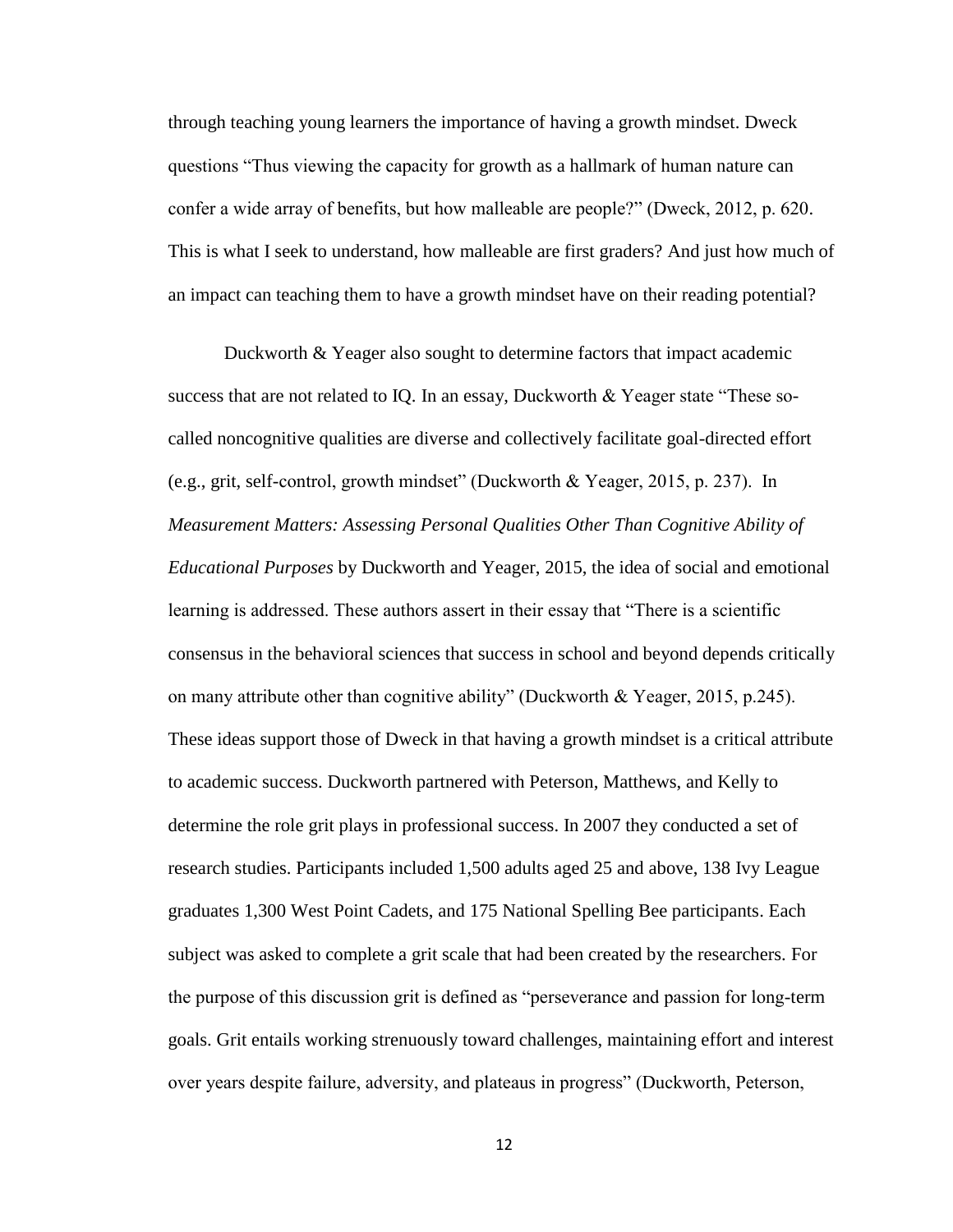Matthews, & Kelly, 2007, p.1087-1088). Much of this definition directly aligns with the attributes associated with having a growth mindset, therefore it appears the results of this study could also potentially relate to that of having a growth mindset. When discussing findings, the authors speculate that when intelligence and or talent are equally matched a person that possesses a greater amount of grit will find greater success. "Among more than 3,500 participants attending nine different colleges, follow-through was a better predictor than all other variables" (Duckworth, Peterson, Matthews, & Kelly, 2007, p.1099). As is the case with having a growth mindset grit requires perseverance and hard work. "Our intuition is that grit grows with age and that one learns from experience that quitting plans, shifting goals, and starting over repeatedly are not good strategies for success" (Duckworth, Peterson, Matthews, & Kelly, 2007, p.1091-1092). This leads to the question as to just how closely related are grit and having a growth mindset. According to the research surrounding grit and growth mindset lead to the importance of social and emotional learning as a means to academic success. It would be interesting if there was a study that looked at both grit and mindset in individuals to see if they were of equal importance.

#### **Engagement Theory**

Another framework to consider is that of Guthrie's Engagement Theory. "According to the theory, *engaged readers* are those who are intrinsically motivated to read and who therefore read frequently" (Tracey & Morrow, 2006, p. 64). This quickly becomes a complex question as researchers begin to wonder whether students are engaged because it is simply a task that they are good at, or are there other underlying factors. Guthrie also links engagement to motivation which he further breaks down to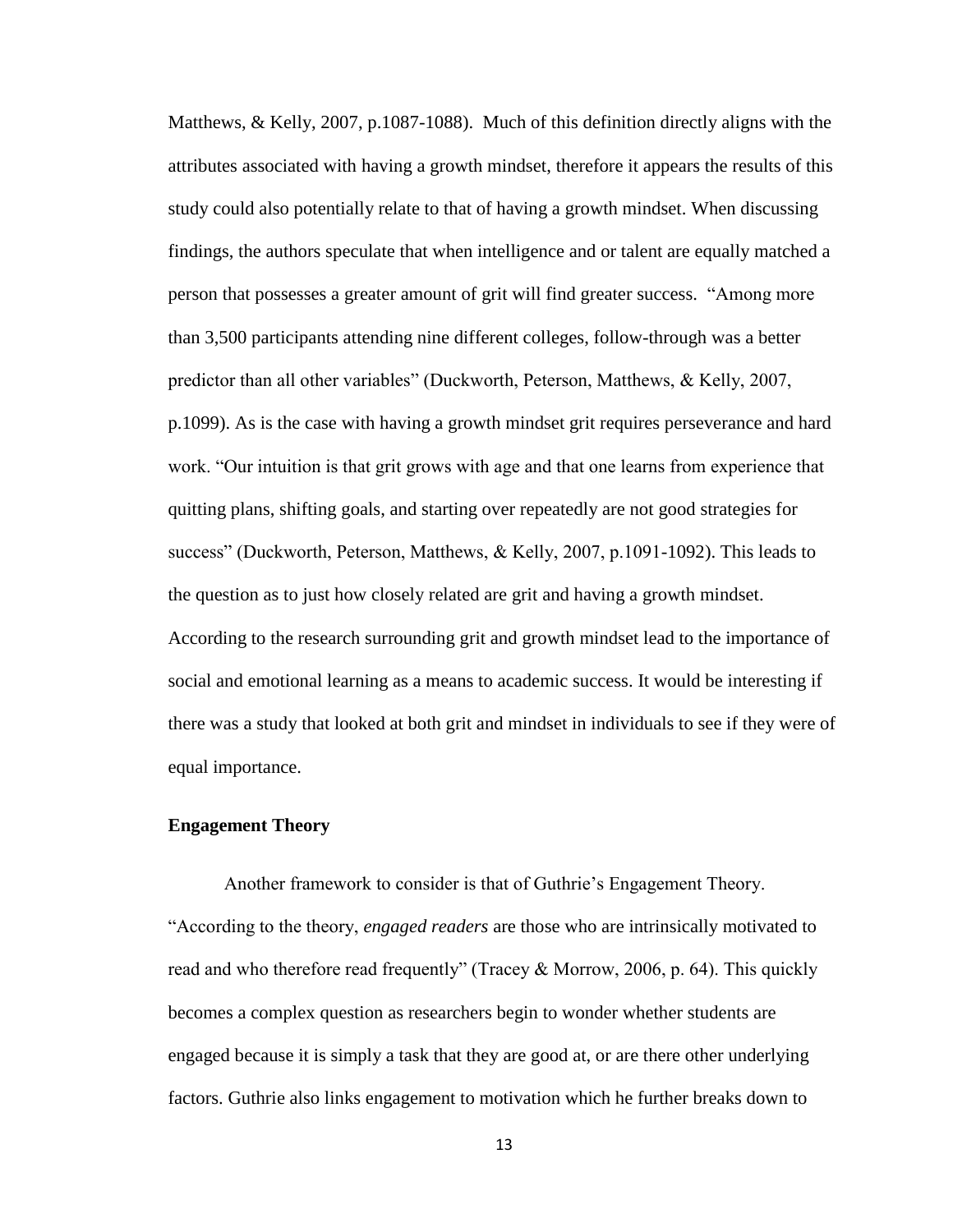both enjoyment and self-efficacy. (Smith, Smith, Gilmore, and Jameson, 2011) Each of these factors is closely linked the authors of one study state "clearly suggests that engagement and self-efficacy are strong and potentially instructionally relevant influence on reading achievement" (Smith, Smith, Gilmore, and Jameson, 2011, p. 203). These researchers conducted a study using both fourth and seventh grade students to look at their ability to read, perception of their reading, as well as their enjoyment of reading. One of the findings that stands out is that "Children typically assess their efficacy with relation to their peers" (Smith, Smith, Gilmore, and Jameson, 2011, p. 206). This is alarming as students are not truly viewing themselves, but rather looking to others to determine their level of success. Another finding of interest is the fact that readers may be rated as poor yet the student still finds pleasure in reading. This is important as enjoyment leads to continuation of the activity, and in reading the more you read the more you grow. A concern was raised by the authors that is suggested for future studies- "that is, students who are good readers but don't believe themselves to be so" (Smith, Smith, Gilmore, and Jameson, 2011, p. 206). What would happen if these good readers were explicitly taught to have a growth mindset, would this improve their self-efficacy? Would it lead to even better reading success?

#### **Self-Efficacy**

Ho & Guthrie (2013) sought out to research the role of motivation and reading as well, they conducted a research study that allowed dissection of motivation into several different aspects allowing greater insights. This study looked at male and female seventh grade students of varying socioeconomic statuses. Motivation was examined allowing the researchers to find that "motivation is multifaceted. Students simultaneously possess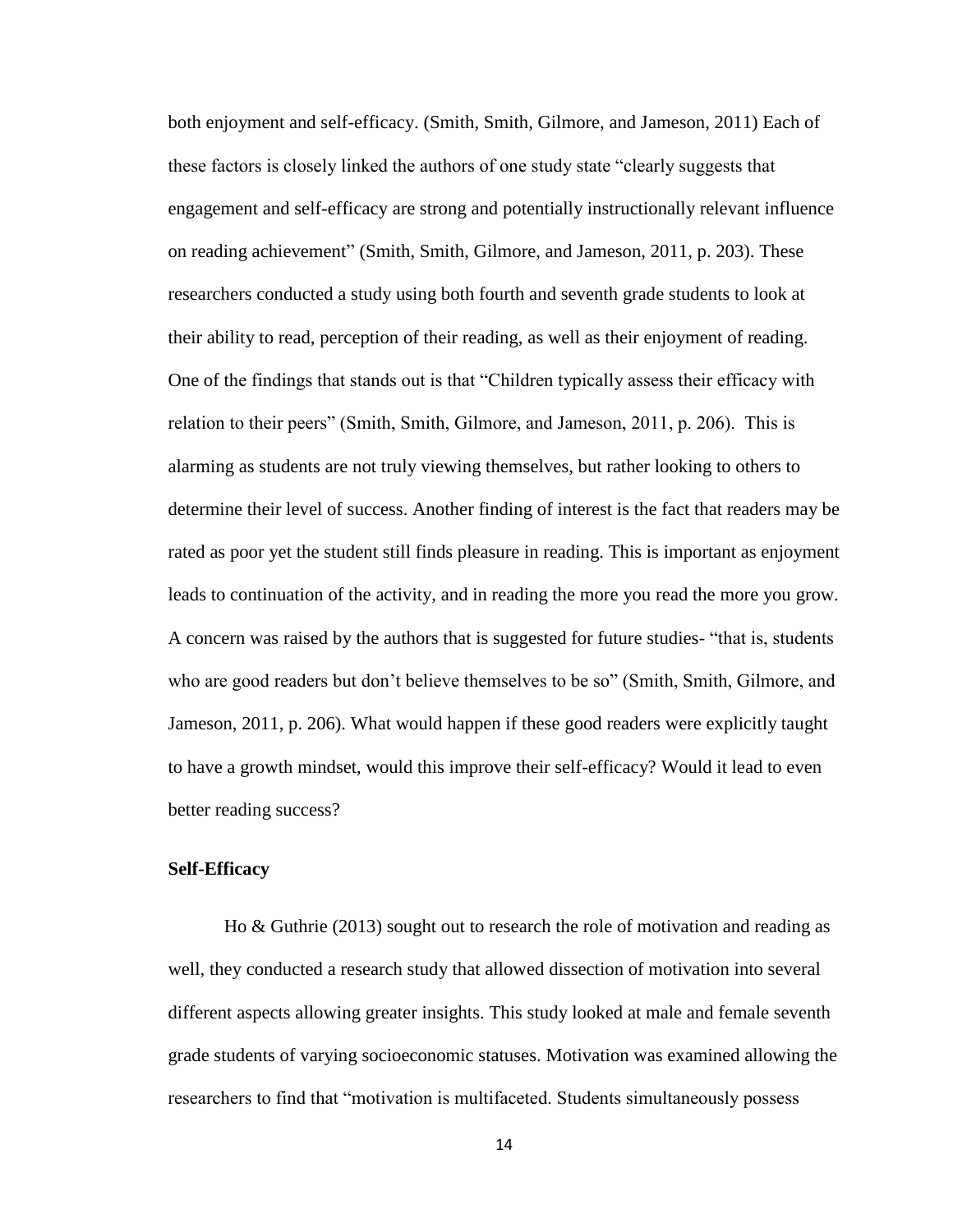several goals, beliefs, and dispositions that impact their achievement" (Ho & Guthrie, 2013, p. 131). These findings help educators to see that depending on the type of material presented, and assignment expectations will play a role in each student's motivation. Understanding this can allow educators to frame assignments differently as well as to provide greater support for literature that may be less motivating to students. "Providing motivational supports for school-based information text reading is valuable for all students irrespective of their proficiency in literary reading" (Ho & Guthrie, 2013, p. 142). Throughout the research and findings of this study it is clear that motivation and self-efficacy are closely related, further that these both impact a student's reading success. "Self-efficacy refers to one's belief that he or she possesses the abilities to attain specific goals" (Tracey & Morrow, 2006, p. 112). Self-efficacy and growth mindset can be viewed as essential skills for all readers. Understanding that mindsets can be learned and changed would also improve one's self-efficacy.

While much research has been conducted evaluating the interactions of students' achievement and self-efficacy, less has been conducted in the early years of education. "If efficacy is critical for academic success, a key issue of importance is at what age selfefficacy is sufficiently developed to exert influence on academic achievement" (Lee  $\&$ Reid, 2016, p. 80). Lee and Reid decided to carry out a research study using students of first through third grade that were deemed at risk to answer this question. Findings did show that there was a strong relationship between self-efficacy and reading success, these findings align with Bandura's Self-Efficacy Theory as well as a multitude of other research studies. (Lee & Reid, 2016) Because of these findings it is imperative that administrators find ways to utilize this information to positively impact their student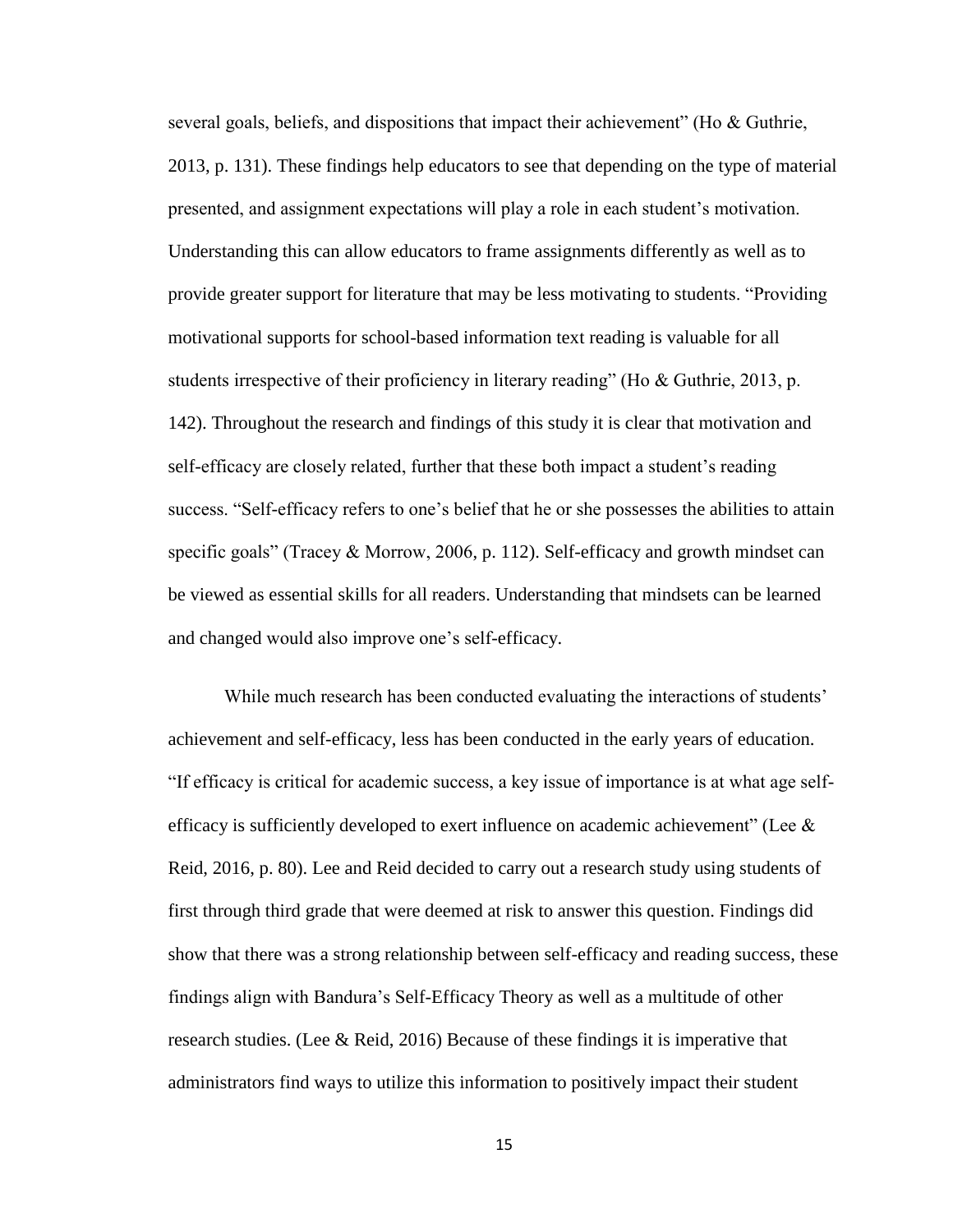learning outcomes. Lee & Reid (2016) suggest offering services from social workers to improve thoughts of self-efficacy, school counselors may also play a role in this as well. Providing teachers with professional development in this area could prove to be the most useful as they are interacting with students daily. A final thought from the authors regarding future implications suggest that "more longitudinal research and evaluation is needed to understand what approaches in early childhood education and primary grades are effective in improving academic self-efficacy" (Lee & Reid, 2016, p. 87). I would suggest that studies also view the relationship between a growth mindset and selfefficacy. Perhaps if intervention is provided to the youngest students and support is provided throughout schooling years overall academic success could be improved.

Another study carried out by Bevel and Mitchell (2012) sought to look at academic optimism in elementary students. In framing their theoretical outline, they connect academic optimism to self-efficacy. The purpose for the study was to explore reading achievement in comparison to academic optimism. Findings for the study did show that there was a positive correlation between academic optimism and reading achievement. When discussing the implications for these results they concur "AO does not only work to foster student achievement but may also contribute to other factors that are important to schools such as student engagement, graduation rates, teacher satisfaction, teacher retention, and organizational citizenship among other things" (Bevel & Mitchell, 2012, p. 783).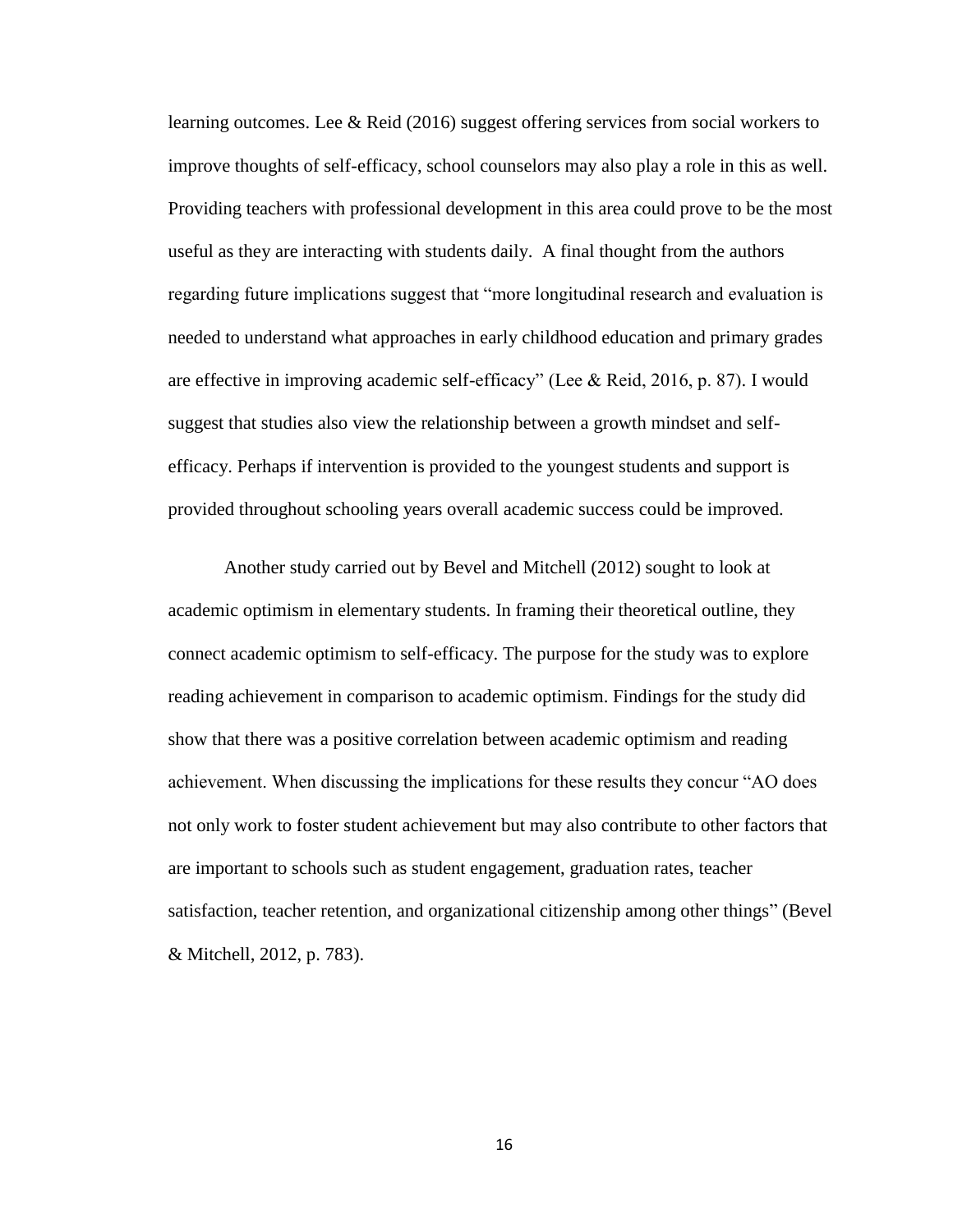# **Conclusion**

Based on the literature and research I have completed I strongly believe that my study will be of great value for educators, researchers, and families. There are several studies that tout the success of and need for a growth mindset in mathematics, but few exist in literacy. Beyond that, even fewer, if any exist in regards to researching how mindset impacts the literacy skills of first graders. Being that mindset can impact one's ability to thrive not only in academics, but in all facets of life I believe it is essential that young children learn the skills needed to adopt a growth mindset early in their education. The teacher research that I am conducting also leads to new questions that can be answered through future research. Mindset studies can be conducted at various grade levels as well as within subject areas. Further, I feel as though this current teacher research project could lend itself to complete a longitudinal study in which the long-term effects of mindset could be evaluated.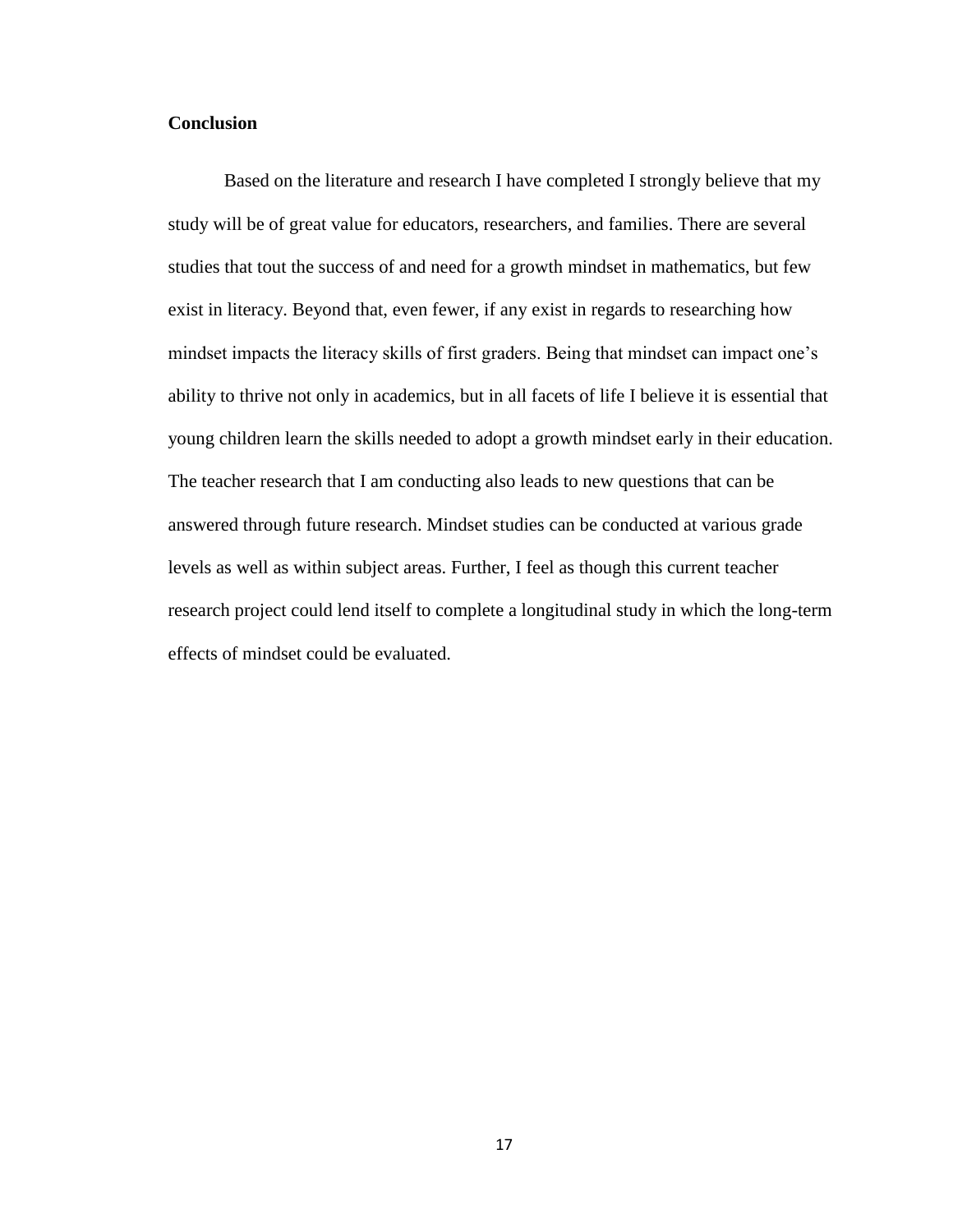#### **Chapter Three**

#### **Context**

#### **Community**

The study site for this research is in a large community in south Jersey. The specific school used is one of eleven total buildings in the school district. This district offers six elementary schools that service students coming from nearby neighborhoods. Per the 2010 census information the township houses 48, 559 people which is a 3.1 % increase from 2000. Representing these numbers are 17,287 households housing 13,328 families 34% of which house children under the age of 18. The racial makeup of the township at the time of the last census shows that there were 87.7% white, 5.82% black, 3.87% Asian, 0.11% Native American, 02% Pacific Islander, 0.85% Other, 1.72% as two or more races, and 3.5% identify as Hispanic or Latino. The reported median household income was \$79,017. About 2.6% of families fall below the poverty line, including 5.3% of those under age 18.

#### **School**

This study site, Hinchman Elementary (pseudonym), is one of the six elementary schools that currently has 497 students enrolled in grades one through five. Of these students, the breakdown between male and female is just about 50% of each specifically 251 males and 244 females. A clear majority of students speak English as their primary language in their homes totaling 99.3%, other languages spoken as primary include Vietnamese, Spanish, and Chinese, each at 0.2%. This district houses all ELL students at one elementary school to help provide appropriate services for these learners. The racial makeup of the school is closely aligned with that of the community 83.8% of students are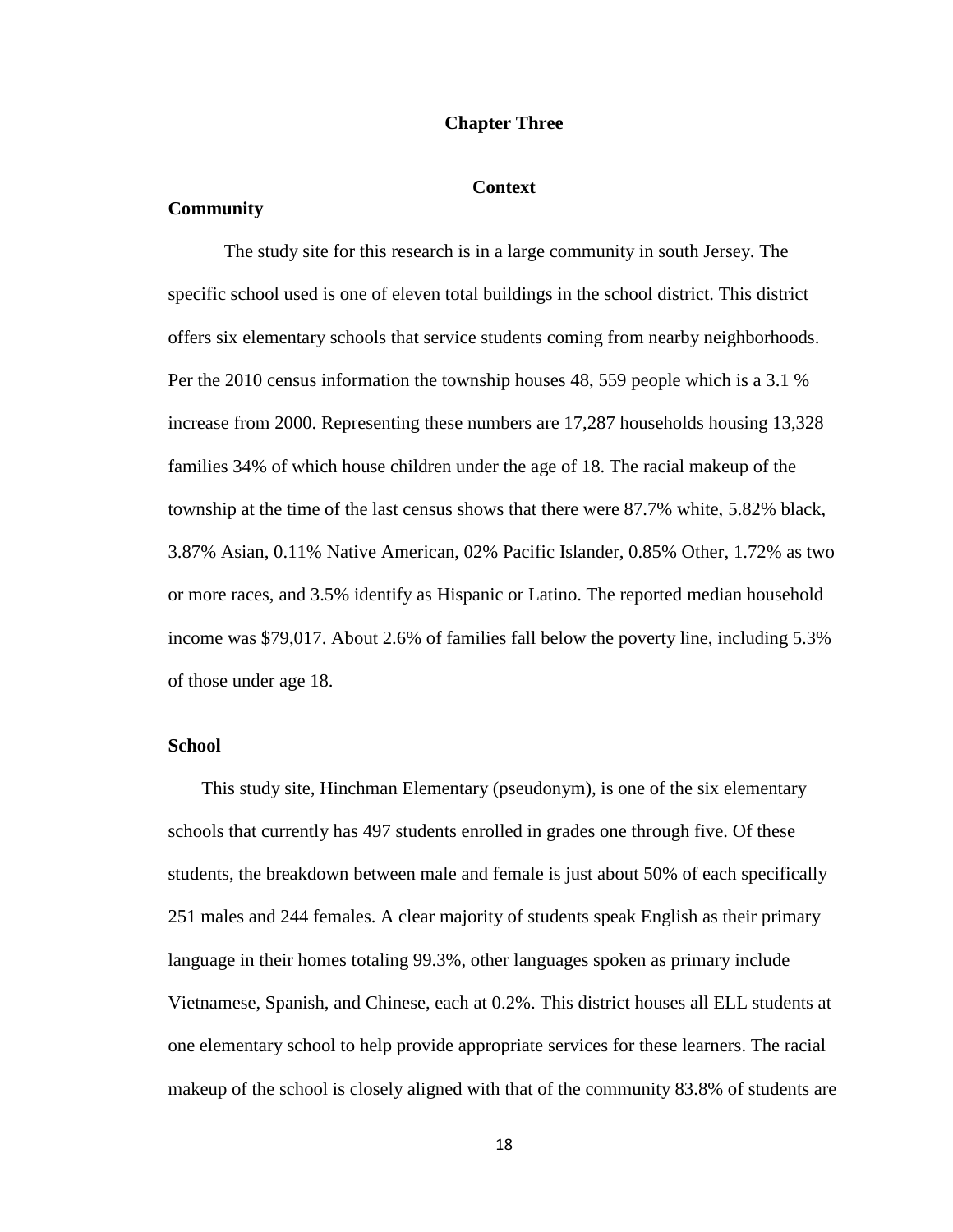white, 6.2 % black, 4.4 Hispanic, 4.0 Asian, 1.6% two or more races. This elementary school houses students requiring a special autism program, this accounts for 20% of the population having disabilities. Students requiring ELL services are housed in another building therefore there are 0% requiring ELL services at this site. Economically disadvantaged students make up 20% of the student population. The student to teacher ratio for this building is 11:1. When evaluating the academic performance of this school it is outperforming about 50% of other schools within the state. To help ensure that the needs of all students are met there are programs offered before school, after school, as well as throughout the school day to provide academic support to students in need.

The mission of this elementary school is to work collaboratively to assure success of all learners. This mission is evident in the way the teachers, parents, parent teacher organization, and support staff work together using a team mentality. To ensure students are given the best opportunity for success the school district offers frequent professional development opportunities. When new curriculum is rolled out teachers are given time to collaborate and learn all aspects of the curriculum as grade level teams or subject specific teams. This allows teachers to fully understand what they are teaching as well as learn from one another how best to implement the curriculum. Part of the district mission statement is to provide a progressive environment; this is carried out through the ongoing review and adoption of curriculum as well as the growth of available technology.

#### **Classroom**

This first-grade class is an addition to the existing four first grades. To reduce class sizes a Title IIA grant was awarded to allow a fifth first grade. The layout of the school itself has grade level pods containing four classrooms. Physically, this classroom is in a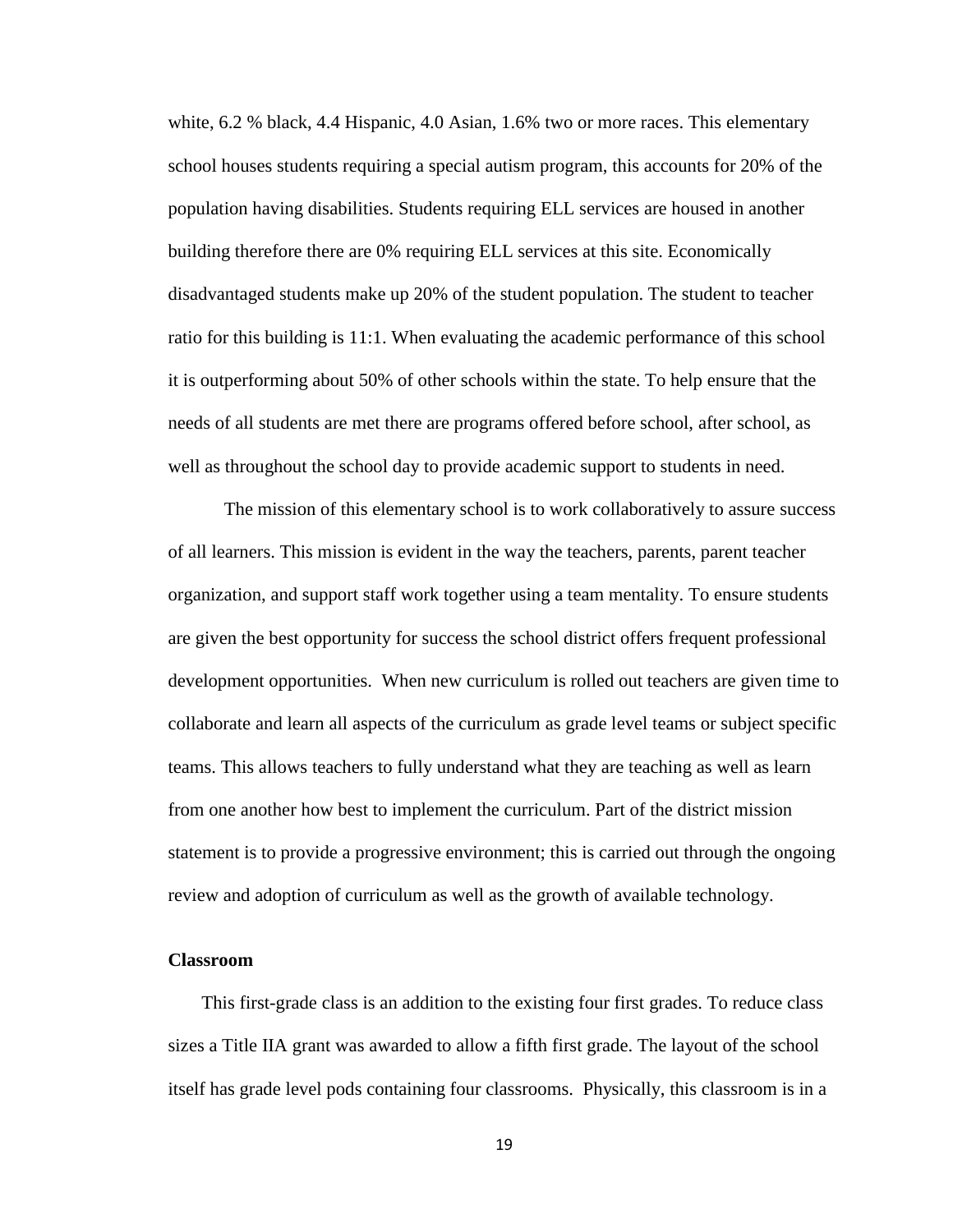separate area of the building. Offering five first grades has allowed class sizes to be at 17 or 18 per class. Along with the certified general education teacher, an instructional assistant is in the room for three hours each morning, as well as a push in Basic Skills Math teacher. Each afternoon another certified teacher is available for push in to provide interventional instruction to students in need of such services. Students that qualify also leave for small group reading instruction with the school's reading specialist each afternoon. The classroom is a well-organized, structured space allowing students to thrive in a positive environment. Students sit at tables that are organized in a horseshoe allowing easy viewing of the whiteboard as well as fosters ease of student monitoring by the teachers. Small group instruction occurs at a round table as well as a rectangle table providing a close proximity for teachers and students. Students are also able to work at three desktop computers or use iPads at their own tables. Technology is used to support word-work, math facts, and reading instruction. The room also has a carpet area that is used for a daily calendar routine and shared reading. A wide variety of books are offered to students via bookshelves and baskets that allow for high visibility. The curriculum followed in this classroom is predetermined by the district. For phonics instruction, the Fundations program has been used for many years. New this year are reading and writing programs. Writing is being instructed following Lucy Calkins writing workshop format. Schoolwide Reading Fundamentals is being used to instruct whole group reading lessons for comprehension strategies. Guided Reading groups are also used to provide reading instruction based on each child's reading level. Lessons are supported using an online reading component provided by Schoolwide as well as use of Spelling City to give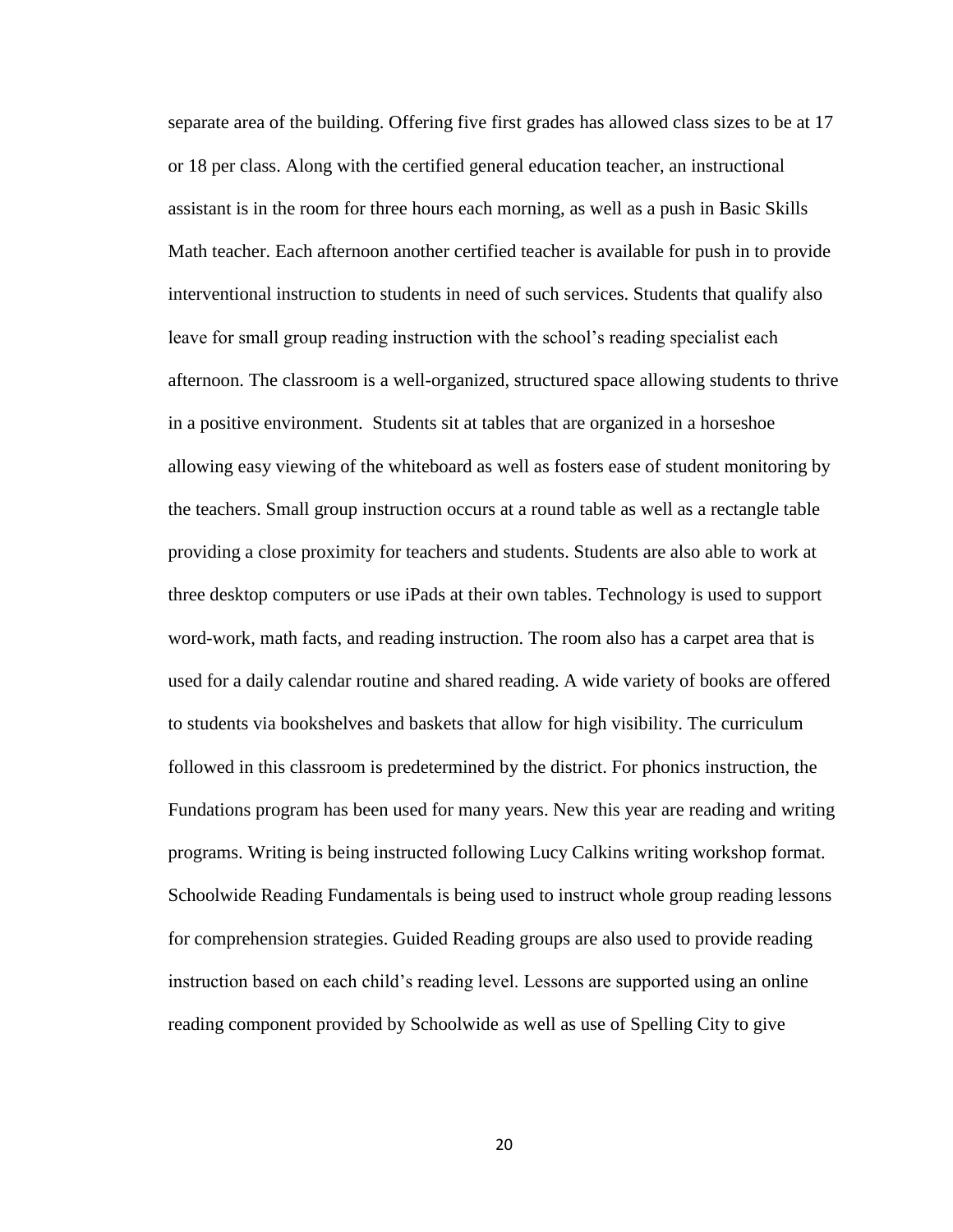practice with word work. A projector is also used to display PowerPoint presentations to guide instruction in writing lessons.

This class has 18 students, 10 of which are boys, and 8 girls. Race is primarily white accounting for 15 students, there is one mixed male student, one Hispanic female, and one black female student. The class was assembled by the principal based on gender and academic abilities. There is a wide range of abilities, some students are reading at an emergent kindergarten level while others are reading at a second-grade level. The class is a designated Basic Skills Instruction room allowing for greater support using a push in BSI math teacher. Basic Skills Reading instruction occurs through a pull-out program for those who qualify. Six students currently qualify for basic skills math support, another six students qualify for basic skills reading support, and two students receive speech services via a pull-out program.

Every first grader was assessed using a Developmental Reading Assessment to determine their reading level, they were then asked to complete a mindset survey as well as a logic puzzle.

Barb (pseudonym) is an outgoing little girl that appears to be happy all the time and loves school. Nancy (pseudonym) is a very quiet girl; she is able to get along with everyone and does all that is asked of her to the best of her ability. Steve (pseudonym) is a popular little boy that all his peers want to be with. He is an active participant in all lessons and shows enthusiasm for learning. Dave (pseudonym) is on the quiet side only answering questions when called upon. He shows an indifference to school and learning. Kelly (pseudonym) is a young first grader and is very soft-spoken. She is reluctant to speak up in class and is a slow, cautious worker. Terry (pseudonym) is very vocal and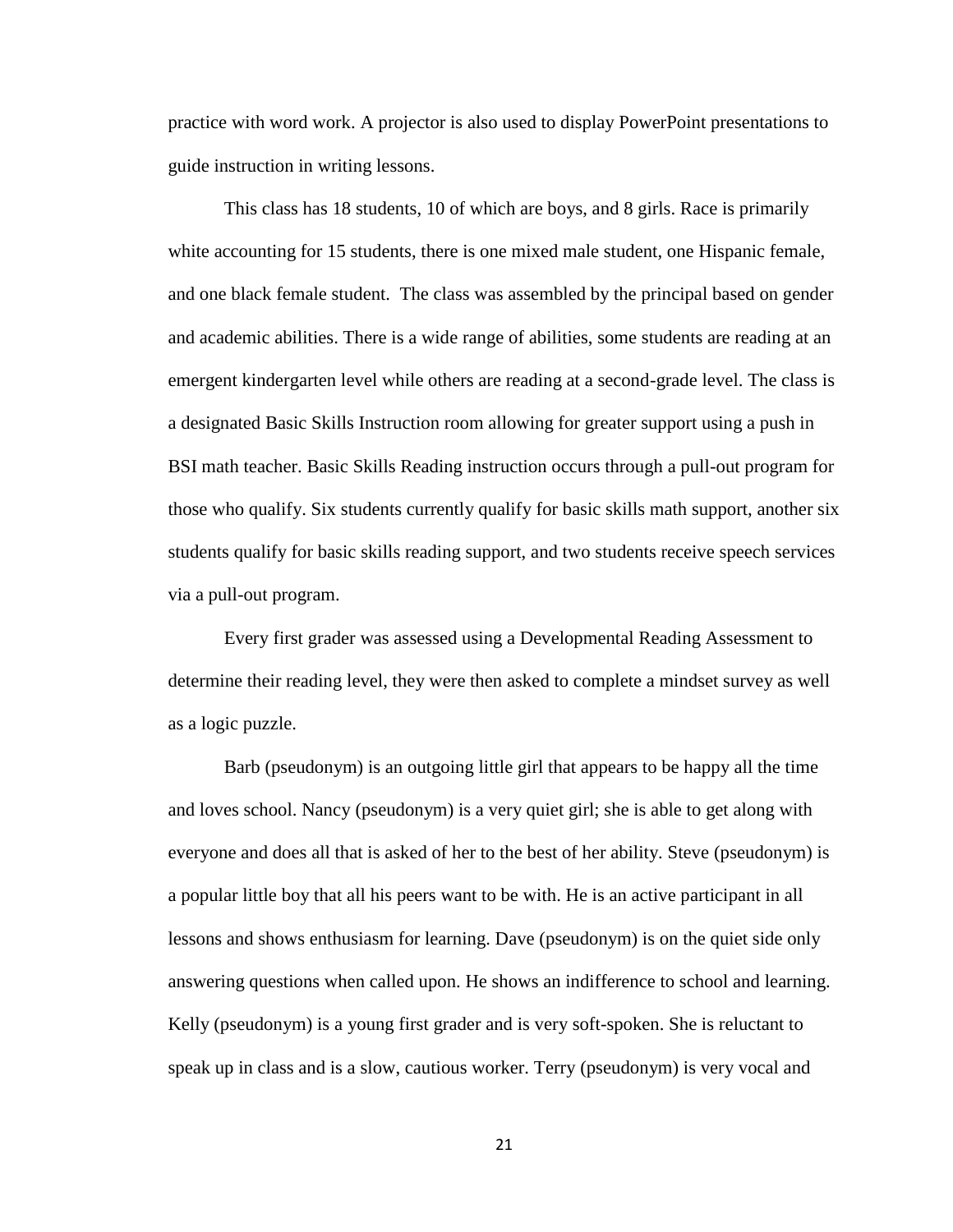demands attention from her teachers and peers. She avoids taking risks and looks for reassurance that she is doing the right thing on every assigned task.

For the purpose of this study six students were selected to track growth over the course of the study. The focus group consists of four girls and two boys representing three different reading groups. Focusing in on these six students allows a deeper reflection of their mindset based on both surveys and actions observed in the classroom. Students will be observed in regards to their responses when both easy and challenging tasks are assigned. Notes will be collected regarding student responses as mindset lessons are presented. These lessons will be presented as read-alouds, video presentations, class discussions, and written responses. Data will be collected through a teacher journal as well as use of surveys, logic puzzles, and Developmental Reading Assessment. Chapter Four will present findings for all this data.

# **Research Design/ Methodology**

#### **Teacher Research**

This study is qualitative teacher research. Yilmaz provides a clear definition of qualitative research by stating "I define it as an emergent, inductive, interpretive and naturalistic approach to the study of people, cases, phenomena, social situations and processes in their natural settings in order to reveal in descriptive terms the meanings that people attach to their experiences of the world" (Yilmaz, 2013, p. 312). This definition helps to explain the research that is to be carried out as the research will be done by collecting anecdotal notes based on teacher observations as well as collecting data via surveys. As the teacher researcher, I will be working with my own first grade class and will naturally develop a close relationship. This prevents the detachment and impartiality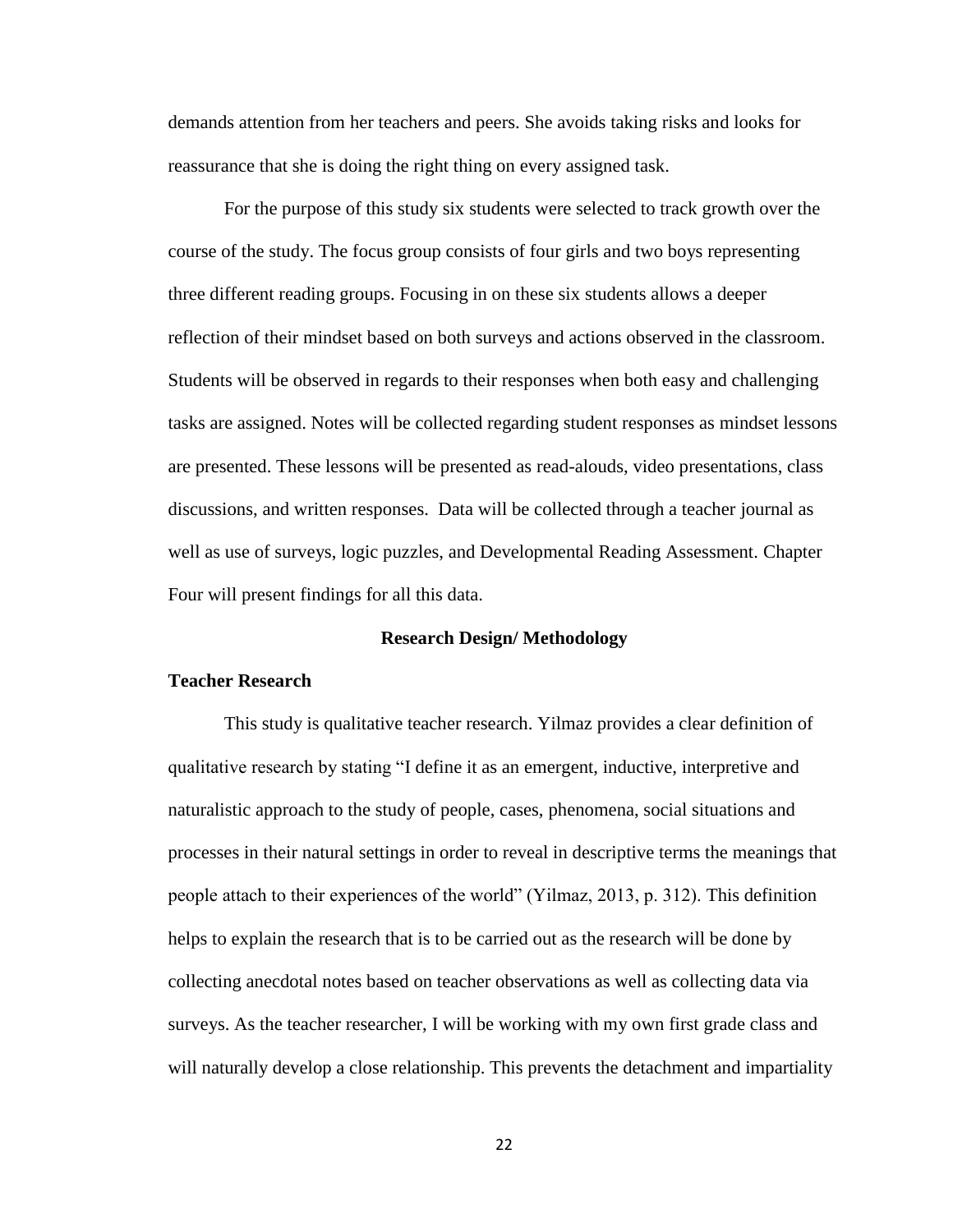needed to complete a quantitative study (Yilmaz, 2013). In contrast to qualitative research quantitative research "can be defined as research that explains phenomena according to numerical data which are analyzed by means of mathematically based methods, especially statistics" (Yilmaz, 2013, p. 311). This type of research would not be able to be carried out by a teacher within her own classroom.

The topic of this research came about organically. Beginning a new job at a new school in a new grade I was unsure of what topic I should use to conduct research. I began to wonder what problems was I encountering with my first graders. As I did this, I was reminded of the day I heard one of my first graders claim that he hated reading because he was not good at it. It was evident that I had concerns over how my students viewed their ability to learn. I began thinking about the importance of young children loving school, and having a desire to learn. I remember a book that I had previously read that addressed mindsets as a factor leading to academic success. "Here, questions emerge from day-to-day practice and from discrepancies between what is intended and what occurs. These are often highly reflective, immediate, and referenced to particular students or situations" (Cochran-Smith & Lytle, 2009, p. 42).

# **Procedure of Study**

Thi**s** study took place in my first-grade classroom during normal instructional time. Within the first few weeks of school each child was assessed to determine their individual reading level using the Developmental Reading Assessment. At that time, I noticed that some students entered the testing area with a sad face and one even commented "I don't like to read, I am not good at it." It quickly became evident that some students viewed themselves as lacking the ability to read while others were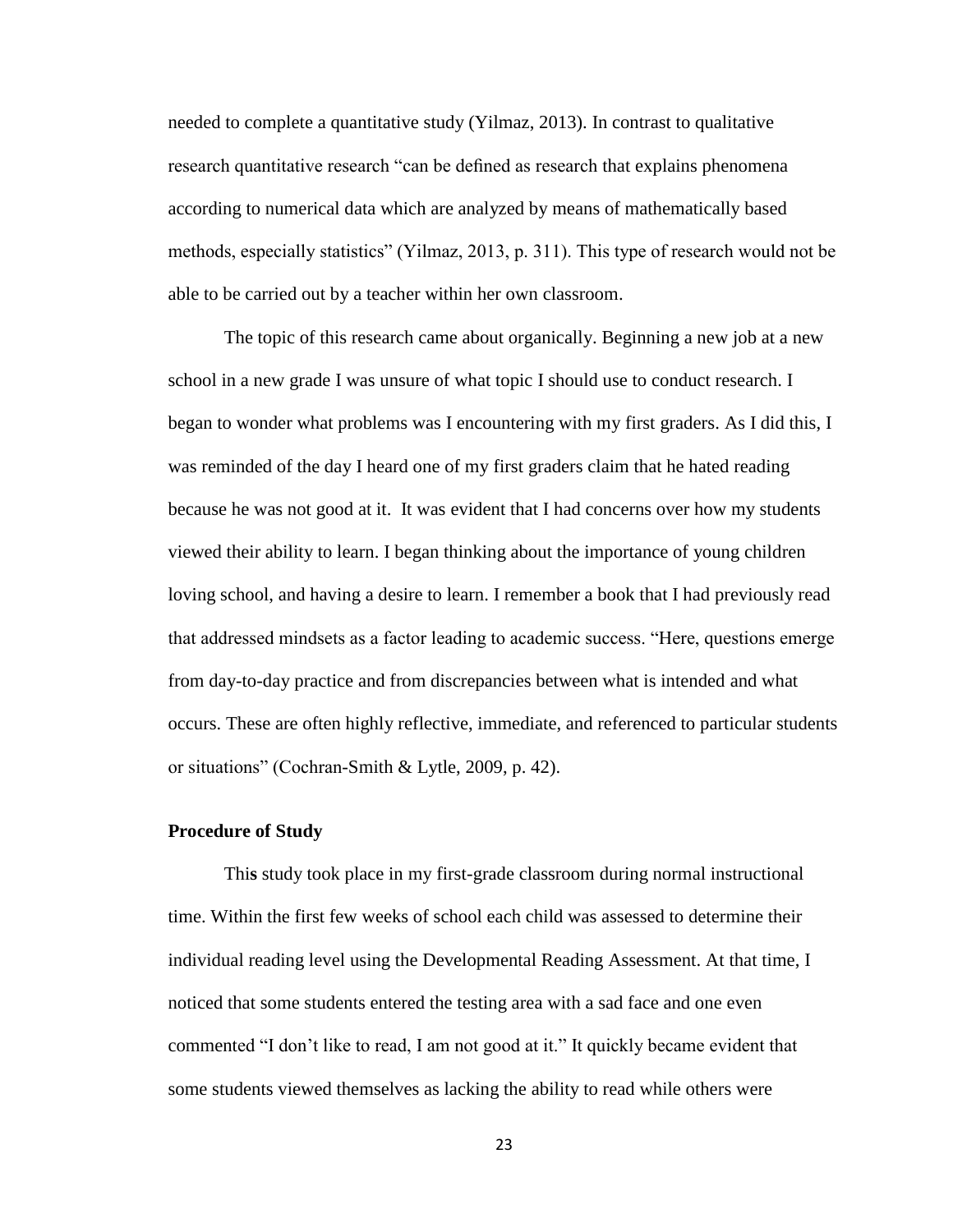confident in their abilities. I became concerned that some students would not be able to find the same level of success as others because of their mindset. This study was designed to analyze the mindset of each child to determine whether they had a growth or fixed mindset, and then to evaluate how mindset impacts student's ability to read. Qualitative inquiry strategies used to collect data initially included each child completing a mindset survey, each child was timed while trying to complete a challenging logic task, as well as student talk surrounding their thoughts about their own intelligence.

This research was conducted in a naturalistic setting as all data was collected as part of normal first grade instruction. Initial data was gathered using a teacher journal in which anecdotal notes were recorded. Later data was collected while students worked in small groups to complete the mindset survey, this survey was read aloud to students that needed the additional support. Some students could read it independently but had me next to them to answer questions or offer help reading as needed. To complete the logic puzzles students were individually given instructions about the task, they were told that they could take as much time as they wanted to complete the task, or could finish when they wanted. Each student was discretely timed to determine the amount of time and effort they would be willing to give a challenging task. Using the logic puzzle allowed for me to see if students exhibited the skills of having a growth mindset rather than just relying on student responses to the mindset survey.

# **Data Sources**

At the onset of this research I began using a teacher journal. This journal was used to collect information about plans I was making for lessons, observations of students in action, as well as thoughts after lessons had occurred. Using the journal gave me a place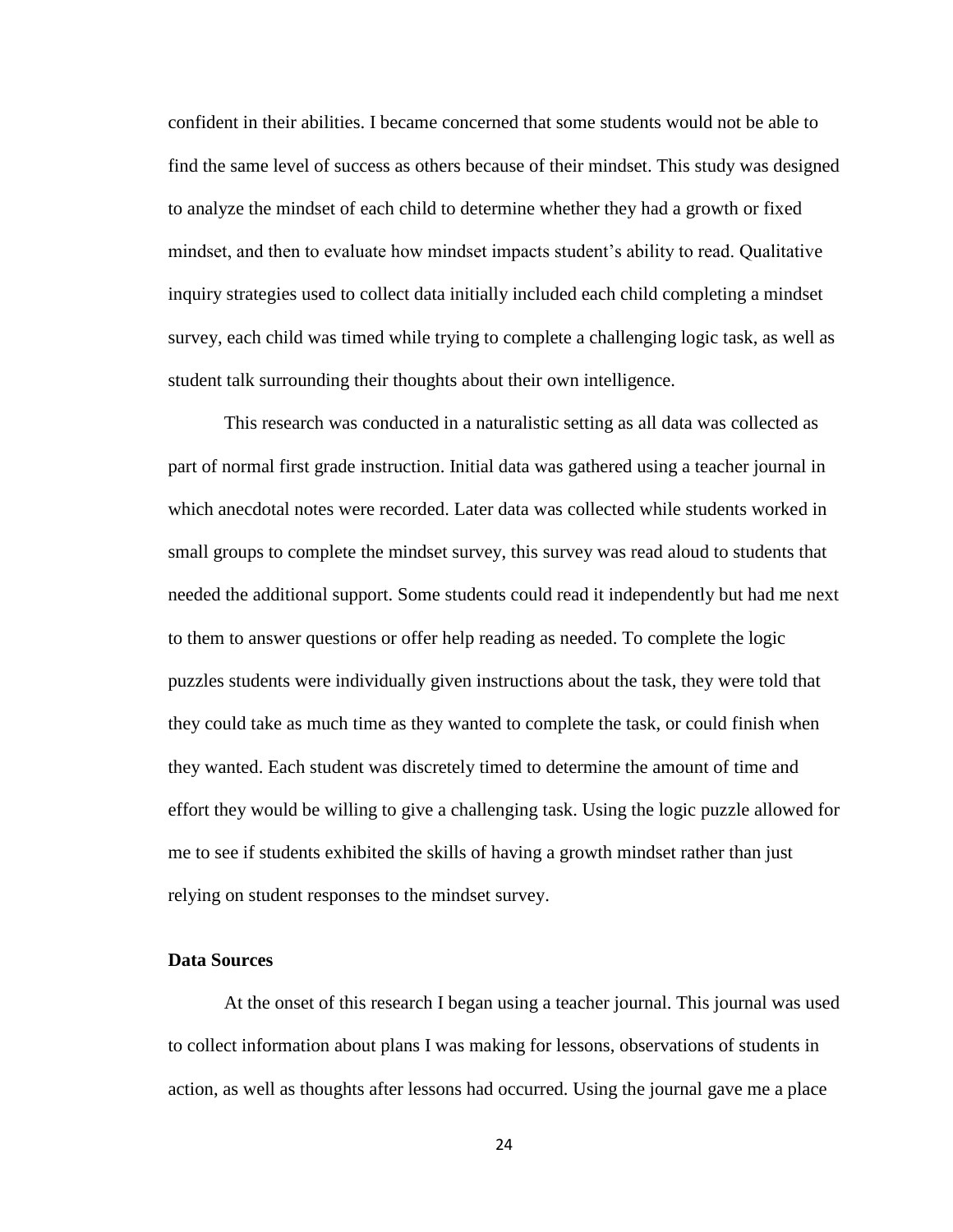to keep all my thoughts before, during, and after school. This helped to organize my thoughts and plan for future lessons. Reviewing the journal helped me to see how my students reacted to each lesson as well as for me to evaluate the effectiveness of my lesson planning.

The first piece of data collected was that of anecdotal notes recorded surrounding student attitudes toward assignments. I recorded comments about tasks that students were given as a mean of monitoring what their actual attitudes show opposed to what they think they show.

Each student was asked to complete a Mindset Assessment Profile; this is a survey that questions beliefs about one's ability. Students were instructed that there was no right or wrong answers and that they should just answer each question as honestly as they could. The profile has 8 questions that are answered as "disagree a lot" to "agree a lot" using a 1 to 6-point scale. Students that were not able to read had each statement read to them. Students that could read were given the option to read independently and were told I was there to help if they needed.

Surveys do not always give all the insight needed to understand a belief. It is not uncommon to state a belief in something verbally, but then not show it through actions. To further explore student's beliefs and see what their actions showed each child was asked to complete a logic puzzle. This puzzle was geared toward second graders so it would pose a challenge, but not beyond the ability of these children. Each child was individually instructed on how to complete the puzzle and then was timed to see how long they could attend to the task. They were told that they could work on the activity as long as they desired or could stop when it became too challenging. This would show if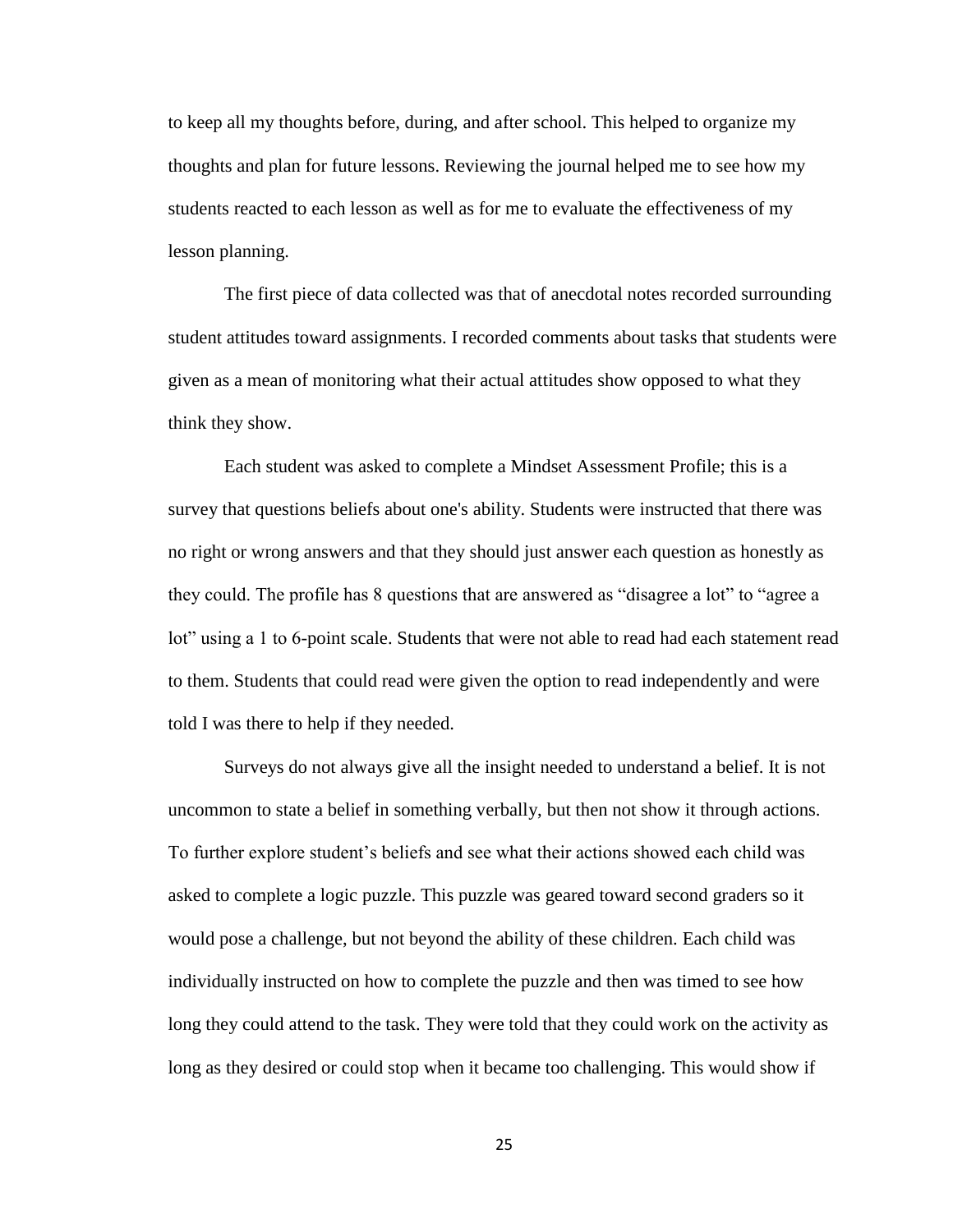students truly desired to work hard and would give a persistent effort at a challenging task. Anecdotal notes were taken during the activity as well as at the end when students had decided they no longer wanted to continue.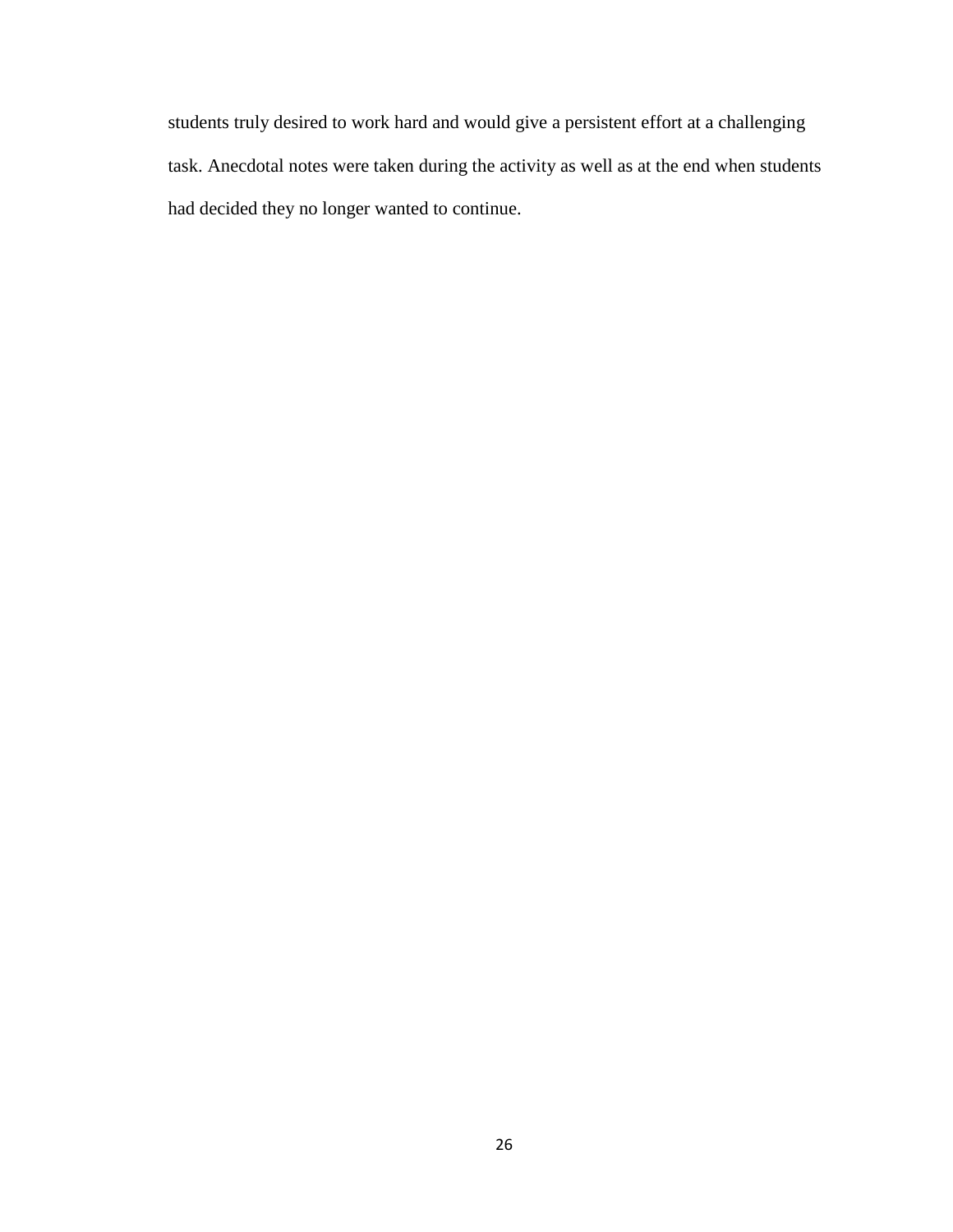#### **Chapter Four**

## **Data Analysis**

## **Introduction**

Cooking the data allows teacher researchers the opportunity to thoroughly discover what is happening in their classroom. Chapter four will do just that as I review the data collected and determine the meaning of it all. As I began to glance over my data I was concerned about what the outcomes may show. Shagoury and Power (2012) share "Looking closely at our data can give us a reality check on what's really going on in terms of our students and their learning" (p. 136). Initially, I was nervous that my entire question was not valid based on some of my observations of my students. After reading *Living the Questions* I was reminded to return to my data. Shagoury and Power (2012) state "When we get discouraged, it can be useful to revisit students' work and notice their growth and progress" (p. 136-137). Upon doing so I determined that there was a set of six students that I should focus on for my data collection. I conducted my research over five weeks in my classroom during normal instructional times. During this time, I had students participate in a mindset survey at the onset and end of the study. Students also completed a timed logic puzzle to determine willingness to work through a challenge. Reading levels were ascertained in September, November, and again in December to evaluate growth in overall reading abilities. Finally, a teacher journal was maintained that allowed for collecting student anecdotes and teacher observations.

My data analysis is presented primarily in a narrative as I was able to collect student anecdotes on an on-going basis. "There's something about a graph that allows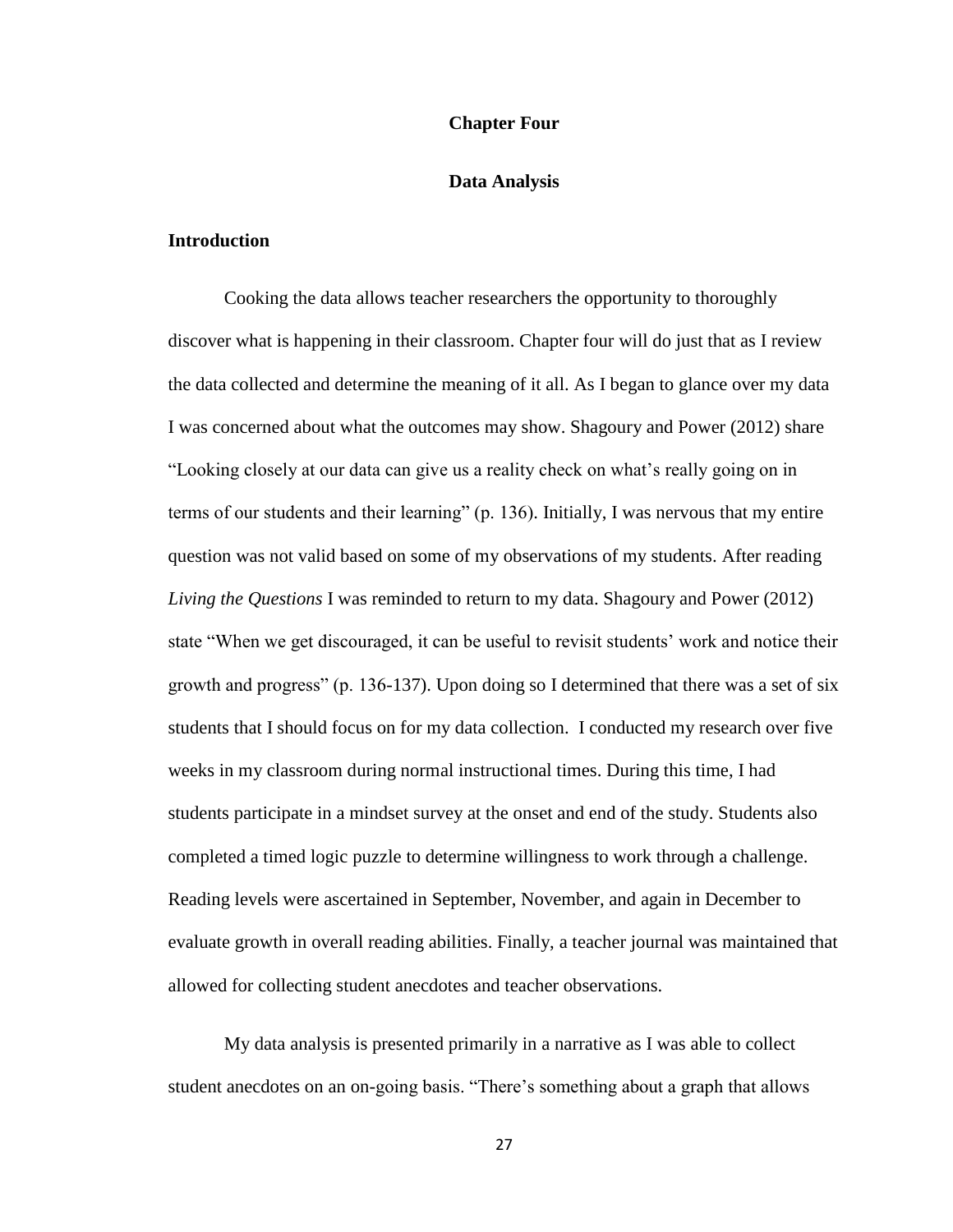researchers to see patterns they might otherwise overlook" (Shagoury & Power, 2012, p. 153-154). Graphs allow for a quick visual representation of the outcomes of a study, I was able to prepare three separate charts that represent the changes each student went through over the course of this study. At the onset of this study I set out to answer the question as stated in chapter one "The specific question is how does mindset impact reading abilities of first graders? Sub questions include What role does motivation play in mindset? What happens when students are empowered to take ownership over their own learning?"

#### **Mindset Profiles and Work Ethic**

Mindset is the concept of what a person believes about themselves, for the context of this study thoughts about one's ability to learn and knowledge will be addressed. Mindset can be measured on a continuum representing those with a fixed mindset (believe that you have a set amount of knowledge that cannot be changed) versus those with a growth mindset (believe that you can increase your intelligence and that working hard leads to more knowledge). (Dweck, 2011) Each child was given a survey to determine their initial mindset using the Mindset Assessment Profile from Mindset Works Inc. Profiles are created by scoring the survey and aligning the score with the defined profile, results range from Fixed scores of F5, F4, F3, F2, F1, or Growth scores of G1, G2, G3, G4, G5. The higher the number the greater the profile aligns with that mindset, while lower numbers are more neutral. All surveys were scored, the six students that I had determined to focus my study on showed that they all had a fixed mindset of varying degrees on the initial assessment. At the end of the study the same survey was administered which showed that all students had adopted varying levels of a growth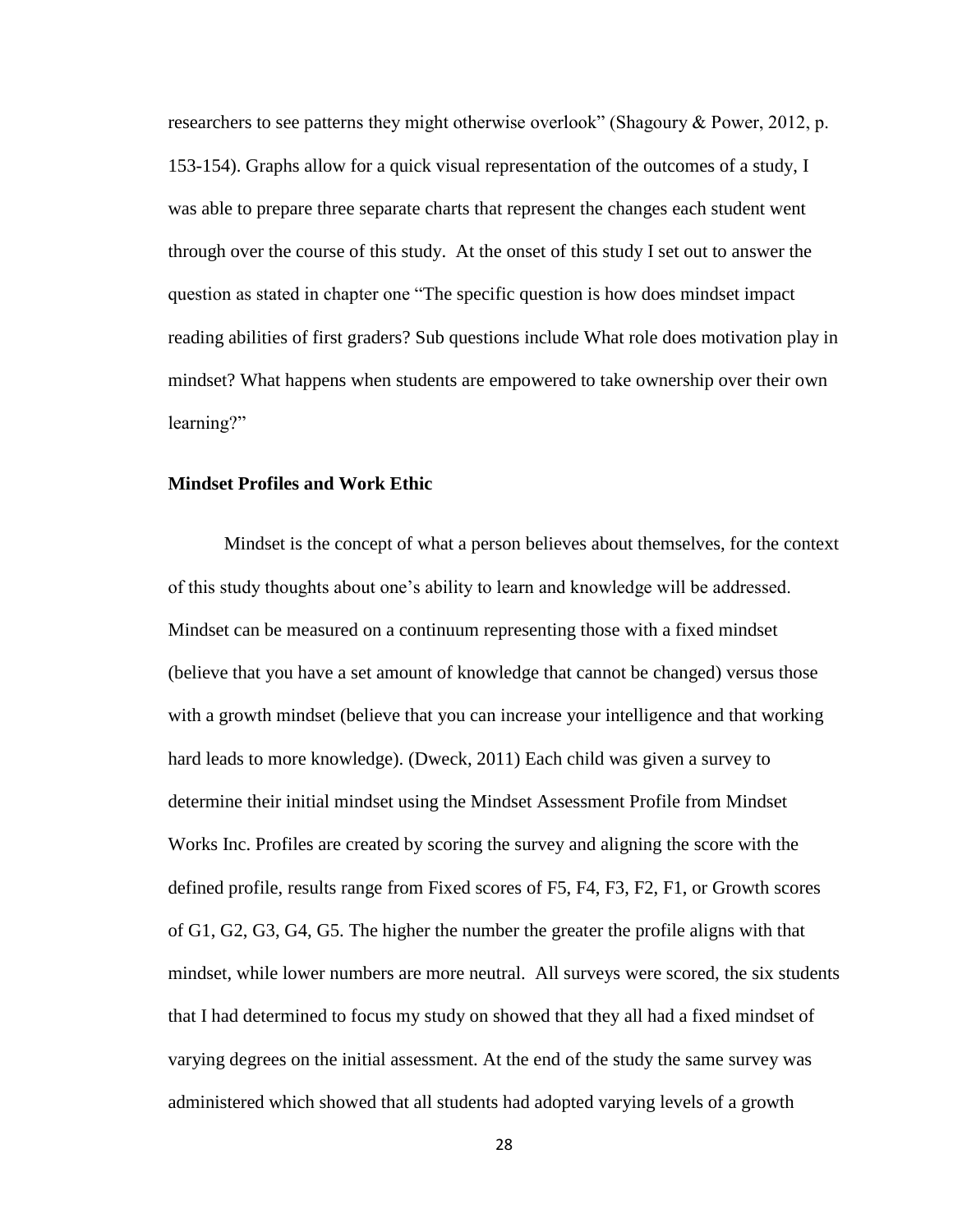mindset. Students thoughts about their ability to read was discussed by Smith, Smith, Gilmore, and Jameson when they questioned "it may actually be beneficial that students who are weaker readers are not acutely aware of that status, as it may impair their progress in reading" (Smith, Smith, Gilmore, and Jameson, 2011, p. 206). This supports the notion that once these first graders adopted a growth mindset they were able to have greater success as they no longer had a self-doubt thus leading to them putting forth greater efforts. Table 1 shows results from initial survey in comparison to post survey.

| I,<br>Student | Initial | Mindset              | Post | Mindset               |
|---------------|---------|----------------------|------|-----------------------|
|               |         |                      |      |                       |
| <b>Barb</b>   | 21      | Fixed F <sub>2</sub> | 39   | Growth G3             |
|               |         |                      |      |                       |
| Nancy         | 25      | Fixed F1             | 35   | Growth G <sub>2</sub> |
|               |         |                      |      |                       |
| <b>Steve</b>  | 23      | Fixed F <sub>2</sub> | 43   | Growth G4             |
|               |         |                      |      |                       |
| Dave          | 26      | Fixed F1             | 40   | Growth G3             |
|               |         |                      |      |                       |
| Kelly         | 25      | Fixed F1             | 42   | Growth G4             |
|               |         |                      |      |                       |
| Terry         | 26      | Fixed F1             | 46   | Growth G5             |

Table 1 *Mindset Assessment Profile Scores*

**\*All names are pseudonyms**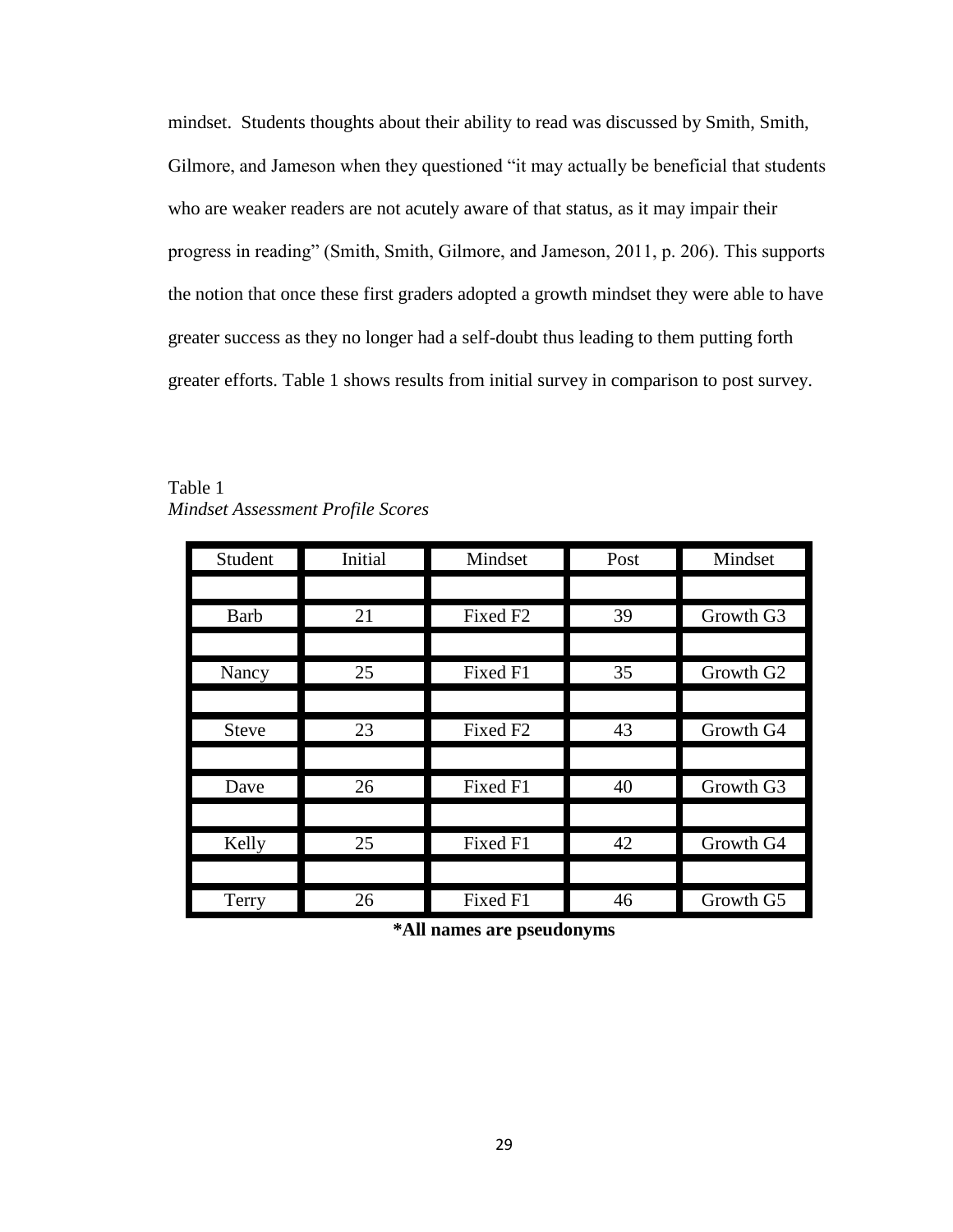Based on the results of the Mindset Assessment Profile students initially showed that they had fixed mindsets. Typical beliefs of this mindset to be "You lean toward thinking that your intelligence doesn't change much. You prefer not to make mistakes if you can help it and you also don't really like to put in a lot of work. You may think learning should be easy" (Mindset Works Inc., 2002-2012). When students possess this mindset they are more likely to shut down when facing a challenge and do not feel as though hard work will make a difference. At the end of the study scores showed that each of these six students now possessed a growth mindset. Students with this mindset typically believe "You believe that your intelligence is something that you can increase. You care about learning and you're willing to work hard. You do want to do well, but you think it's more important to learn that to always perform well" (Mindset Works Inc., 2000-2012). When students hold this mindset they are willing to work hard and take pleasure in learning new things. When faced with a challenge they are eager to attempt it in hopes of increasing their intelligence.

Being that I am researching children that are only six and seven-years old I wanted to be sure that their mindset profiles aligned with their work ethic. To evaluate this each child was given a grade level appropriate logic puzzle to solve. Each child was timed as they attempted to crack a code using symbols that represented letters. The amount of time spent on the activity varied greatly, students worked from 20 seconds up to 3 minutes. Five of the students reported that it was "too hard" the other stated "this is frustrating". These results aligned with their mindset assessment in that they had a strong desire to find a task that was easy and lacked the value of struggling to compete a challenging task.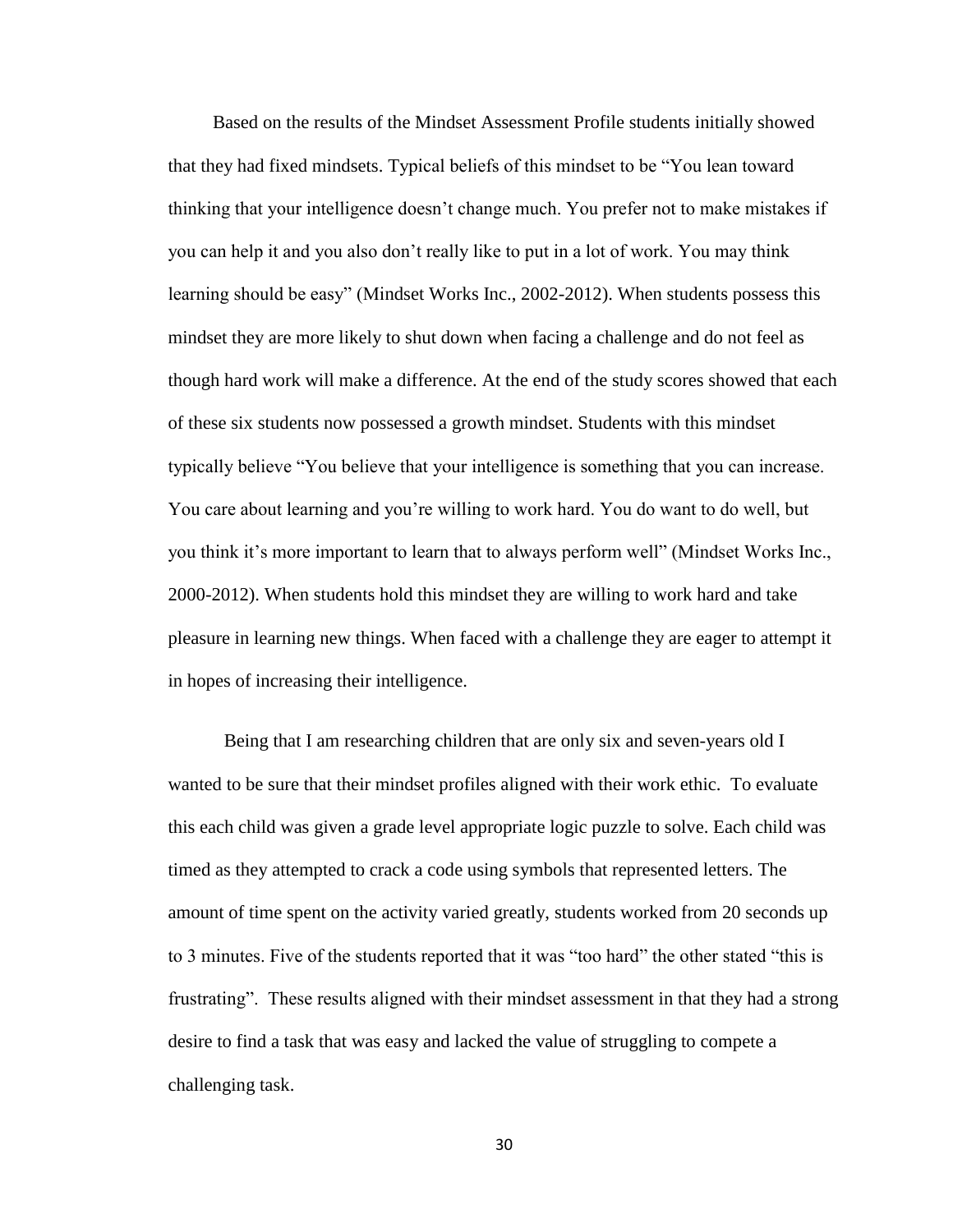Table 2 *Logic Assessment: Time Spent Deciphering Codes* 

| Student      | Initial                                       | Post                                                             |  |
|--------------|-----------------------------------------------|------------------------------------------------------------------|--|
|              |                                               |                                                                  |  |
| <b>Barb</b>  | 1 minute                                      | 8 minutes 40 seconds                                             |  |
| Comments     | "Really hard. I give up!"                     | "I'm gonna do the whole thing." "It<br>was a little hard."       |  |
|              |                                               |                                                                  |  |
| Nancy        | 35 seconds                                    | 2 minutes 52 seconds                                             |  |
| Comments     | "I'm scared" "It got even<br>harder."         | "It's going to be easy." "I don't<br>know the second row."       |  |
|              |                                               |                                                                  |  |
| <b>Steve</b> | 2 minutes 20 seconds                          | 11 minutes                                                       |  |
| Comments     | "This is too hard. I can't do<br>this"        | "It was easy, I could keep going."<br>(ran out of allotted time) |  |
|              |                                               |                                                                  |  |
| Dave         | 3 minutes                                     | 11 minutes 5 seconds                                             |  |
| Comments     | "This is too hard" "I did it all<br>wrong"    | "Really fun!"                                                    |  |
|              |                                               |                                                                  |  |
| Kelly        | 34 seconds                                    | 2 minutes 2 seconds                                              |  |
| Comments     | "This is too hard."                           | "It looks too hard."                                             |  |
|              |                                               |                                                                  |  |
| Terry        | 20 seconds                                    | 18 minutes 11 seconds                                            |  |
| Comments     | "This is frustrating, I can't find<br>it out" | "I had a growth mindset, I wanted<br>to give up but I didn't!"   |  |

**\*All names are pseudonyms**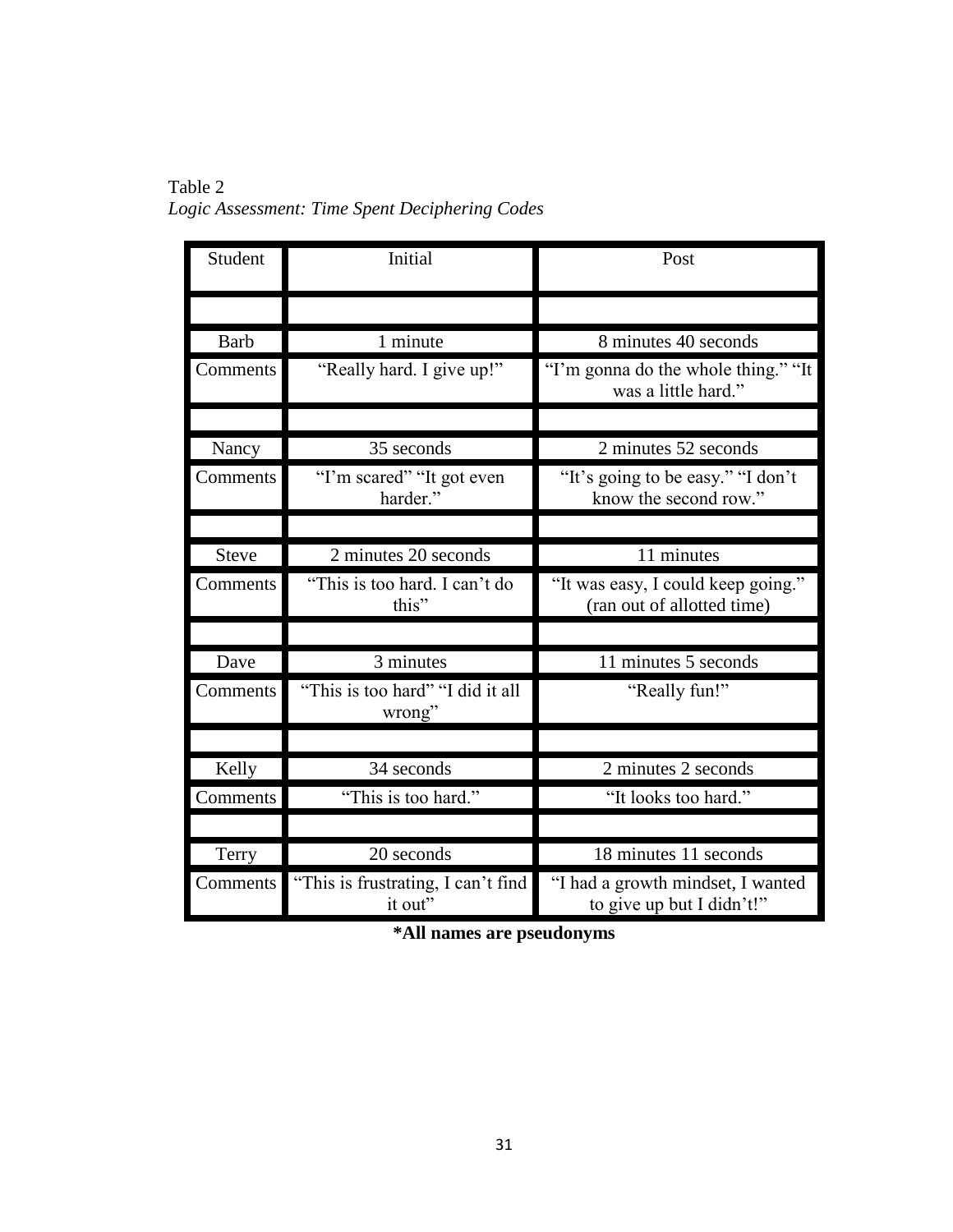The same logic puzzle was given to these students at the end of the study to determine if their work ethic changed because of their mindset change. The results were dramatically different. During the second puzzle students spent from 2 minutes to 18 minutes working. Comments this time included "I'm gonna do the whole thing", "Really fun!", and "It's going to be easy." The greatest difference occurred in Terry as initially she spent just 20 seconds engaged in the task stating "This is frustrating! I can't find it". Five weeks later she spent 18 minutes and 11 seconds on the same exact task, when asked why she worked so hard she said "I have a growth mindset!" During those 18 minutes, she was able to decipher the code and exclaimed with pride "I FINISHED!". Yeager  $\&$ Dweck concluded "they need mindsets that represent challenges as things that they can take on and overcome over time with effort, new strategies, learning, help from others, patience" (Yeager & Dweck, 2012, p. 314). Accepting challenges and working hard are characteristics of a growth mindset. It is evident through viewing this data that these students had adopted a growth mindset in concept and in action and because of this mindset they could work through literacy challenges.

#### **Power of YET**

Using literature to teach lessons always brings the best results in my experience. In order to continue teaching students the characteristics of having a growth mindset I sought out read alouds that students would be able to see a character go through a transformation of a fixed mindset to a growth mindset. First graders are highly engaged in read alouds and are eager to look for the message that a story is trying to convey. The first book I chose was to share with the class was *Scaredy Squirrel* by Melanie Watt. My first graders fell in love with this story and have since been checking out the various titles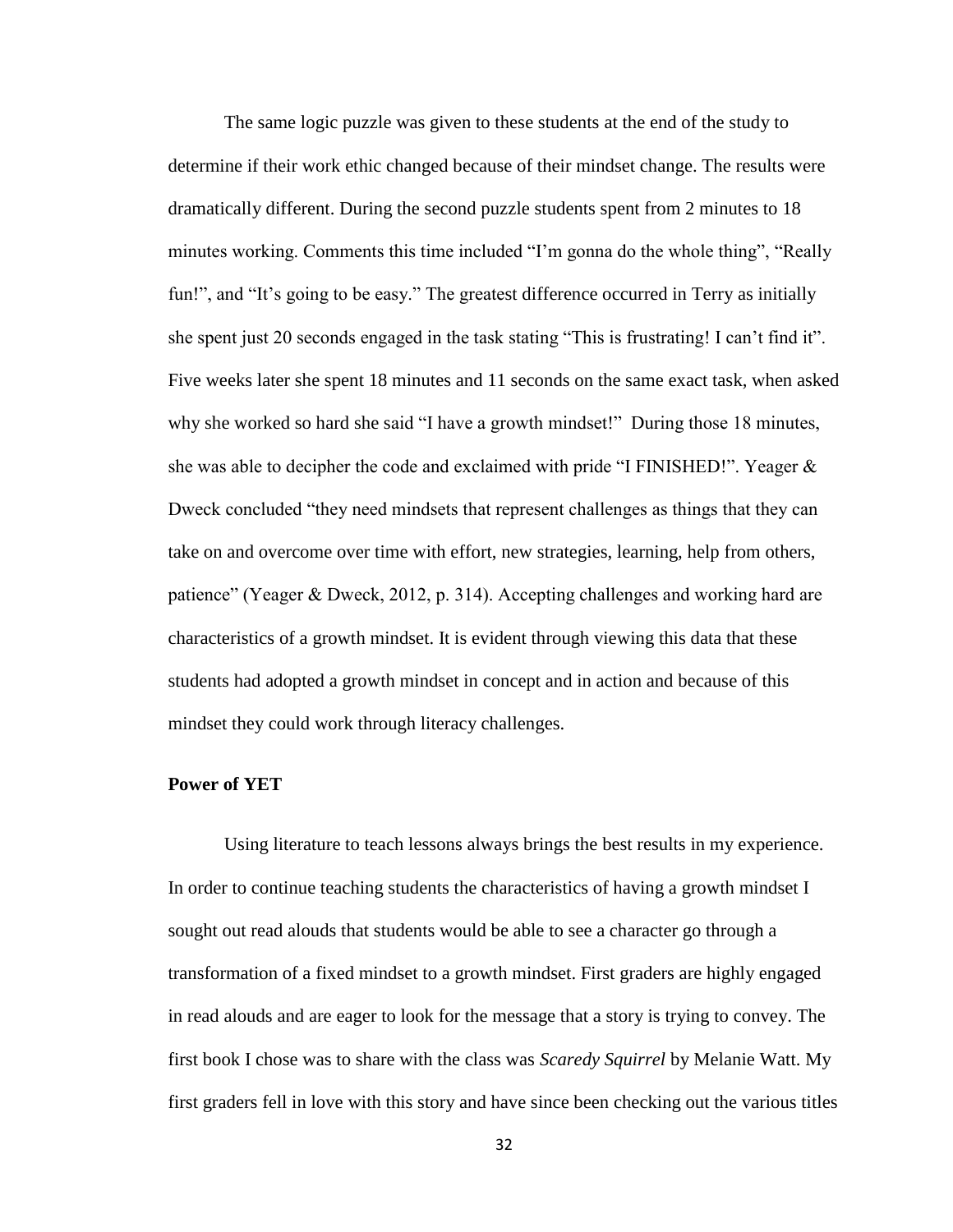from the library. The story unfolds as the squirrel shares all his fears and the ways in which he prepares himself for anything that could potentially go wrong in life. Quickly the first graders catch on that the squirrel's fears are causing him to miss out on the fun that life can bring because of his fixed mindset. During the read aloud I stopped to allow for students to share reactions and predictions. At one point Nancy shared "the squirrel will be safe if he just stays in his tree". As the story goes on the squirrel accidentally falls out of his tree and loses his safety gear with this he runs and hides. Students share their predictions which range from he will stay hiding to he should just go out and explore the world. Eventually Scaredy Squirrel ventures out and nothing terrible happens. Kelly shares that "he had a growth mindset now and he can do new things". Another student says "now he can do different things". Scaredy Squirrel has a change in mindset that allows him to leave his tree and no longer live in fear of what can go wrong, he instead looks to see all the exciting things he had been missing out on. The first graders can see the impact that mindset had on the squirrel and the connection was made that they too can have change in mindset. One student ends the discussion by saying "if you have a growth mindset you can challenge your brain and learn harder stuff". It is essential that the first graders accept that their own mindset can impact their ability to learn new literacy skills. Bevel and Mitchell state "Individuals with a high sense of self-efficacy will see themselves as successful and will be motivated by these beliefs" (Bevel  $\&$  Mitchell, 2012, p.774). Another story that was selected to help teach the impact of mindset is the story *Giraffes Can't Dance* by Giles Andreae. In this story, Gerald, the giraffe gave up on joining his friends in the jungle dance because he believed he could not dance. Fortunately, Gerald meets a cricket that helps him to see that he can dance, he just needs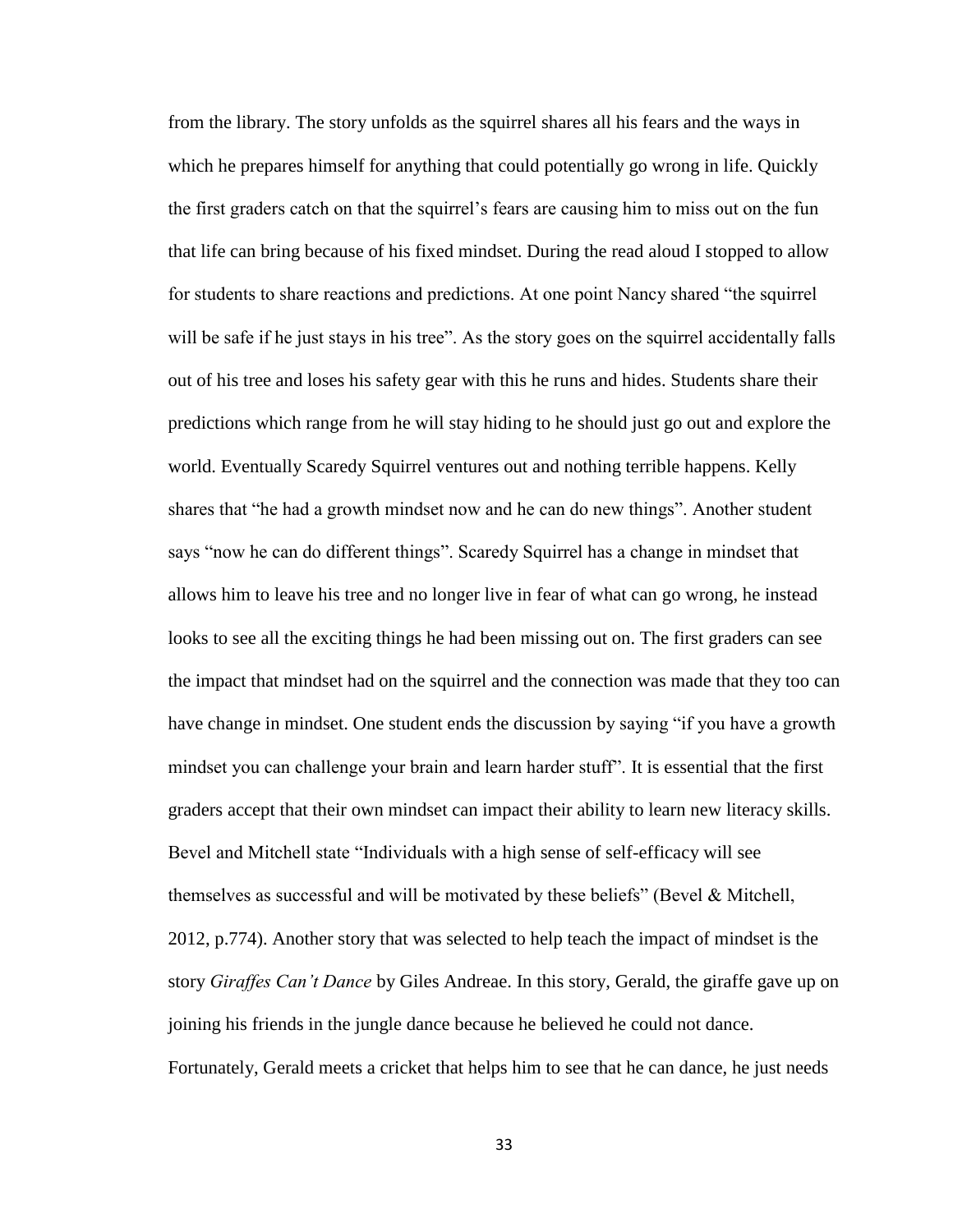to approach it in a different way than the other animals. In this colorful children's picture book the lesson is learned that when Gerald changes from a fixed mindset to a growth mindset he is open to accept help, and finds that he too can dance. Gerald had to be willing to ask for help and work hard though a challenging task to learn a different way to dance. This story brings to life the lesson that we do not always learn something the first time, and that often we must work hard and ask for extra help to learn to do something new. After the story the class engaged in a discussion about the concept of the *Power of YET*. One student's comment was "without *yet* it's like you can never do it", another student shared "*yet* changes it to a maybe, and finally, a student shared "*yet* tells you that you can do it eventually". After the discussion, we created an anchor chart listing things that students could not do *yet*. As each child stated what they could not do *yet* they explained what they can do now to work toward completing their goal. One child stated "I can't read a chapter book *yet*, but I can read a short book". The next day each child wrote a goal by completing the sentence starter "My goal this year….. with effort, I know I can do it!". These goals were hung in the classroom along with the Power of YET anchor chart as reminders that hard work leads to learning.

## **Mindset Impacts Reading**

Upon reflecting about the study, I feel mixed emotions, at one moment there is too much to report while the next something is missing. Trying to organize it all into clear results is a daunting task. Shagoury and Power (2012) say that data analysis is "Finding patterns with your data, viewing each bit of information as part of a larger puzzle you must put together" (p. 136). To this end I will attempt to tie the data together as I return to the initial question of how does mindset impact literacy in first graders. The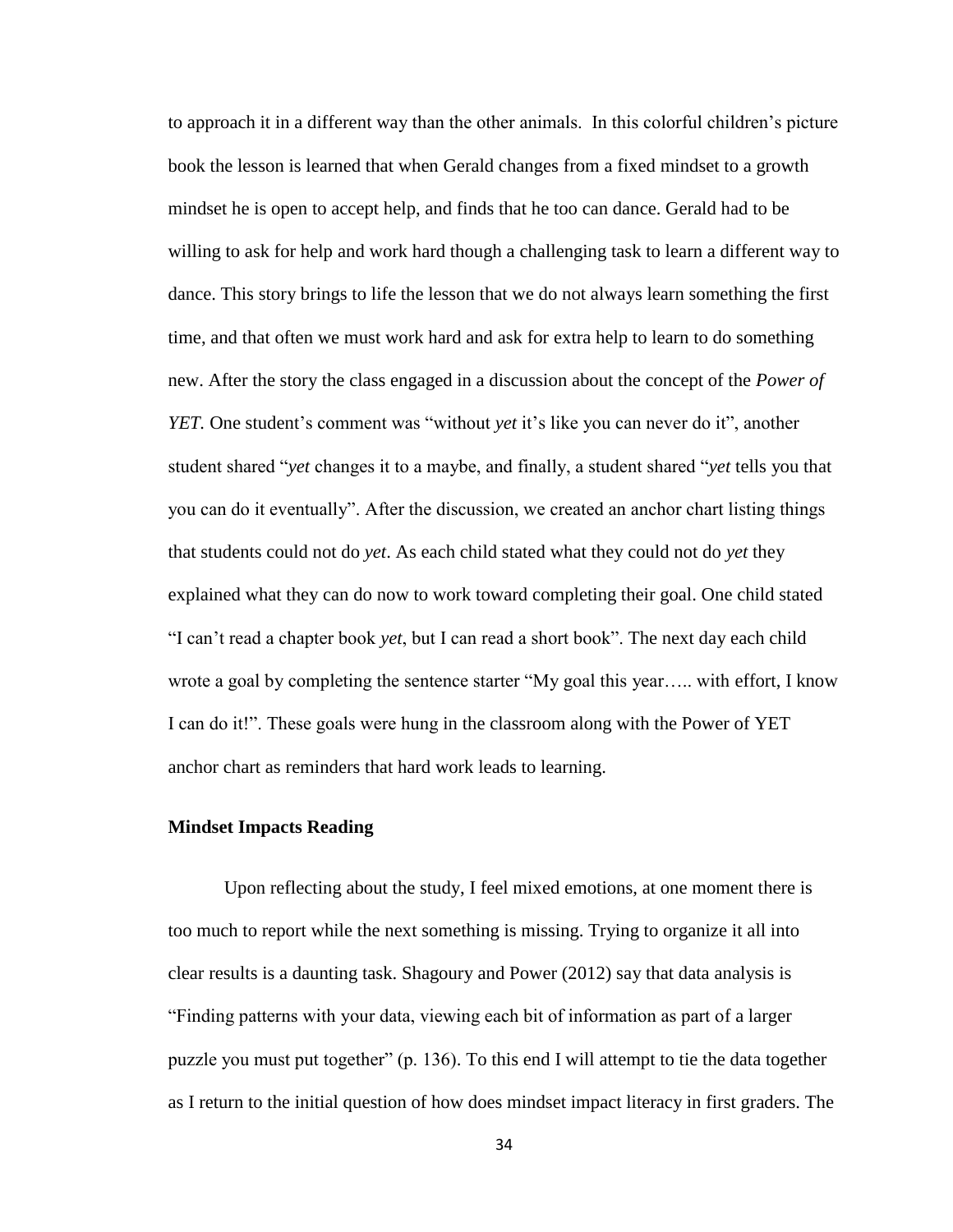answer is diverse! During a recent whole group reading lesson in which students were learning about text features of a nonfiction biography a student made a connection to having a growth mindset. In the story, it was stated that Dr. Seuss was turned down to write adult books but went on to publish children's books. One student raised their hand to share that "Dr. Seuss showed that he had a growth mindset because he did not give up when he faced a challenge." Another example occurred during small guided reading groups when a student asked why some groups met with the teacher daily while others did not. One student said "those students don't know how to read, but it's ok, they just can't read YET".

During guided reading groups Kelly was asked to read a new text for a benchmark assessment to determine her current reading level. Kelly's reading level had grown from a Fountas and Pinnell D to a Fountas and Pinnell F in just one month. When asked what, she thought of her reading she stated "Great! I didn't know I could do it. I thought I would give up because the words were tiny but if felt great that I didn't give up. Not giving up helps you be very good at reading".

In another guided reading group students were told that they would be reading a more challenging text. The children showed visible excitement and one student said "our brains are going to get smarter if we all try our best". Not only did the students act and say that they were excited they were able to persevere through the challenging text and found success.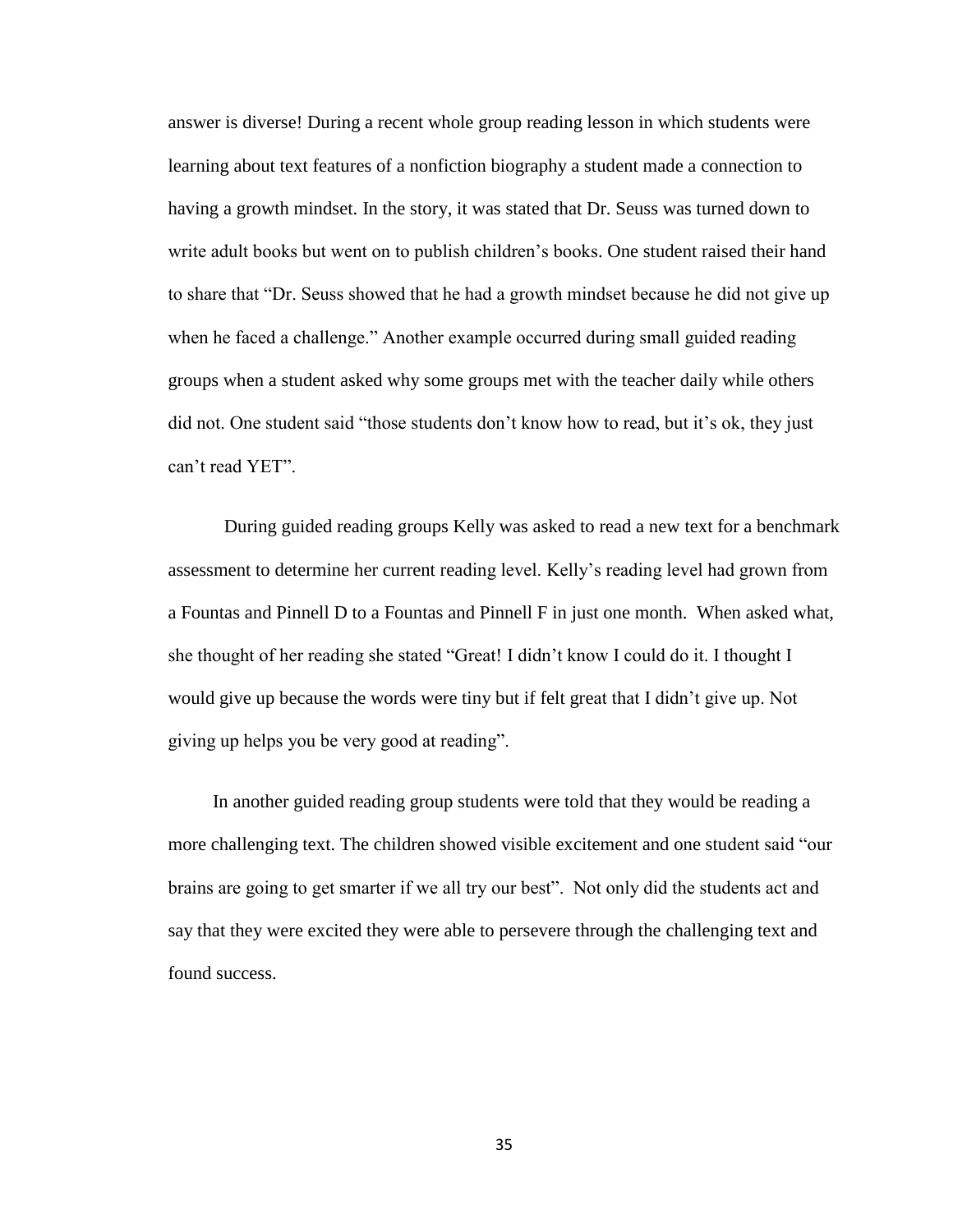| <b>Student</b> | September | <b>November</b> | <b>December</b> |
|----------------|-----------|-----------------|-----------------|
| Barb           |           | В               |                 |
| Nancy          |           | B               |                 |
| <b>Steve</b>   |           |                 |                 |
| Dave           |           |                 | F               |
| Kelly          |           |                 | F               |
| Terry          |           |                 |                 |

Table 3 *Fountas and Pinnell Guided Reading Levels*

#### **\*All names are pseudonyms**

Each child was assessed to determine their reading levels in September and again at the onset of this study in November. There were significant reading gains during the five-week research project. Not only did all students grow in reading levels, two of the students I focused on were deemed to have exhibited so much growth that they are being released from the basic skills reading support offered by the school. The reading specialist shared that they had shown a whole new attitude in reading group, and with their level of success that she feels as though their progress would be hindered by keeping them in the program.

When looking over the data for the six students I strongly feel as though they have grown because of learning to adopt a growth mindset. Each of them exhibited a fixed mindset initially which resulted in a lack of motivation and poor work ethic. These were students that required teacher support to complete all tasks. When presented with a new text they were quick to give up and not attempt unknown words. While the results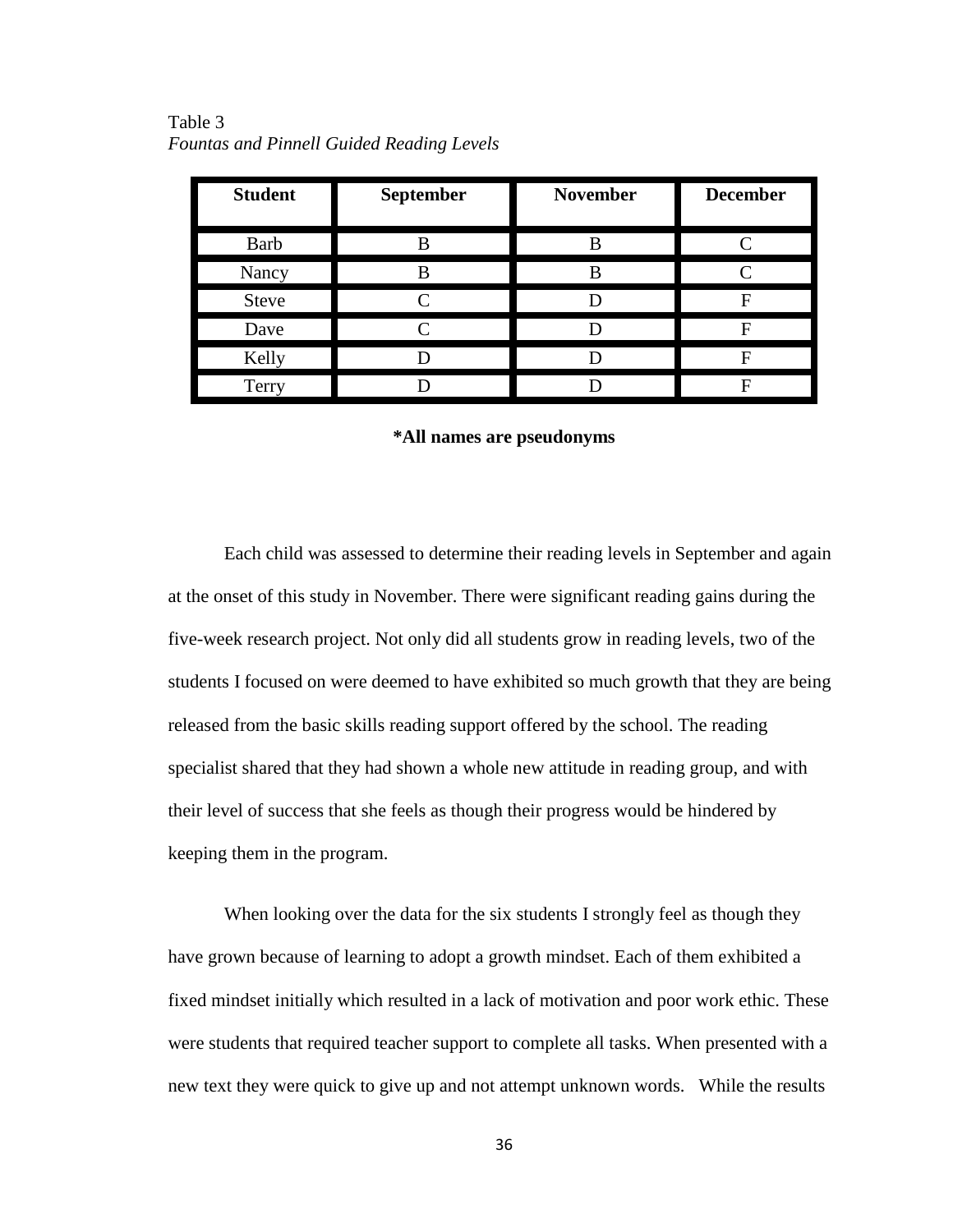vary, each student did show growth both academically and emotionally. Terry, in particular, entered first grade struggling in all areas; she was unable to complete tasks independently, required basic skills reading and math support and was reading below grade level. Her mindset survey showed that of a fixed mindset. When asked to complete the logic puzzle she only worked for 20 seconds before quitting due to frustration. Five weeks later this same student has shown tremendous growth socially and academically. She was discharged from basic skills reading group because she had shown so much growth in her independent reading level. She is now able to work independently and takes pride in her mistakes as opportunities to learn. When asked to complete the same logic puzzle she worked hard and intentionally decided not to give up. She was able to find success and claims it is because she now has a "growth mindset". Terry's case is an extreme, but it does show how important it is to have a growth mindset. Currently, each of these six students have a growth mindset based on both the mindset survey as well as their work ethic while completing the logic puzzle. More importantly, they show that they are willing to work hard at challenging tasks such as tackling longer texts with more words. When assigned a new text that contained several new complex vocabulary terms Kelly stated "it's good to keep learning". Five weeks ago, this same student would have sat quietly and shut down when presented with a difficult task. These students have undergone a transformation that has allowed them to look at themselves as capable learners with a willingness to take responsibility for their own learning.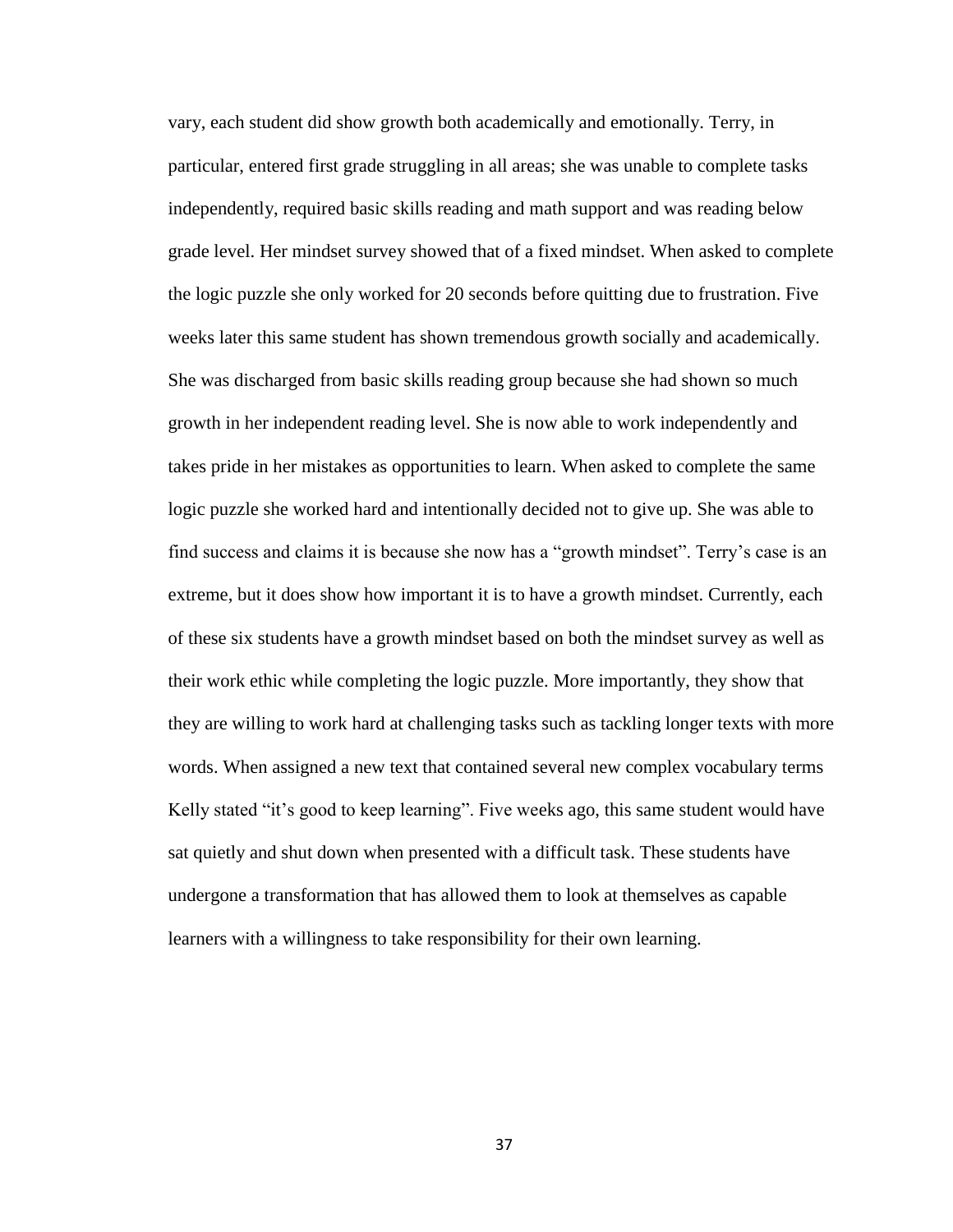#### **Chapter Five**

#### **Conclusions, Limitations, Implications**

# **Conclusions**

At the onset of this study I found that I had six students in my first-grade that held a fixed mindset toward literacy activities. When they faced a challenge their approach was to simply give up and say that it is just too hard. As cited in chapter two Martin explains that while intelligence affects student outcomes so do Implicit Theories. These Implicit Theories represent the way that a student views their own abilities to learn which directly impact academic success. (Martin, 2014) Because these students held a mindset that was fixed, meaning they did not believe they had an ability to grow their brains, they struggled with many literacy tasks. These were students that were struggling readers, they were reluctant to complete tasks without teacher support, and showed little desire to participate in class discussions. These six students served as the focus group for this study.

Fortunately, I found the same results as Dweck, in that mindsets can be changed. Dweck states "The hallmark of human nature is each person's great capacity to adapt, to change, and to grow" (Dweck, 2012, p. 614). Each of the six first-graders that I focused my study on were able to adopt a growth mindset as evidenced by their change in mindset profile (Mindset Works, Inc., 2012) as well as an increase in their work ethic as seen when completing the logic puzzles. I assert that these students had a change in mindset as a direct result of lessons that were taught in the classroom. Over the course of five weeks the students were exposed to literature that showed favorite characters grow from a fixed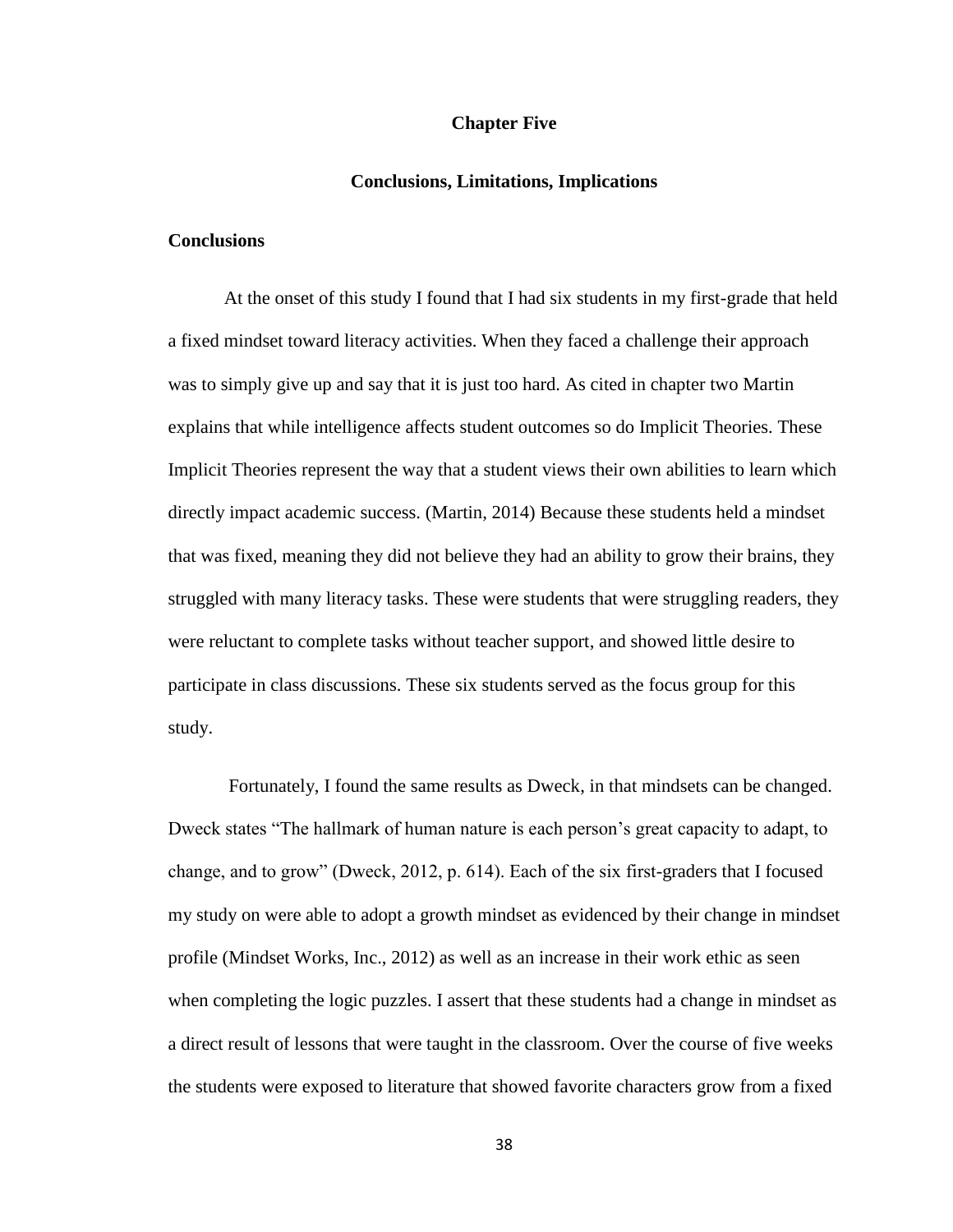mindset to a growth mindset. The class not only heard these stories, but also participated in dialogue surrounding what led to changes in the characters develop. Further they completed activities post reading that encouraged them to make personal connections to the story. They watched videos in which friendly characters explained how your brain grows through hard work and that perseverance pays off. Again, at the conclusion of the video class discussions were held allowing students to gain further insight into growth mindset attributes. Students spent time completing mindset goals related to literacy skills. Classroom conversations allowed students to express their thoughts regarding mindset and how important it is to have a growth mindset. I believe each of these things worked together to help these students gain an understanding that they too could adopt a growth mindset.

First grade presents the first real educational experience for children. If they can learn to adopt and maintain a growth mindset their ability to achieve their maximum growth potential increases. Yeager and Dweck cite "academic standards rise, when they do, a person's implicit theory of intelligence can affect whether they respond resiliently" (Yeager & Dweck, 2012, p. 304). It is my belief that my first graders are prepared to face challenging academic standards as a result of adopting a growth mindset.

#### **Limitations**

Teacher research is a wonderful thing that can bring about great benefits to the field of education, however, there is a piece to teacher research that readers must be cognizant of. All research conducted will have some limitations. For this particular research project time was a huge limitation. This study took place over five weeks in a first-grade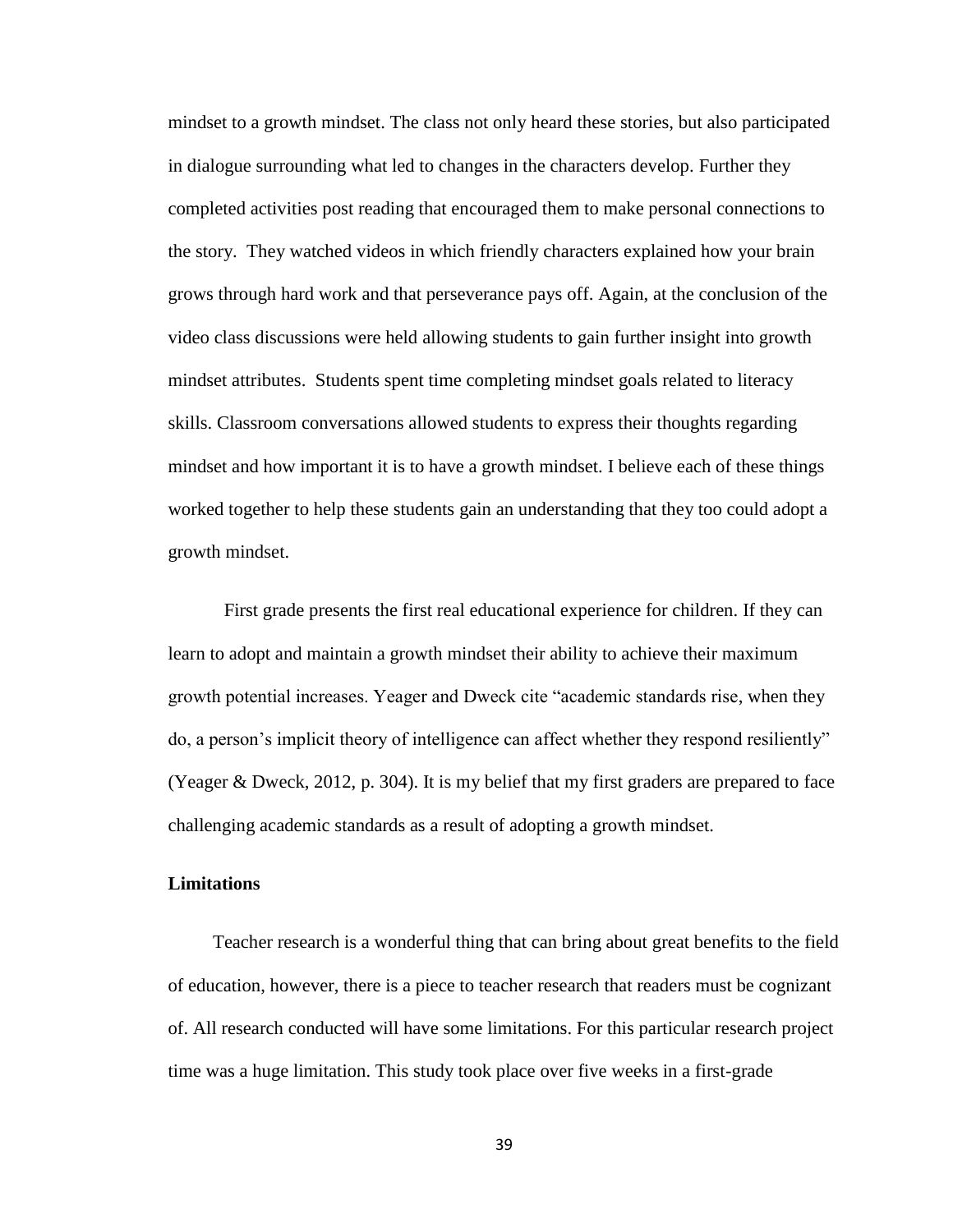classroom. Prior to beginning the study finding time to fit all of the standard curriculum was a daily challenge, adding in mindset lessons added to this stress. Allotting time for lengthy discussions became difficult and often were cut short due to these time restrictions. Also, related to a time restriction is that of the duration of the study. Students showed a true understanding of mindset and began to refer to having a growth mindset in relation to all academic areas. However, I wonder if this change would be a lasting impact? This leads to a great question for implications.

This study took place in a class of just 18 first-grade students from the same classroom. Each of these students does represent unique issues such as different home life, socio-economic status, school background, and learning abilities. Within this classroom, a smaller focus group of 6 students was formed to evaluate more closely. These small numbers make it difficult to determine if these results can be generalized across other first grades, or beyond to early elementary in general.

## **Implications**

Throughout this study, I would find myself asking as many questions as were being answered. My first graders quickly became open to the idea of having a growth mindset. After a few short weeks, I heard the term used frequently throughout the day. One question I began to ask myself was regarding the longevity of having a change in mindset. Meaning, these first graders had learned to change their mindset from fixed to a growth mindset over the course of the five-week study. First grade is the first time that many children attend school on a full-time basis. It would make sense that along with learning the typical expectations of school life such as writing your name on work, sitting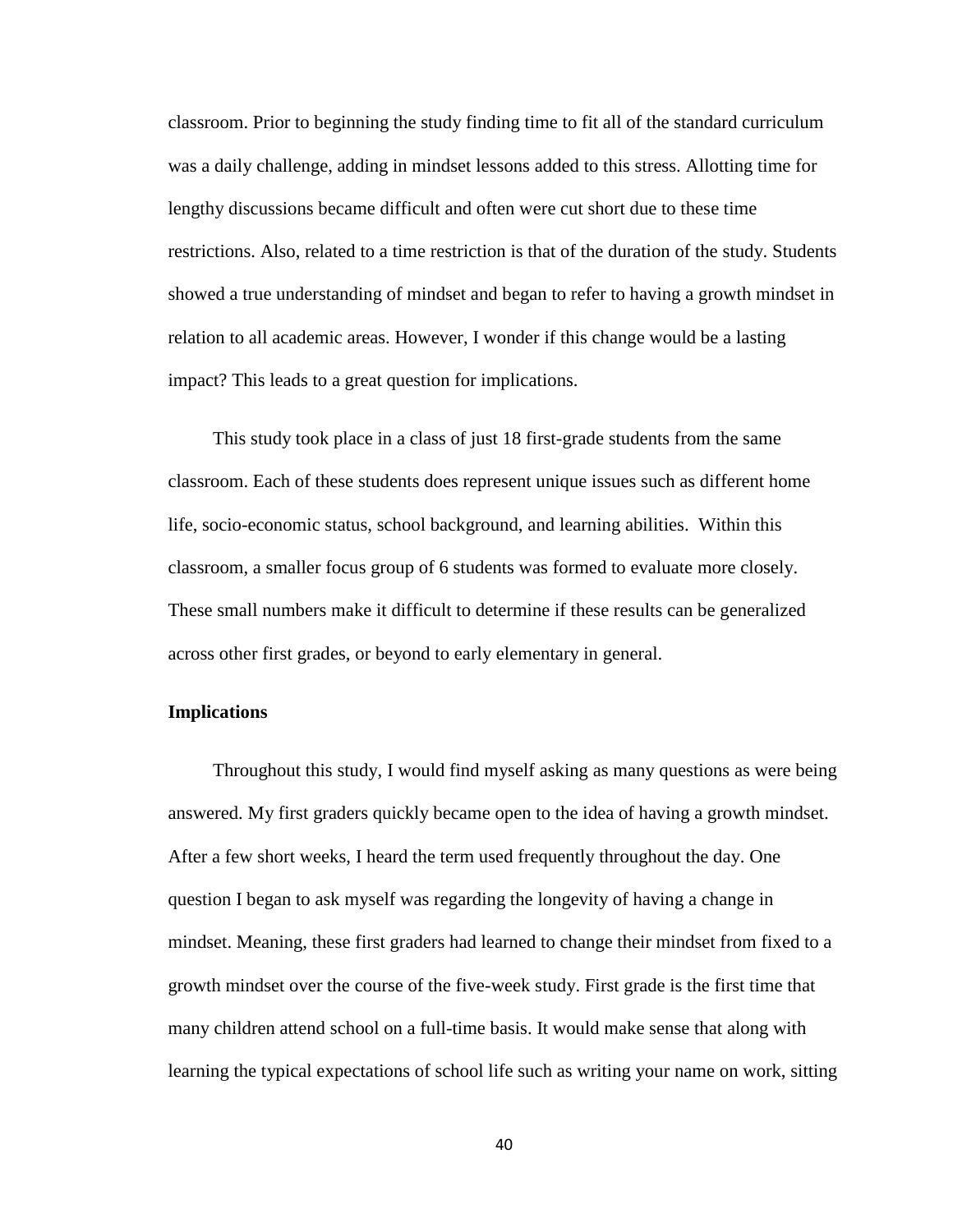in a chair, raising your hand to speak, that children would also learn about their ability to learn and grow. I imagine that school could be revolutionized if every child was taught the aspects of having a growth mindset and began to believe that they had the ability to grow their brain through hard work. Empowering students to take ownership of their learning and helping them to understand that mistakes are part of growing their brains could help young learners develop positive life-long learning habits.

My question is though does this last? Does this change in mindset stay with students from year to year? I believe this study could lend itself to transitioning to a longitudinal study. It would be beneficial to follow these students through their elementary years to monitor their mindset and work ethic. This would help to evaluate the effectiveness of the initial teaching of the importance of and how to adopt a growth mindset. Are there potential benefits for first grade classrooms? If so, what are they?

Another question I have considered is does the mindset need to be reinforced at the onset of each academic year? Perhaps having a growth mindset takes nurturing to continue to grow. I wonder if it is valuable to provide refresher lessons of having a growth mindset at the beginning of each school year just as all other classroom procedures are reviewed each year. To take this a step further and reflecting on my previous school in which I initially learned about mindset, I question whether a school could adopt mindset as a schoolwide mission. Being that mindset impacts so much of emotional and academic success it seems as though having an entire school that keeps mindset at the forefront could be a beneficial way of fostering growth in students.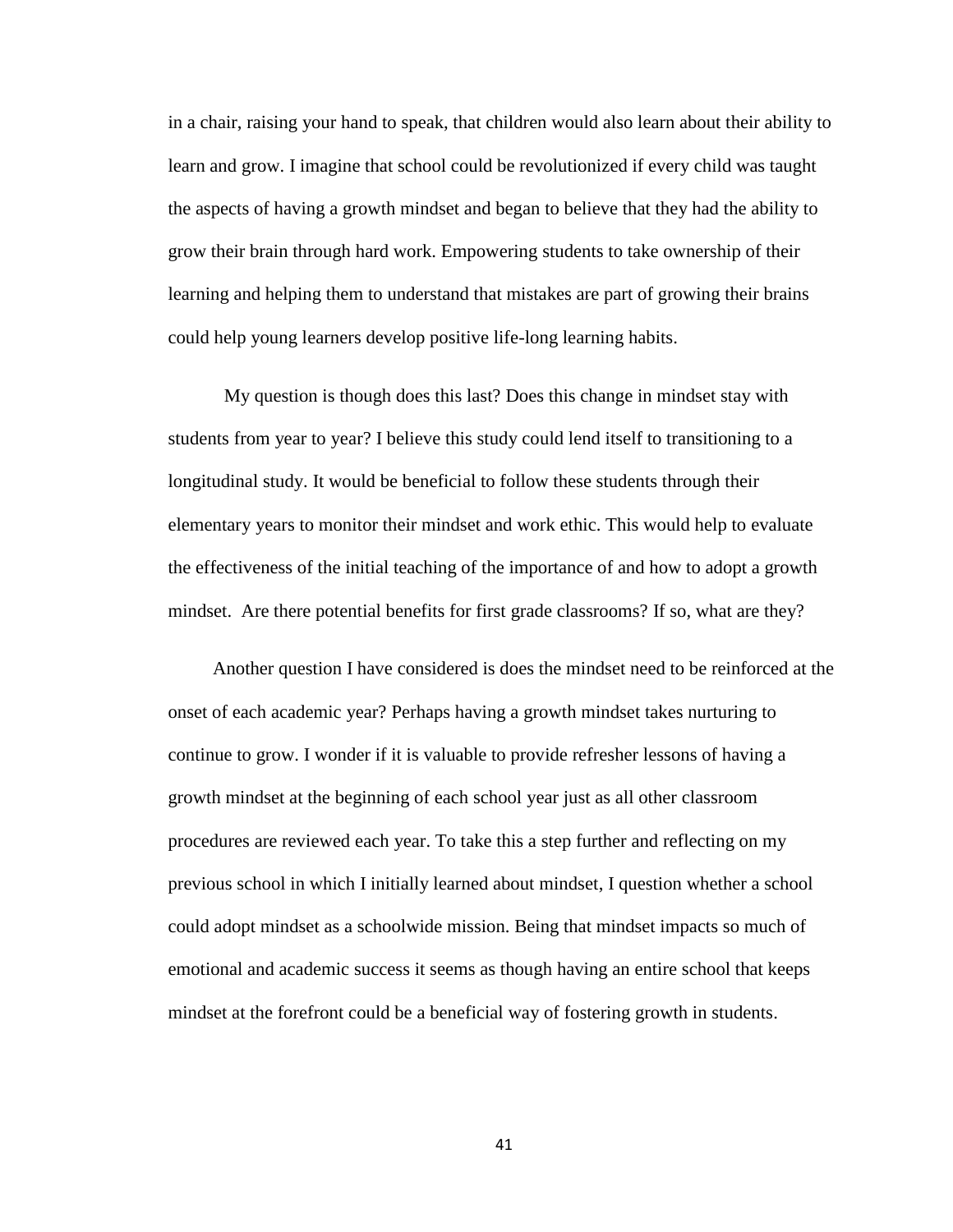My focus was on how mindset impacted literacy skills, while conducting research there was a significant amount to support mindset in relation to mathematical abilities. The question this raises is can one's mindset differ based on the task at hand? For instance, can you learn to adopt a growth mindset for literacy skills yet maintain a fixed mindset in mathematics or vice versa. If this is the case should mindset be taught in such a way that it is not directed toward any specific academic area?

A final question that I ponder is related to a recent change regarding mindset. As I began my research there was little to be found in the area of mindset and its impact on students' education. Recently I have noticed articles about mindset popping up in all facets, the theory is found being discussed on social media sites such as Facebook, twitter, and Instagram. Mindset curriculum can be purchased as prepackaged programs. The question this leads to is will these programs be sufficient? Do teachers need more background and understanding related to the theories leading to a need for a growth mindset?

In conclusion, based on this study I have found that mindset does have an impact on first graders ability to complete tasks and work through challenges. Further, mindsets can be changed over time leading to children adopting growth mindsets leading to greater academic success as evidenced by improvement in reading levels. Mindsets could potentially play a large role in a student's growth and therefore should be considered as a means to improve the progress in struggling readers. Finally, being that mindset theories are new there are many areas for future studies that are needed to help broaden the understanding of the impact of mindset on learning.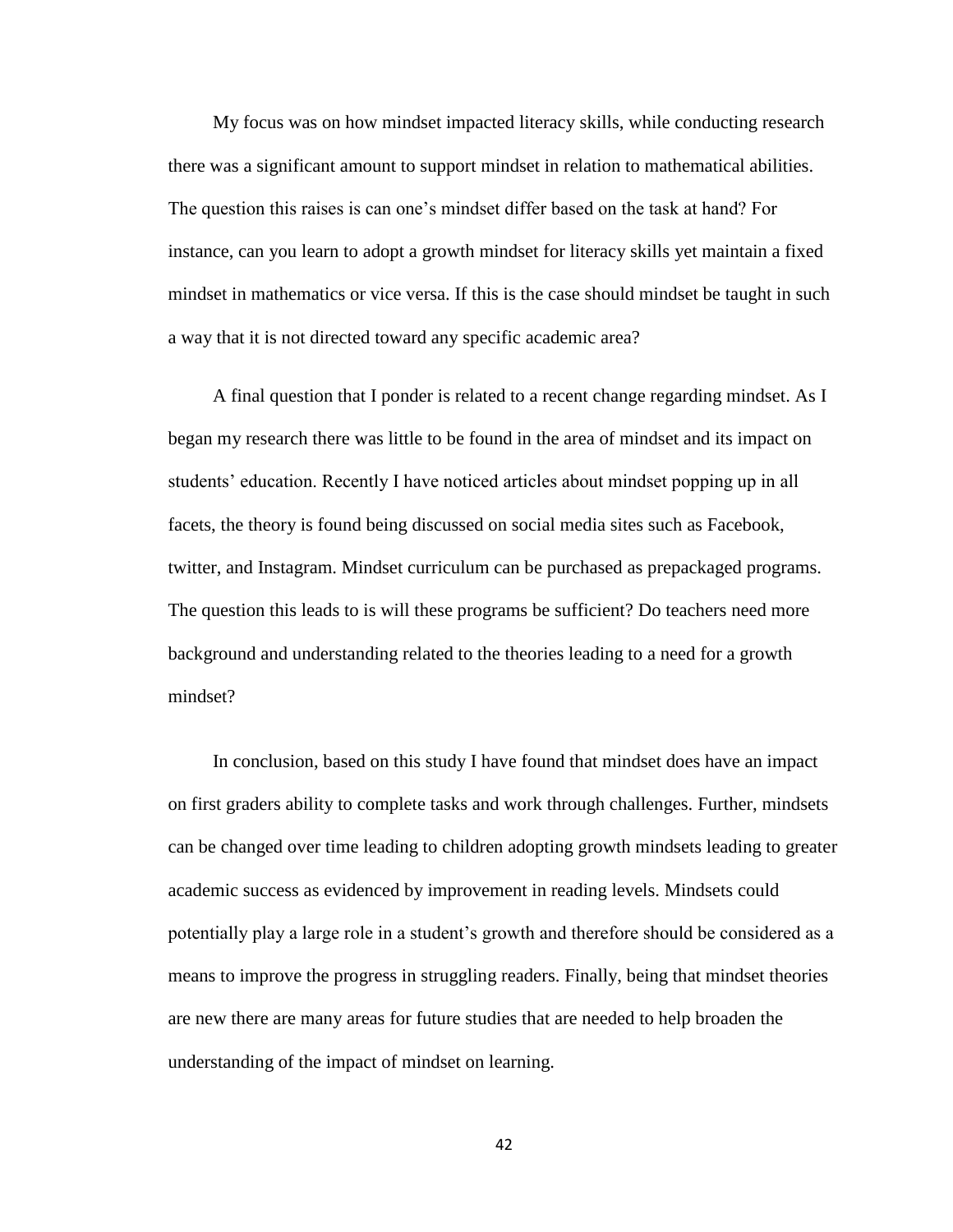#### **References**

- Bevel, R. K., & Mitchell, R. M. (2012). The effects of academic optimism on elementary reading achievement. *Journal of Educational Administration, 50*(6), 773-787. doi:10.1108/09578231211264685
- Cain, K. M., & Dweck, C. S. (1995). The relation between motivational patterns and achievement cognitions through the elementary school years. *Merrill-Palmer taQuarterly, 41*(1), 25-52. Retrieved from <http://www.jstor.org.ezproxy.rowan.edu/stable/23087453>
- *Class dojo growth mindset for students.* Retrieved November 2016, 2016, from <https://www.youtube.com/watch?v=2zrtHt3bBmQ>

Cochran-Smith, M., & Lytle, S. L. (04). *Inquiry as stance* Teachers College Press.

- Duckworth, A. L., Peterson, C., Matthews, M. D., & Kelly, D. R. (2007). Grit: Perseverance and passion for long-term goals. Journal of Personality and Social Psychology, 92(6), 1087-1101. doi:10.1037/0022-3514.92.6.1087
- Duckworth, A. L., & Yeager, D. S. (2015). Measurement matters. *Educational Researcher, 44*(4), 237-251. doi:10.3102/0013189X15584327
- Dweck, C. S. (c2006). *Mindset: The new psychology of success* (1st ed ed.). New York: Random House.
- Dweck, C. S. (2012). Mindsets and human nature: Promoting change in the middle east, the schoolyard, the racial divide, and willpower. *American Psychologist, 67*(8), 614- 622. doi:10.1037/a0029783
- Guthrie, J. T., Hoa, A. L. W., Wigfield, A., Tonks, S. M., Humenick, N. M., & Littles, E. (2007). Reading motivation and reading comprehension growth in the later elementary years. *Contemporary Educational Psychology, 32*(3), 282-313. doi[:http://dx.doi.org/10.1016/j.cedpsych.2006.05.004](http://dx.doi.org/10.1016/j.cedpsych.2006.05.004)
- Ho, A. N., & Guthrie, J. T. (2013). Patterns of association among multiple motivations and aspects of achievement in reading. *Reading Psychology, 34*(2), 101-147. doi:10.1080/02702711.2011.596255
- Lee, Y. S., & Jonson-Reid, M. (2016). The role of self-efficacy in reading achievement of young children in urban schools. *Child and Adolescent Social Work Journal, 33*(1), 79-89. doi:10.1007/s10560-015-0404-6